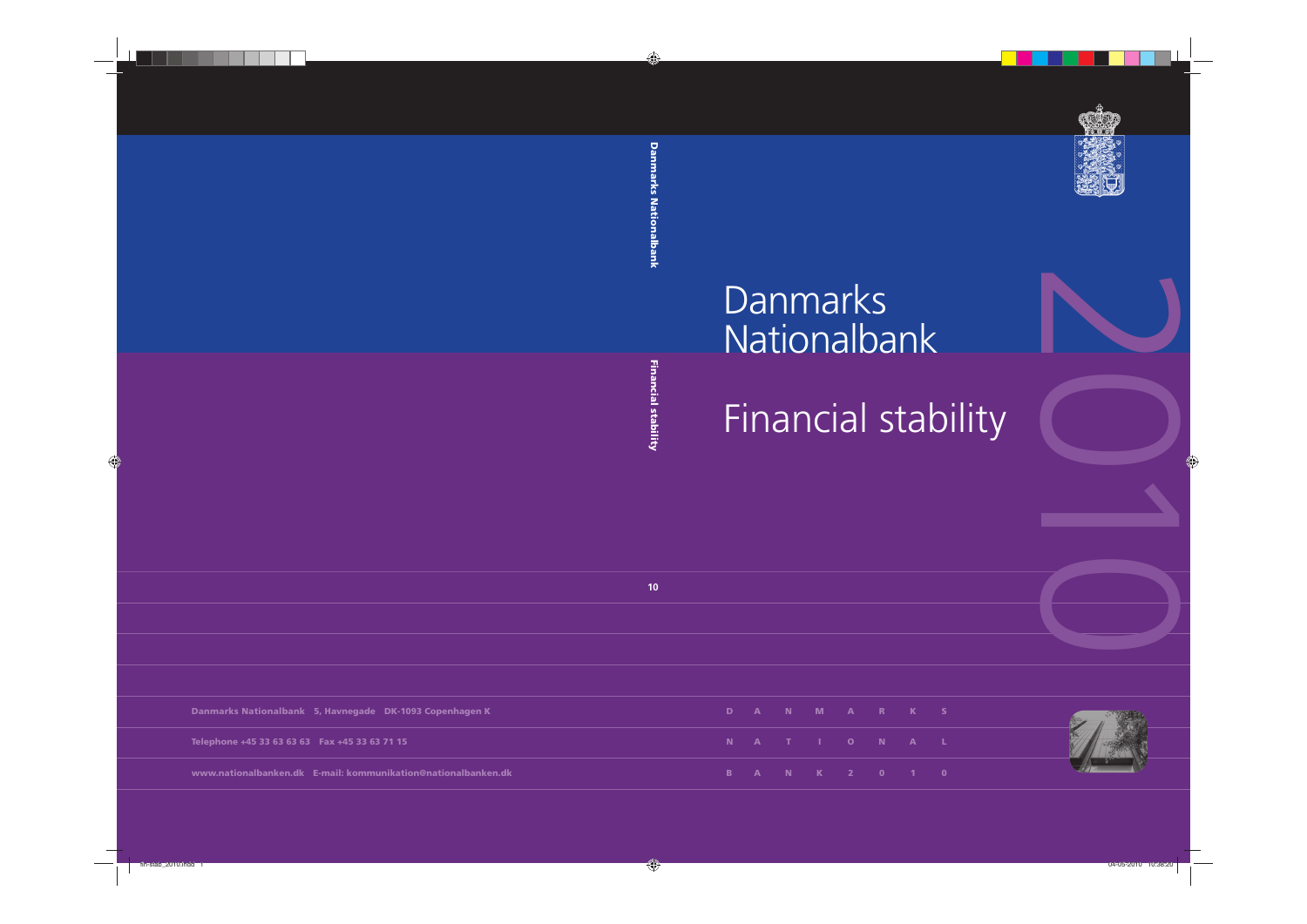# FINANCIAL STABILITY 2010

The small picture on the cover shows a characteristic section of Danmarks Nationalbank's building, Havnegade 5 in Copenhagen. The building, which was constructed in 1965-78, was designed by the architect Arne Jacobsen (1902-71).

Text may be copied from this publication cost-free provided that Danmarks Nationalbank is specifically stated as the source. Changes to or misrepresentation of the content are not permitted.

Financial stability 2009, 1st half is available on Danmarks Nationalbank's website: www.nationalbanken.dk under publications.

Financial stability is also available on request from: Danmarks Nationalbank, Communications, Havnegade 5, DK-1093 Copenhagen K Telephone +45 33 63 70 00 (direct) or +45 33 63 63 63 Office hours, Monday-Friday 9.00 am-16.00 pm. E-mail: kommunikation@nationalbanken.dk www.nationalbanken.dk

This publication is based on information available up to 3 May 2010.

Explanation of symbols:

- Magnitude nil
- 0 Less than one half of unit employed
- Category not applicable
- na. Numbers not available

Details may not add due to rounding.

Rosendahls/Schultz Grafisk A/S ISSN 1602-057X ISSN (Online) 1602-0588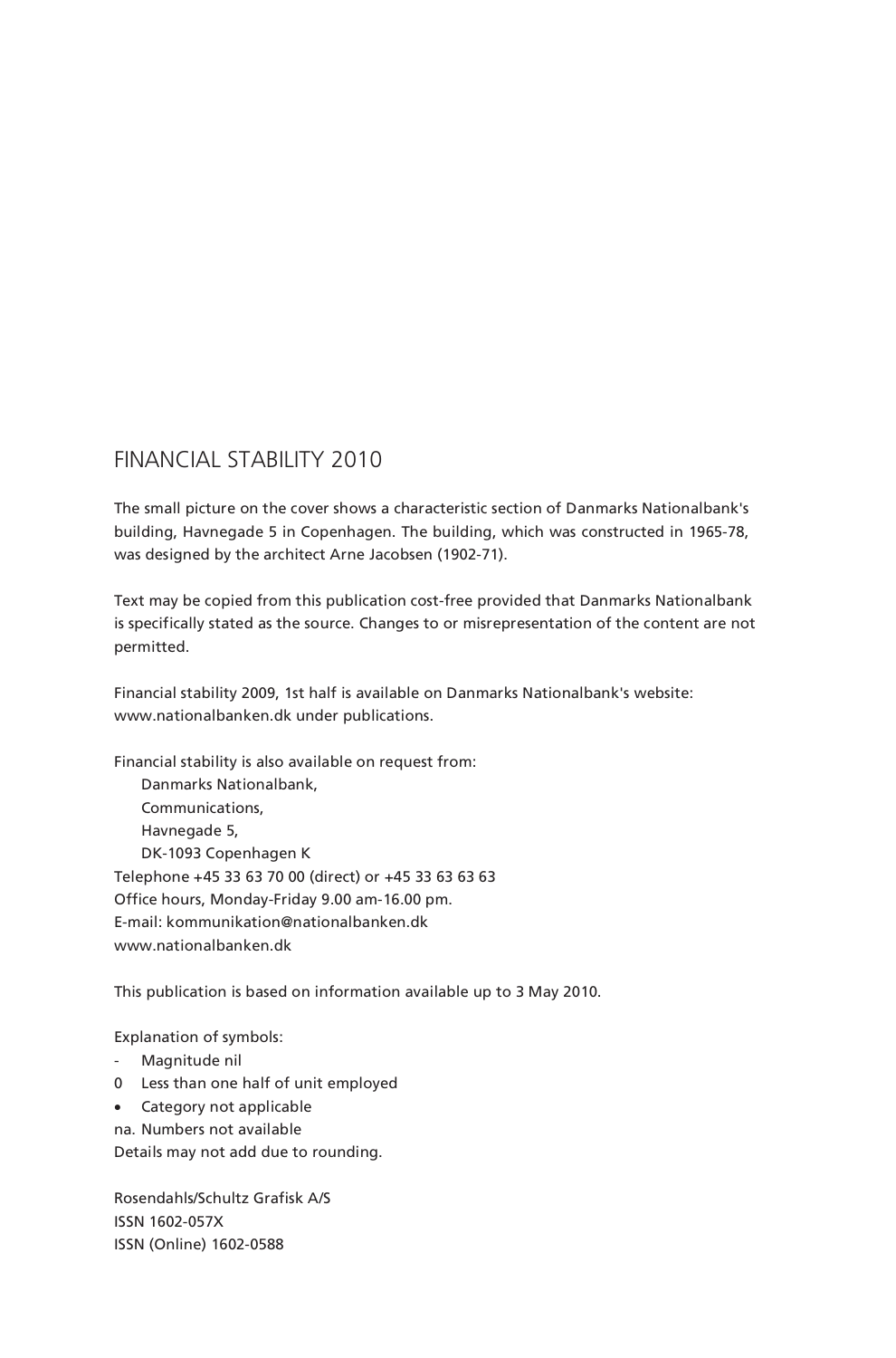# Contents

| EARNINGS AND CAPITAL ADEQUACY IN THE FINANCIAL SECTOR 13 |  |
|----------------------------------------------------------|--|
|                                                          |  |
|                                                          |  |
|                                                          |  |
|                                                          |  |
|                                                          |  |
|                                                          |  |
|                                                          |  |
|                                                          |  |
|                                                          |  |
|                                                          |  |
|                                                          |  |
|                                                          |  |
|                                                          |  |
|                                                          |  |
| Danmarks Nationalbank's measures to support liquidity 65 |  |
|                                                          |  |
| DANMARKS NATIONALBANK'S OVERSIGHT OF THE FINANCIAL       |  |
|                                                          |  |
|                                                          |  |
|                                                          |  |
|                                                          |  |
|                                                          |  |
|                                                          |  |
|                                                          |  |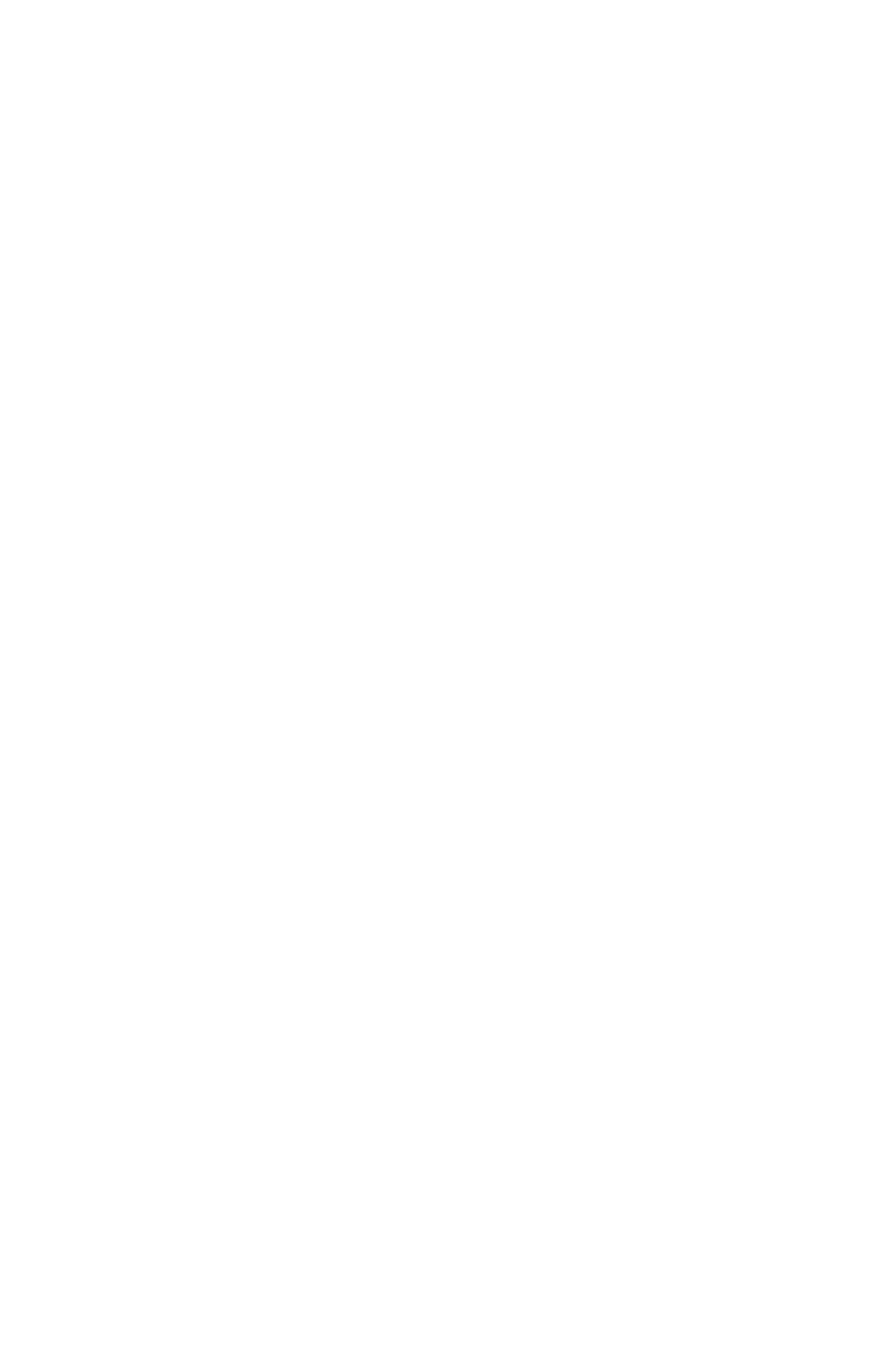# Foreword

Under the 1936 Danmarks Nationalbank Act, Danmarks Nationalbank must maintain a safe and secure currency system and facilitate and regulate the traffic in money and the extension of credit. One of Danmarks Nationalbank's main objectives is thus to contribute to the stability of the financial system. This is done by monitoring financial stability, overseeing payment systems, compiling financial statistics and managing the central government's debt.

Danmarks Nationalbank defines financial stability as a condition whereby the overall financial system is robust enough for any problems within the sector not to spread and prevent the financial system from functioning as an efficient provider of capital and financial services.

In its *Financial stability* publication, Danmarks Nationalbank assesses financial stability in Denmark and presents its views on measures that may contribute to enhancing financial stability. Furthermore, the publication is intended to stimulate debate about topics of relevance to financial stability and provide input for public authorities, individual financial institutions and financial sector organisations in relation to risk-assessment issues.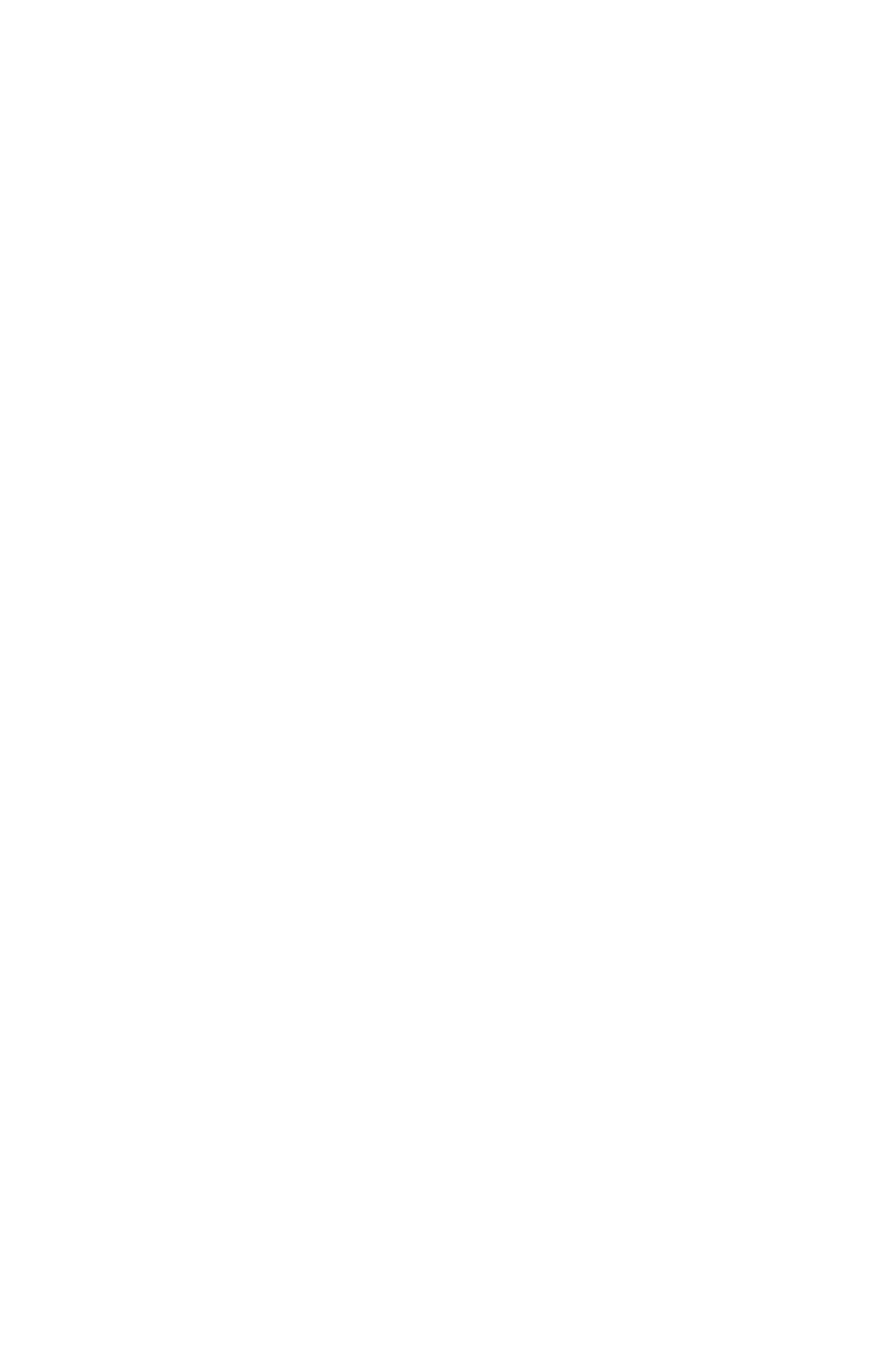# Introduction and Summary

*The banking institutions' earnings in 2009 were affected by the Danish and international economic slowdown, and write-downs on loans were generally substantial. The banking institutions improved their capital bases during the year, which can be primarily attributed to injections of hybrid core capital from the Danish government to several institutions.* 

*The banking institutions' write-downs in 2010 are expected to be slightly lower than in 2009, but will remain relatively high.* 

*Analyses show that the overall household sector is basically robust. However, some households are exposed to interest-rate increases as a consequence of the widespread use of adjustable-rate loans. Moreover,*  rising interest rates will entail a risk of falling housing prices, which will *exacerbate the banking institutions' and mortgage-credit institutes' losses.* 

*According to Danmarks Nationalbank's stress test, the major Danish banking institutions generally have sufficient capital buffers to weather the expected economic development until 2012. A few institutions, however, may find it difficult to meet the statutory solvency requirement. Sensitivity calculations show that the problems may spread in the event of a marked increase, corresponding to those seen in the early 1990s, in losses on the sectors agriculture, building and construction and property administration. These sectors are particularly exposed. In the stress test the banking institutions are exposed to negative shocks to the economy in three scenarios. These scenarios are seen as low probability events. The stress test shows that in the most severe scenarios writedowns are so large that many institutions will need to strengthen their capital bases towards the end of the period.* 

*Liquidity has improved over the past year for the banking institutions overall, although there is pronounced dispersion between the institutions. The institutions need to be prepared for the expiry of the general government guarantee on 30 September 2010. This includes exploiting the opportunity of buying individual government guarantees if required.* 

*A few institutions' difficulties in meeting the statutory solvency requirement increase the risk of concerns about the situation of other institutions, which may in turn impede the access to liquidity. It is thus important for the institutions to have sufficient buffers against periods of constraints on new liquidity.*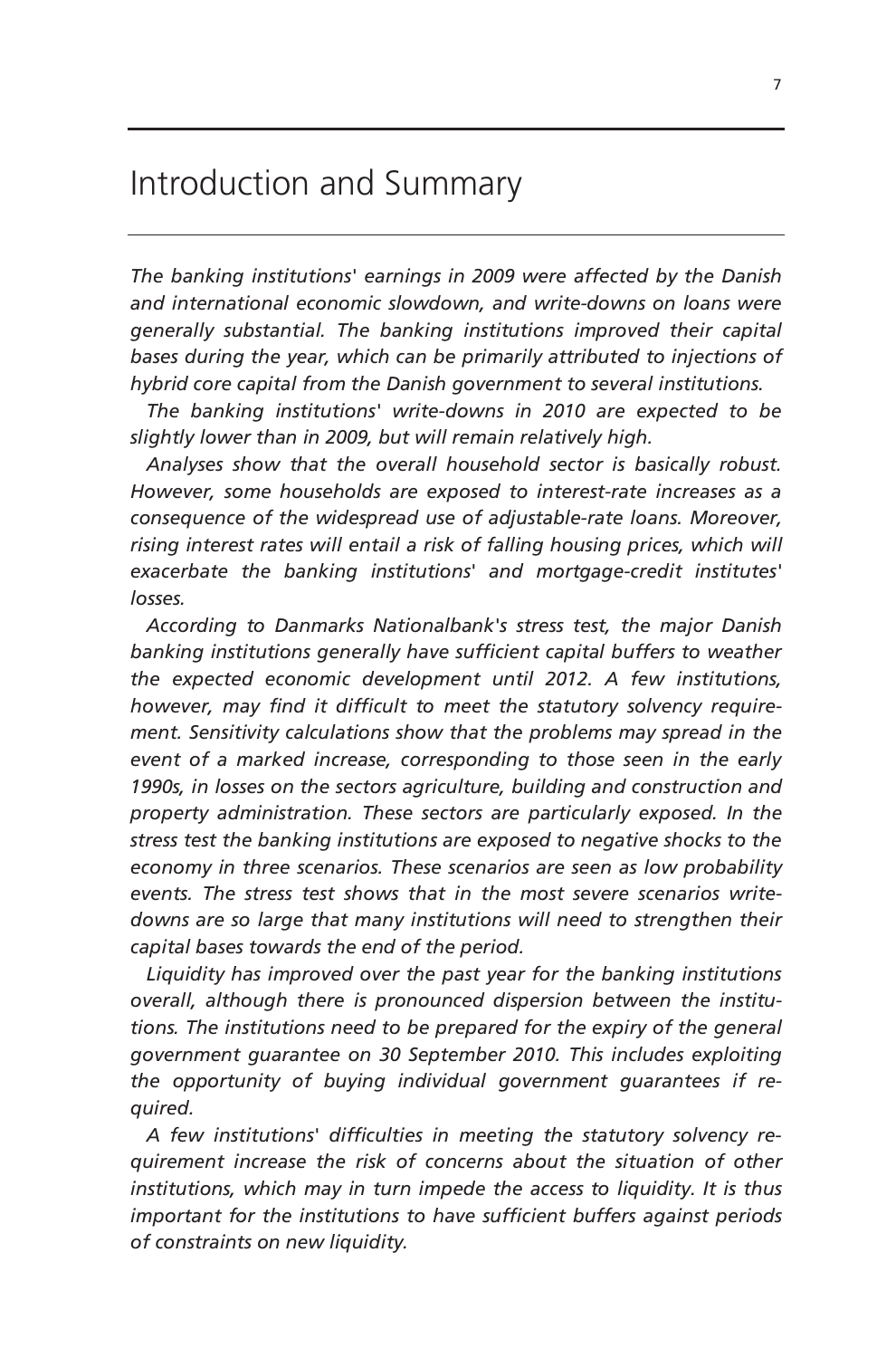*At present Danmarks Nationalbank does not find it necessary to propose new initiatives.* 

# **Earnings and capital adequacy in the financial sector**

The large banking institutions, group 1, achieved a total profit before tax of kr. 6.2 billion in 2009, compared to kr. 4.5 billion in 2008. The medium-sized banking institutions, group 2, recorded a total loss before tax of kr. 7.1 billion in 2009, against a loss of kr. 2.7 billion in 2008.

Net interest income rose considerably in 2009, and the institutions posted large, positive value adjustments, especially in the 1st half of 2009. The slowdown in the Danish economy and falling property prices entailed large write-downs in 2009, cf. Chart A.

 Total lending by banking institutions in group 1 declined by 11 per cent. Group 2 saw a decrease in lending by 5 per cent.

The banking institutions in groups 1 and 2 improved their capital bases during 2009. Two institutions in group 1 and five in group 2 received hybrid core capital totalling kr. 31 billion from the Danish government. In addition, two institutions in group 1 and one in group 2 issued new shares totalling kr. 2.7 billion in the market, while one institution in group 1 and two in group 2 have received fresh share capital from their parent companies.



Note: Net interest income is interest income less interest expense. Net income from fees comprises income from shares, etc. and fee and commission income less fee and commission expense. Other items (excluding tax) comprise other operating income, staff costs and administrative expenses, amortisation, depreciation and impairment of intangible and tangible assets, other operating expenses and income from investments in associates and group undertakings.

Source: The Danish Financial Supervisory Authority.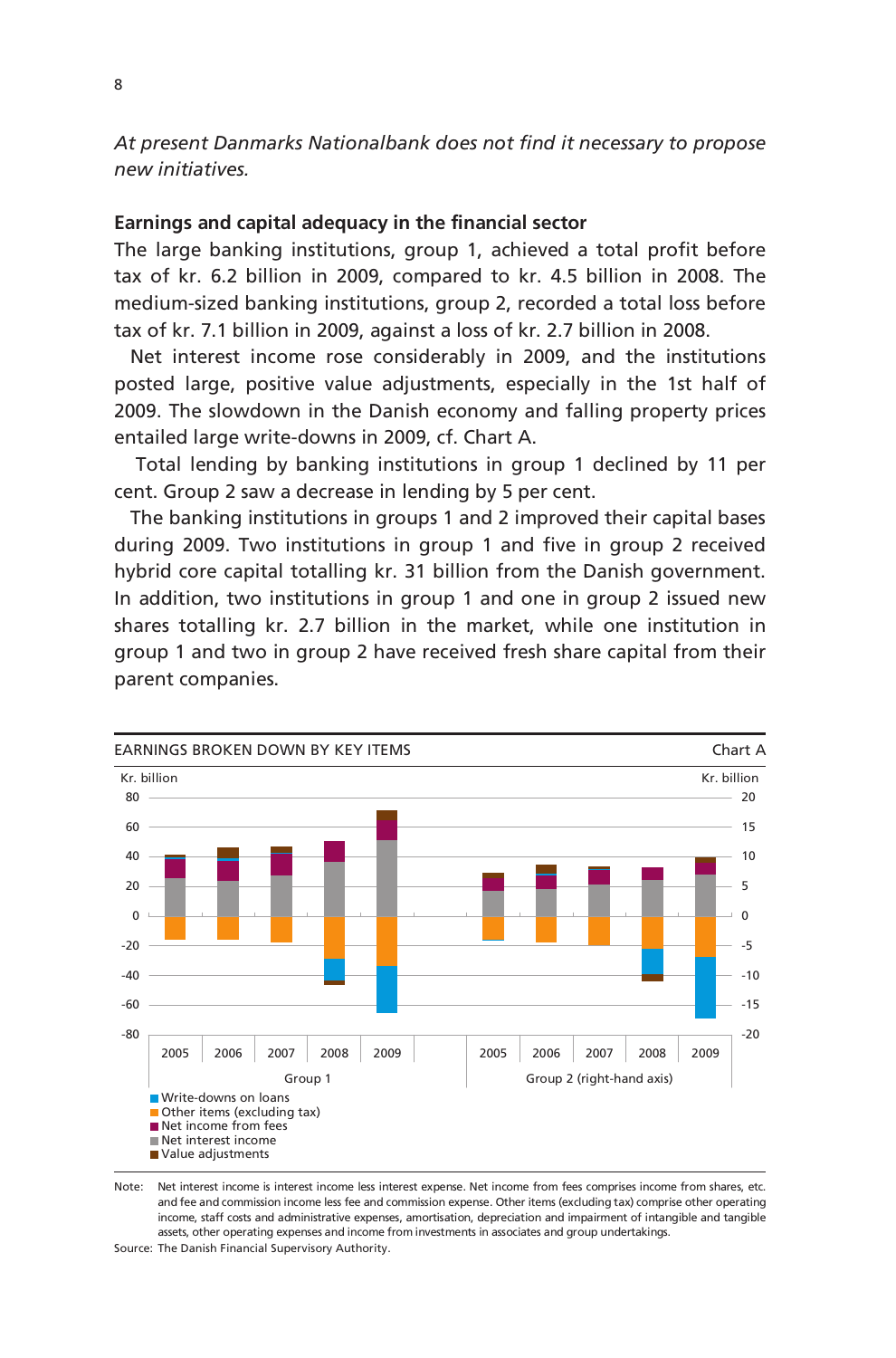The mortgage-credit institutes delivered a total profit before tax (excluding profit from equity investments) of kr. 10 billion in 2009. For the mortgage-credit institutes, write-downs on loans rose overall from kr. 1.3 billion in 2008 to kr. 4.6 billion in 2009. Total lending by mortgagecredit institutes increased by 7 per cent.

## **The corporate sector and the households**

Danmarks Nationalbank's failure-rate model shows slightly lower failure rates for companies in 2010 than in 2009. Consequently, the banking institutions are expected to post slightly lower write-downs in 2010 than in 2009. In a longer perspective, the number of compulsory liquidations remains substantial. The need for write-downs among the banking institutions is thus expected to remain considerable.

The agricultural sector has been in dire financial straits in recent years. In 2010 the terms of trade of the sector are expected to improve somewhat, but the number of enforced sales is expected to rise further in 2010.

Household wealth has diminished over the past two years, but remains high in a longer perspective. The households' growing use of adjustablerate loans has increased their interest-rate exposure in recent years. Overall, the households remain robust.

## **Stress test**

Danmarks Nationalbank's stress test provides the basis for a general assessment of the resilience of the financial sector. The development in the financial sector is modelled in four scenarios – a baseline scenario and three stress scenarios. The stress scenarios are seen as low probability events and are used to illustrate the resilience of the banking institutions. In the baseline scenario write-downs are expected to decrease to 1.6 per cent in 2010, cf. Chart B.

In the baseline scenario and scenario 1, some institutions are expected to encounter problems meeting the statutory solvency requirement in 2011 and 2012, but most institutions are deemed to be able to get through the period. In scenarios 2 and 3, several institutions will be struggling to meet the statutory requirements by the end of 2011, while the capital adequacy of most of the institutions will fall below the statutory requirement in 2012.

A separate sensitivity analysis of the sectors agriculture, property administration and building and construction shows that if write-down ratios over three years reach a level corresponding to the levels in the early 1990s, a considerable number of banking institutions will find it difficult to meet the statutory solvency requirements.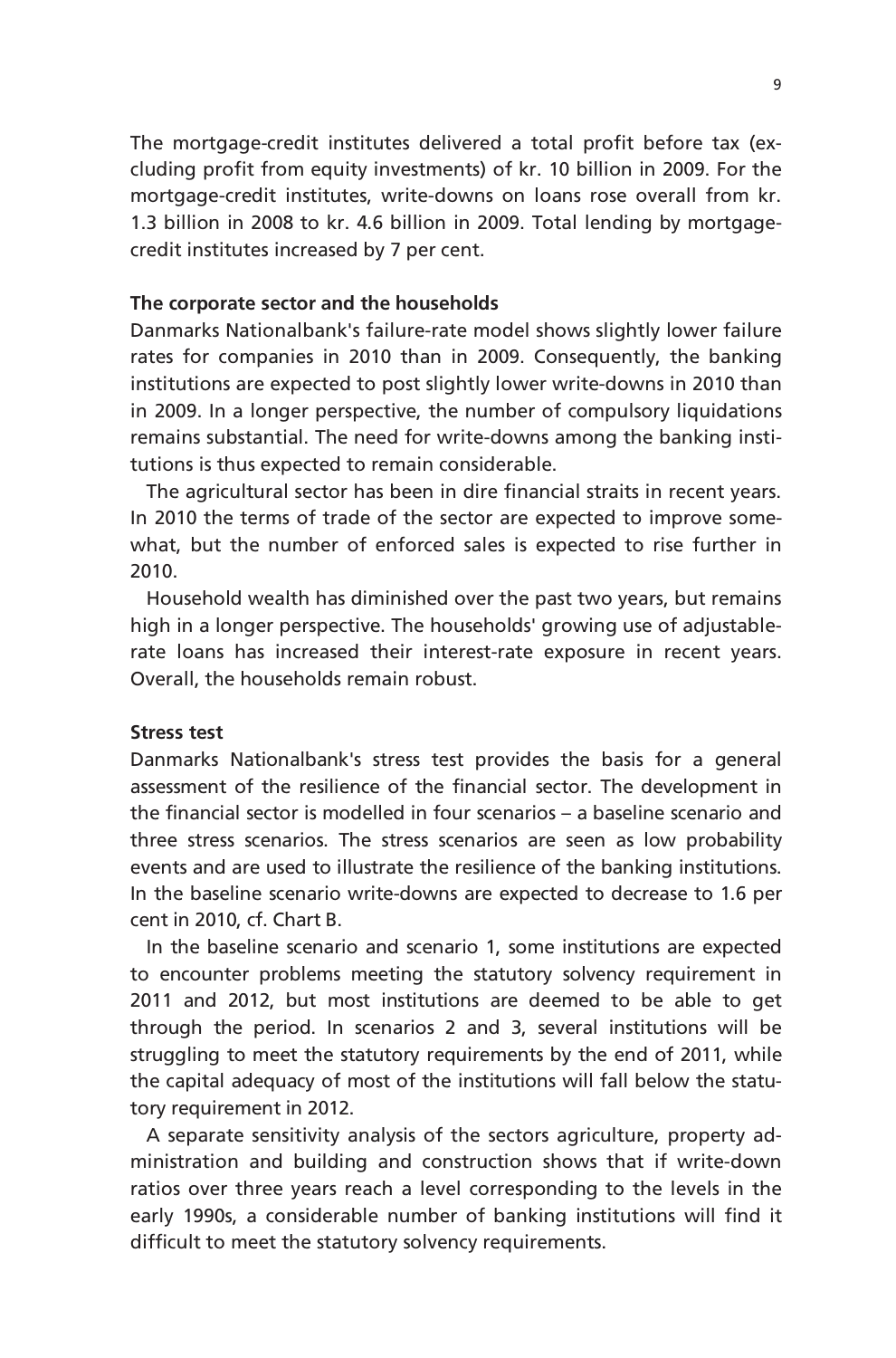



Note: Weighted average. The historical series is based on groups 1-3 of the Danish Financial Supervisory Authority, while the observation for 2009 and the estimated write-downs in 2010-12 apply to the institutions in the stress test.

Source: Baldvinsson et al. (2005), Dansk Bankvæsen (The Danish Banking System), 5th edition, Forlaget Thomson, the Danish Financial Supervisory Authority and own calculations.

The stress test does not prompt Danmarks Nationalbank to suggest new initiatives at present.

# **Liquidity**

In the light of the experiences during the financial crisis Danmarks Nationalbank and the Danish Financial Supervisory Authority have joined forces to intensify liquidity monitoring of Danish banking institutions. The monitoring provides an overview of liquidity up to 30 September when the general government guarantee expires.

The deposit deficit of the banking institutions has decreased since 2008, which has reduced the institutions' need for market-based financing and their exposure to related liquidity risks. Concurrently, the maturity of market-based financing has increased.

The banking institutions can abate liquidity risk by accumulating portfolios of liquid assets, and the excess liquidity cover was expanded overall in 2009.

Some banking institutions – particularly in group 3 – have been supported by Danmarks Nationalbank's temporary liquidity-supporting measures. Parts of these measures were scheduled to expire on 30 September 2010, but have been extended until 26 February 2011.

Overall, the Danish banking institutions have improved their liquidity over the past year. It is paramount that the institutions continue to focus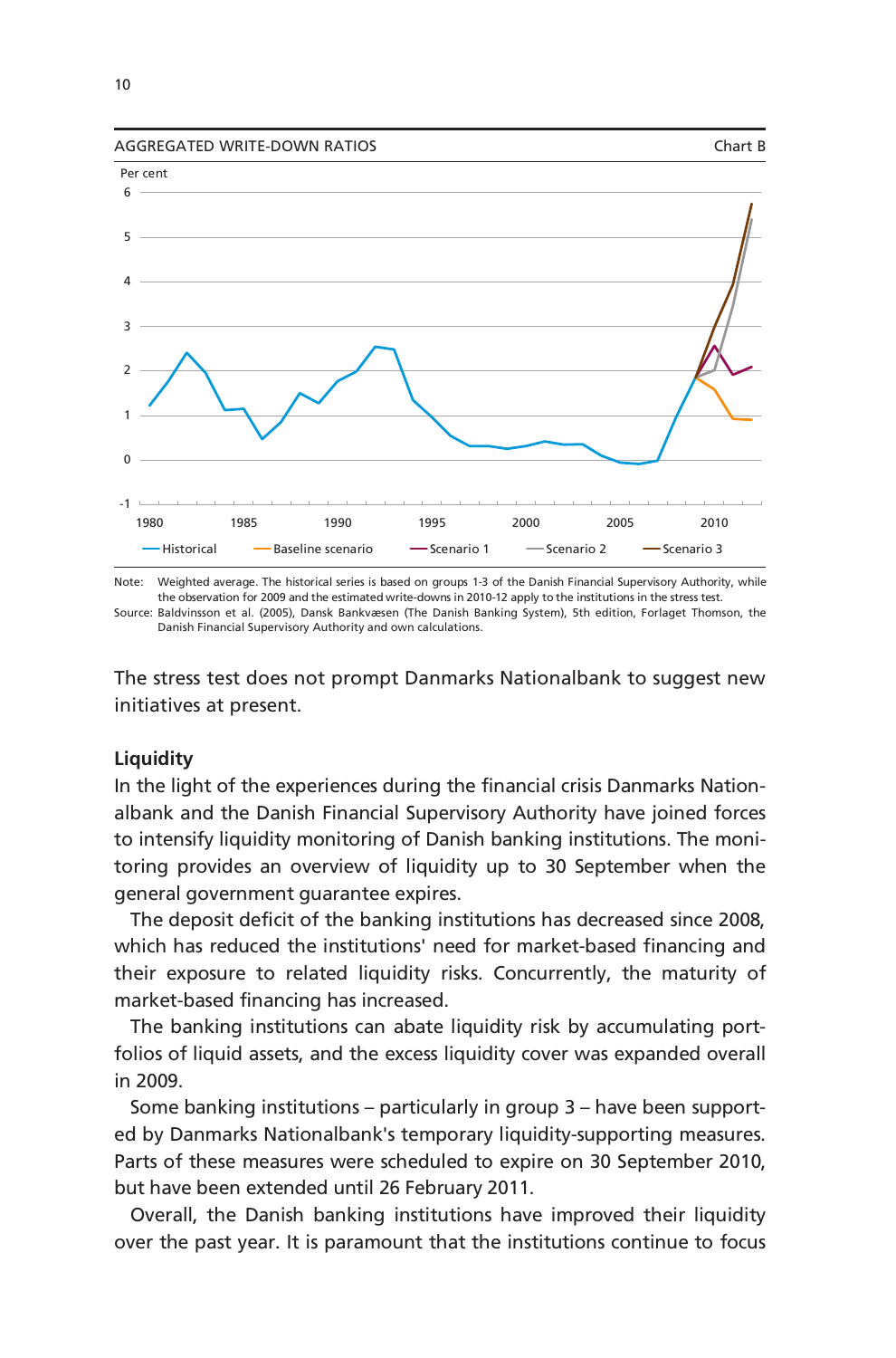on their liquidity needs, applying financing strategies conducive to the necessary security.

# **Danmarks Nationalbank's oversight of the financial infrastructure in Denmark**

The Danish payment and settlement systems have been more or less unaffected by the financial crisis. The most serious problems for the Danish payment and settlement systems in 2009 were related to system breakdowns at their joint provider of IT operational services. The companies behind the Danish payment and settlement infrastructure and key participants have all outsourced their IT operations to the same service provider, which could entail concentration risk. Danmarks Nationalbank will be investigating this risk.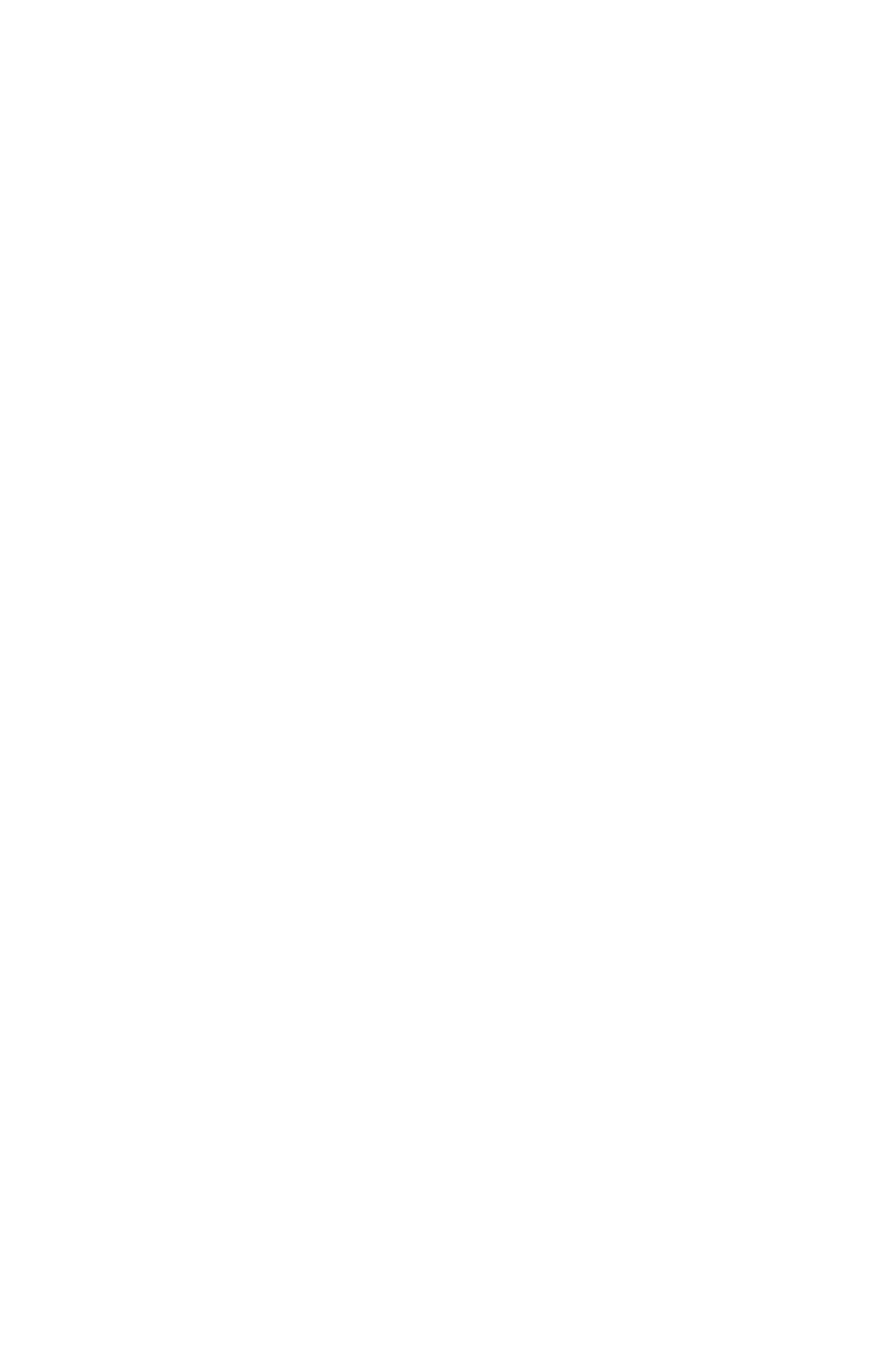# Earnings and Capital Adequacy in the Financial Sector

*The Danish and international economic recession affected the banking institutions' earnings in 2009. Overall, the group 1 institutions recorded a modest improvement in their return on equity, but the level remains low compared with the level in the years preceding the crisis. Group 2 saw an overall reduction in the return on equity, to almost -35 per cent. In this group there was considerable dispersion between the various institutions, primarily reflecting large differences in write-downs on loans.* 

In general, the write-downs on loans were high, and many banking *institutions had to post extraordinarily large write-downs on property financing. In group 1, quarterly write-downs showed a slight downward trend during 2009, but this was not the case for group 2.* 

*The banking institutions improved their capital bases during the year, which can be attributed to injections of hybrid core capital from the Danish government to several institutions under the Credit Package. Consequently, the banking institutions are in a better position to meet future losses than they were at end-2008.* 

*As regards the mortgage-credit institutes, arrears ratios increased for both households and the corporate sector. Write-downs also increased, but remained low.* 

*The life insurance companies in the financial groups achieved substantially higher returns on investments than in 2008 and have again begun to build up reserves from a low level.* 

# **BANKING INSTITUTIONS**

# **Earnings still affected by the crisis**

The financial crisis badly affected the earnings of the banking institutions in the 4th quarter of 2008. The weak economy, particularly in the 1st half of the year, impacted on the 2009 profits, but nevertheless several institutions recorded modest improvements on 2008.

The large banking institutions, group 1, achieved an overall profit before tax of kr. 6.2 billion in 2009, compared to kr. 4.5 billion in 2008. The medium-sized banking institutions, group 2, recorded a total loss before tax of kr. 7.1 billion in 2009, against a loss of kr. 2.7 billion in 2008.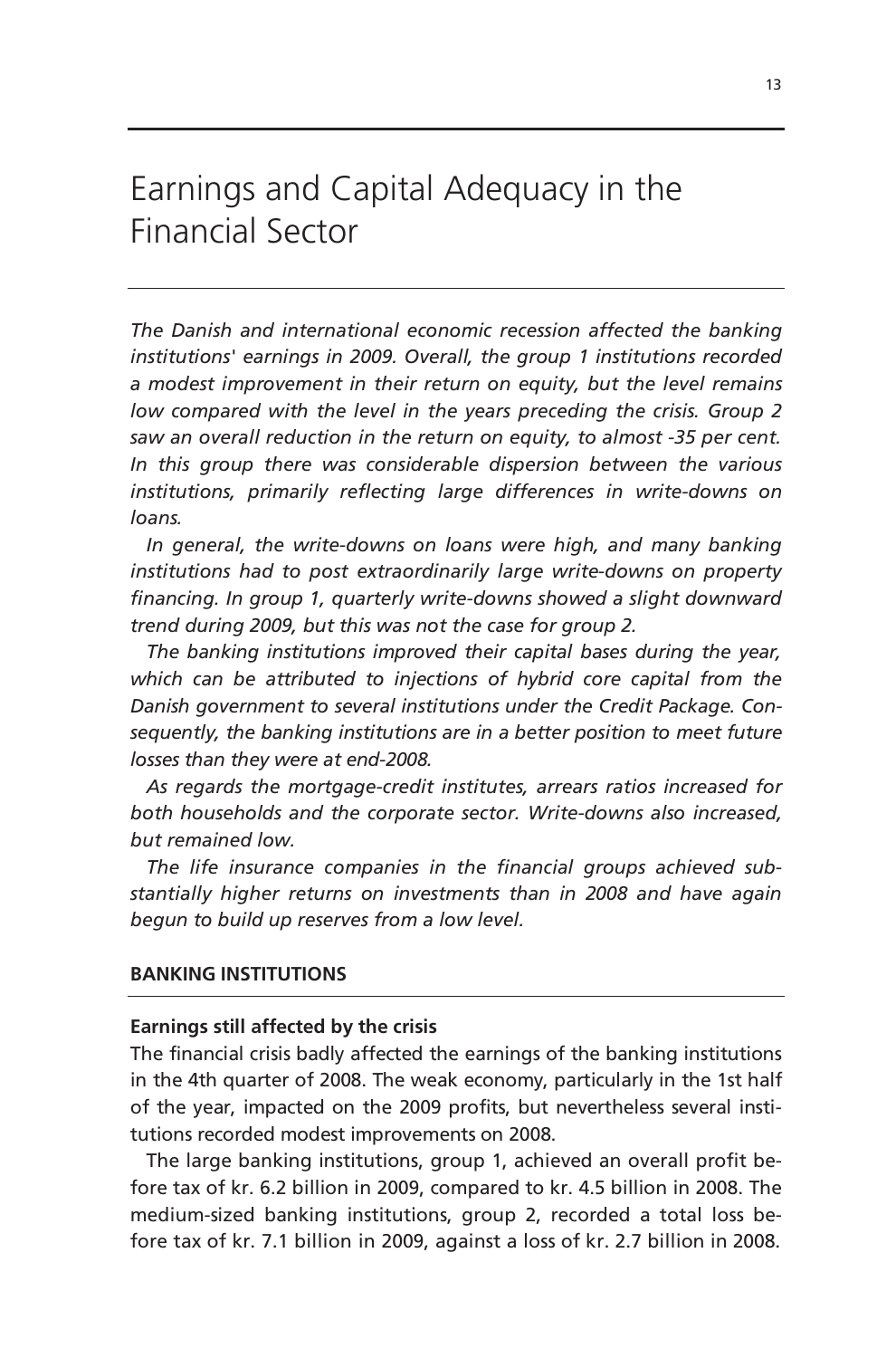#### BANKING INSTITUTIONS IN GROUPS 1 AND 2 BOX 1

The analyses in this section are based on the banking institutions included in the Danish Financial Supervisory Authority's groups 1 and 2 as at 31 December 2009. Group 1 comprises institutions with working capital of at least kr. 50 billion, while group 2 comprises institutions with working capital of at least kr. 10 billion. Unlike in the Danish Financial Supervisory Authority's groups, these analyses exclude FIH Kapital Bank, which is a fully-owned subsidiary of FIH Erhvervsbank, and Sammenslutningen Danske Andelskasser, which is an umbrella organisation for 20 cooperative banks. Banking institutions acquired by the Financial Stability Company have not been included in the analyses either. $1$ 

| <b>Group 1</b>             | <b>Group 2</b>                    |
|----------------------------|-----------------------------------|
| Danske Bank                | Alm. Brand Bank                   |
| <b>FIH Erhverysbank</b>    | Amagerbanken                      |
| <b>Jyske Bank</b>          | Arbejdernes Landsbank             |
| Nordea Bank Danmark        | <b>Forstædernes Bank</b>          |
| Nykredit Bank <sup>2</sup> | Ringkjøbing Landbobank            |
| Sydbank                    | <b>Spar Nord Bank</b>             |
|                            | Sparbank                          |
|                            | Sparekassen Sjælland <sup>3</sup> |
|                            | <b>Vestivsk Bank</b>              |

Lending by groups 1 and 2 was approximately 85 and 10 per cent, respectively, of total lending by Danish banking institutions as at 31 December 2009.

To ensure the best possible grouping consistency over time, figures for previous years have been based on data for the banking institutions included in the respective groups as at 31 December 2009. For institutions formed by the merger of two or more legal entities, figures for the institution in the years before the merger have been stated as the sum of the figures for each of the merged entities.

Several of the banking institutions are parent companies of other financial enterprises and therefore prepare both separate and consolidated financial statements. To provide the best possible overview of the development in the institutions' banking activities, the analyses have primarily been based on separate financial statements, i.e. unconsolidated data. Analyses of Nordic banks are, however, based on consolidated financial statements so that the choice of operating structure abroad – through subsidiaries or through branches – does not affect the analyses.

Group 2 includes Alm. Brand Bank and Forstædernes Bank, both of which posted financial results for 2009 that were substantially poorer than those of the other institutions. Consequently, the average for group 2 cannot be seen as an expression of the general level within the group, as the dispersion is considerable. These two institutions received capital injections from their respective parent companies, Alm. Brand and Nykredit Realkredit, in 2009.

<sup>1</sup> 1 Banking institutions in groups 1 and 2 are members of the Danish Contingency Association and liable for part of the losses incurred by the winding-up company. Some of the write-downs pertaining to institutions under the winding-up company are included as write-downs under groups 1 and 2.

<sup>&</sup>lt;sup>2</sup> 2 In Financial stability 2009, 1st half, Nykredit Bank was included in group 2. Its working capital now exceeds kr. 50 billion and consequently it has been included in group 1.

<sup>3</sup> The working capital of Sparekassen Sjælland now exceeds kr. 10 billion and consequently it has been moved from group 3 to group 2.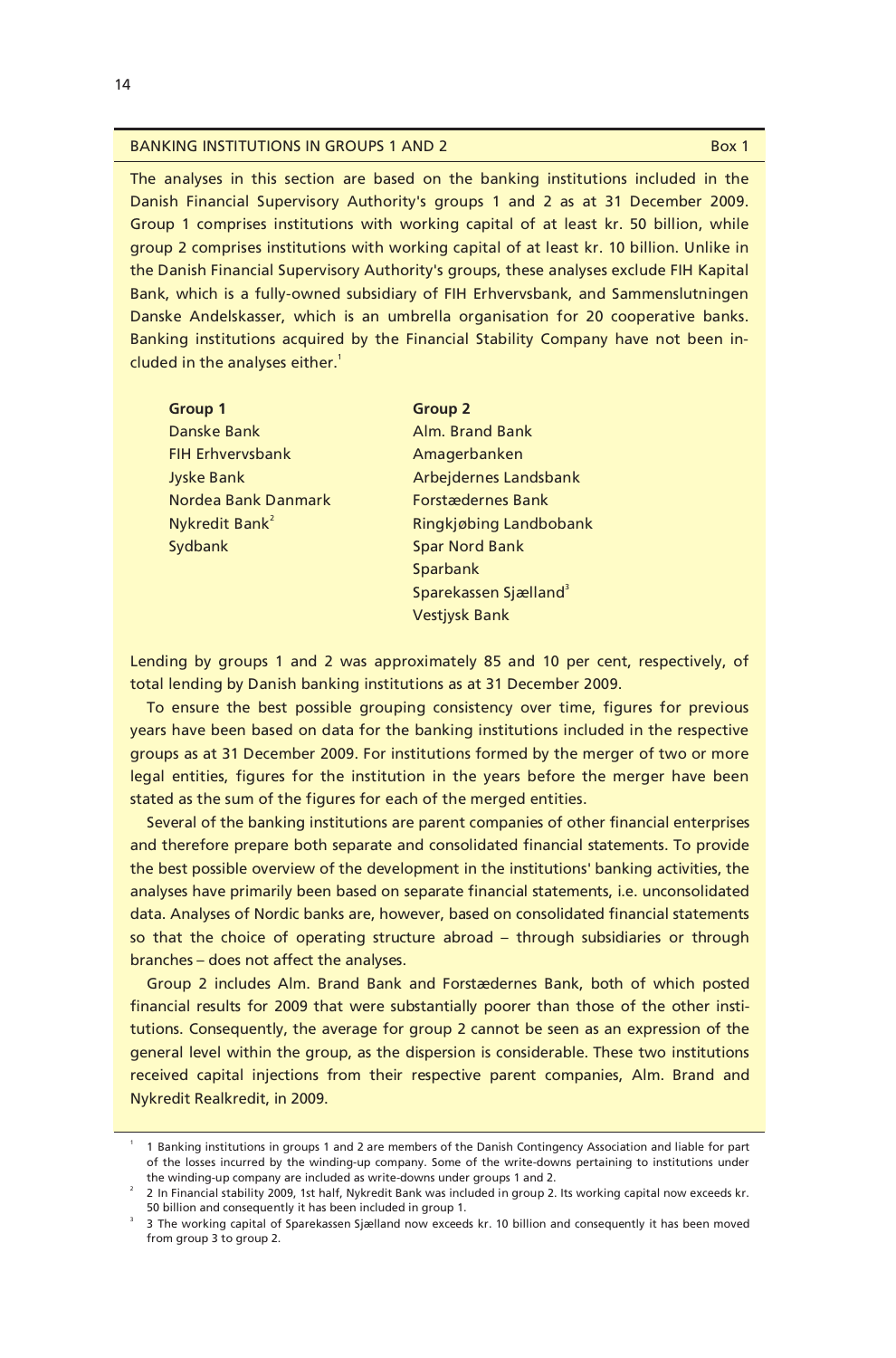

Source: Danish Financial Supervisory Authority.

There are major differences between the institutions, not least in group 2. Box 1 lists the institutions included in groups 1 and 2, respectively.

Return on equity, ROE, before tax for groups 1 and 2 is shown in Chart 1. In group 1, earnings improved in 2009 and the weighted average ROE before tax rose from 2.7 per cent in 2008 to 3.7 per cent in 2009. The level was much higher in the years preceding the financial crisis. Group 2, on the other hand, performed considerably worse in 2009 than in 2008. The weighted average ROE before tax fell from -13.4 per cent in 2008 to -36.1 per cent in 2009.

There is considerable dispersion within group 2. ROE before tax for the individual institutions in this group varies from -198.2 per cent to 15.9 per cent.

Net interest income rose substantially in 2009, cf. Chart 2, reflecting an increase in the banking institutions' interest margins, cf. Danmarks Nationalbank's interest-rate statistics. At the same time, the general government guarantee under the Bank Rescue Package helped to reduce the institutions' costs for short-term financing.<sup>1</sup> The low level of interest rates reduced the opportunity to reduce deposit rates as central-bank interest rates fell.

<sup>1</sup> Guarantee commission related to the Bank Rescue Package are included as *Other operating costs* in the income statement. Consequently, this commission is not included in the statement of the banking institutions' net interest income.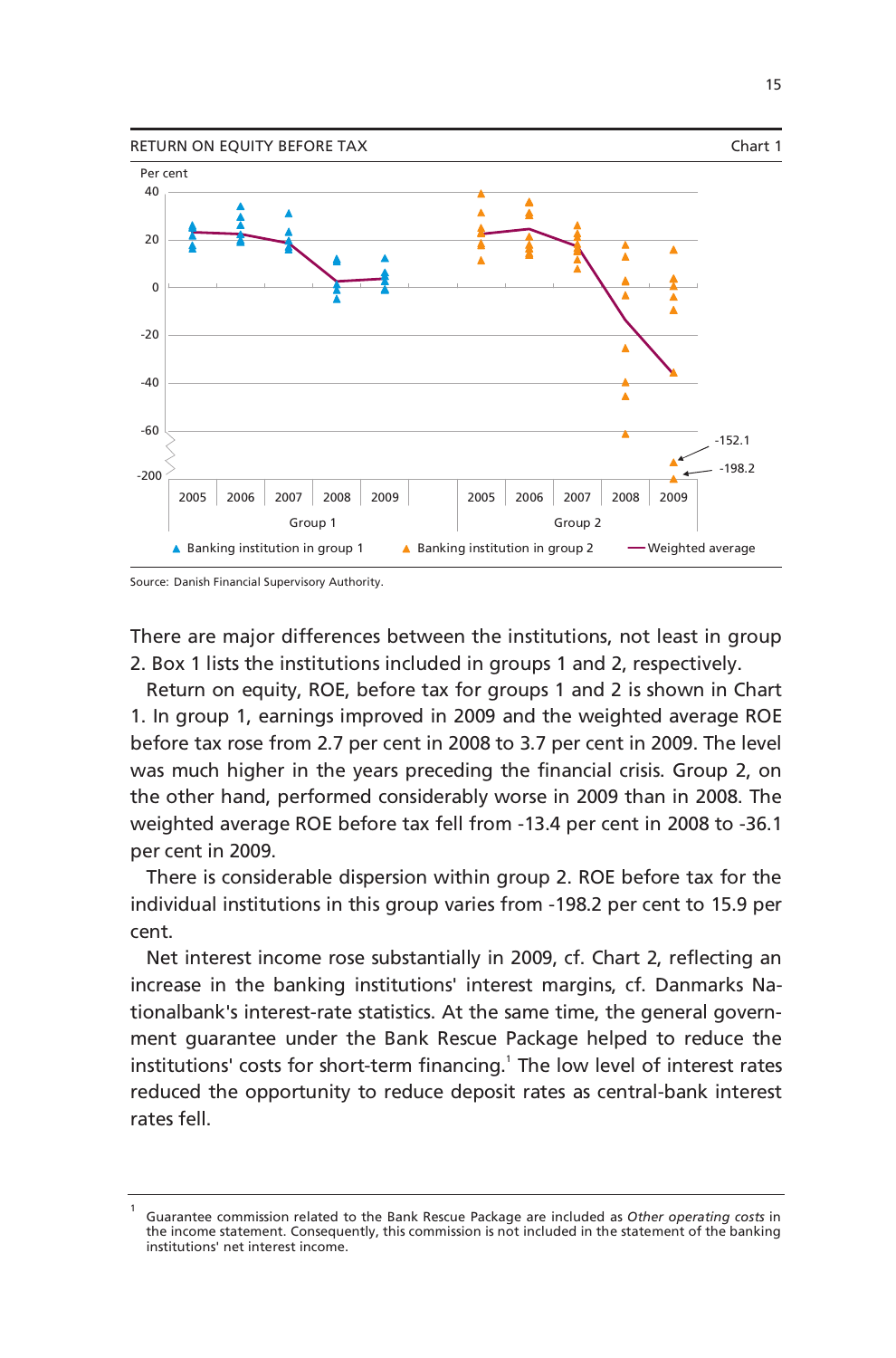



Source: The Danish Financial Supervisory Authority.

The banking institutions posted large positive value adjustments, particularly in the 1st half of 2009. This is partly attributable to stabilisation of the financial markets following the strong turmoil in the autumn of 2008, partly to extensive customer activity on the banks' trading floors.

# **Large write-downs on loans**

The downturn in the Danish economy and falling property prices led to very large write-downs in 2009. In group 1, write-downs during the year totalled kr. 31.9 billion, corresponding to a weighted average write-down ratio of 1.5 per cent. The corresponding figures for group 2 were kr. 10.3 billion and 4.8 per cent. For groups 1 and 2 overall, the weighted average write-down ratio for the year was 1.9 per cent.

Write-downs related mainly to corporate customers. Several banking institutions in group 2 posted extraordinarily large write-downs on property financing exposures. A few also recorded heavy write-downs on mortgage deeds.

In group 1, write-downs decreased slightly over the first nine months of 2009, cf. Chart 3. The write-down ratio for the 4th quarter was in line with that of the 3rd quarter and remained high compared with previous years. No falling trend was registered for group 2.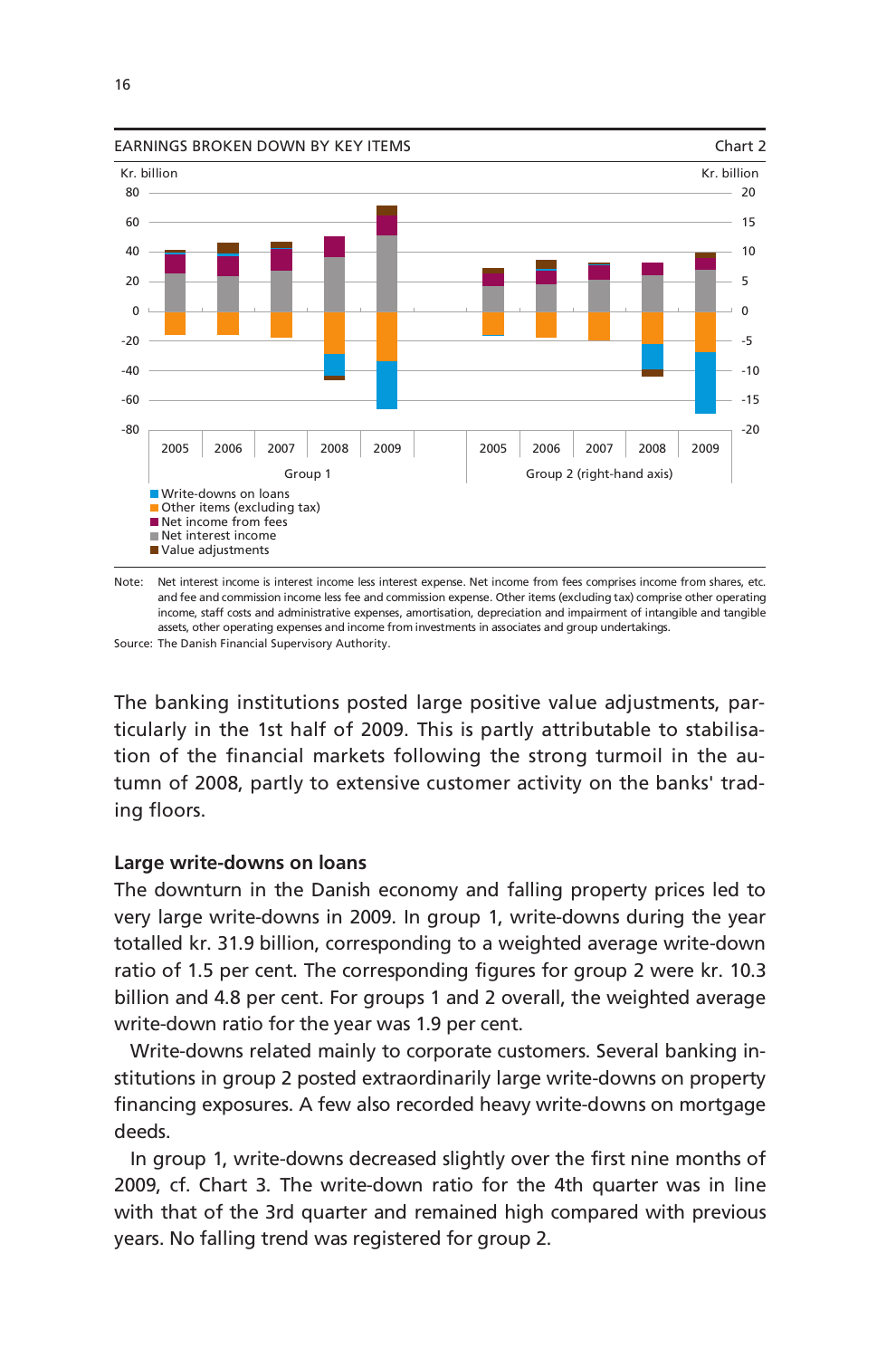

QUARTERLY WRITE-DOWNS IN PER CENT OF LOANS AND GUARANTEES Chart 3

Note: Write-down ratio for the period (not annualised). Source: Danish Financial Supervisory Authority.

Of the total group 1 write-downs during the year, kr. 3.3 billion is attributable to the recourse guarantee under the Bank Rescue Package. For group 2, the corresponding amount is kr. 0.6 billion.<sup>1</sup>

The increased need for write-downs since mid-2008 has only to a limited extent materialised as actual losses. Under the current accounting rules, banking institutions must write down the value of a loan when there is objective evidence of impairment. Consequently, the writedowns are normally recognised before the actual losses are observed.

# **A decline in lending by banking institutions**

Total lending by banking institutions in group 1 fell by 11 per cent, from kr. 1,813 billion at end-2008 to kr. 1,610 billion at end-2009, cf. Chart 4. In group 2, lending fell by 5 per cent, from kr. 190 billion at end-2008 to kr. 181 billion at end-2009, but remained unchanged from the 3rd to the 4th quarter of 2009.

The decline in group 1 reflects a fall in lending to the corporate sector of 11 per cent and to insurance and pension companies of 51 per cent.<sup>2</sup> Lending to households increased by 3 per cent. The decline in lending to

<sup>1</sup> Under the Bank Rescue Package, the banking institutions in the Danish Contingency Association provide annual guarantee commission totalling kr. 7.5 billion to the Financial Stability Company. The Association is liable for losses in the winding-up company of up to kr. 10 billion. If the losses exceed the sum of the kr. 10 billion and the guarantee commission, the Danish Contingency Association is  $_2$  liable for a further kr. 10 billion.

The fall in lending to insurance and pension companies should be viewed in the light of a fall in the banking institutions' repo lending.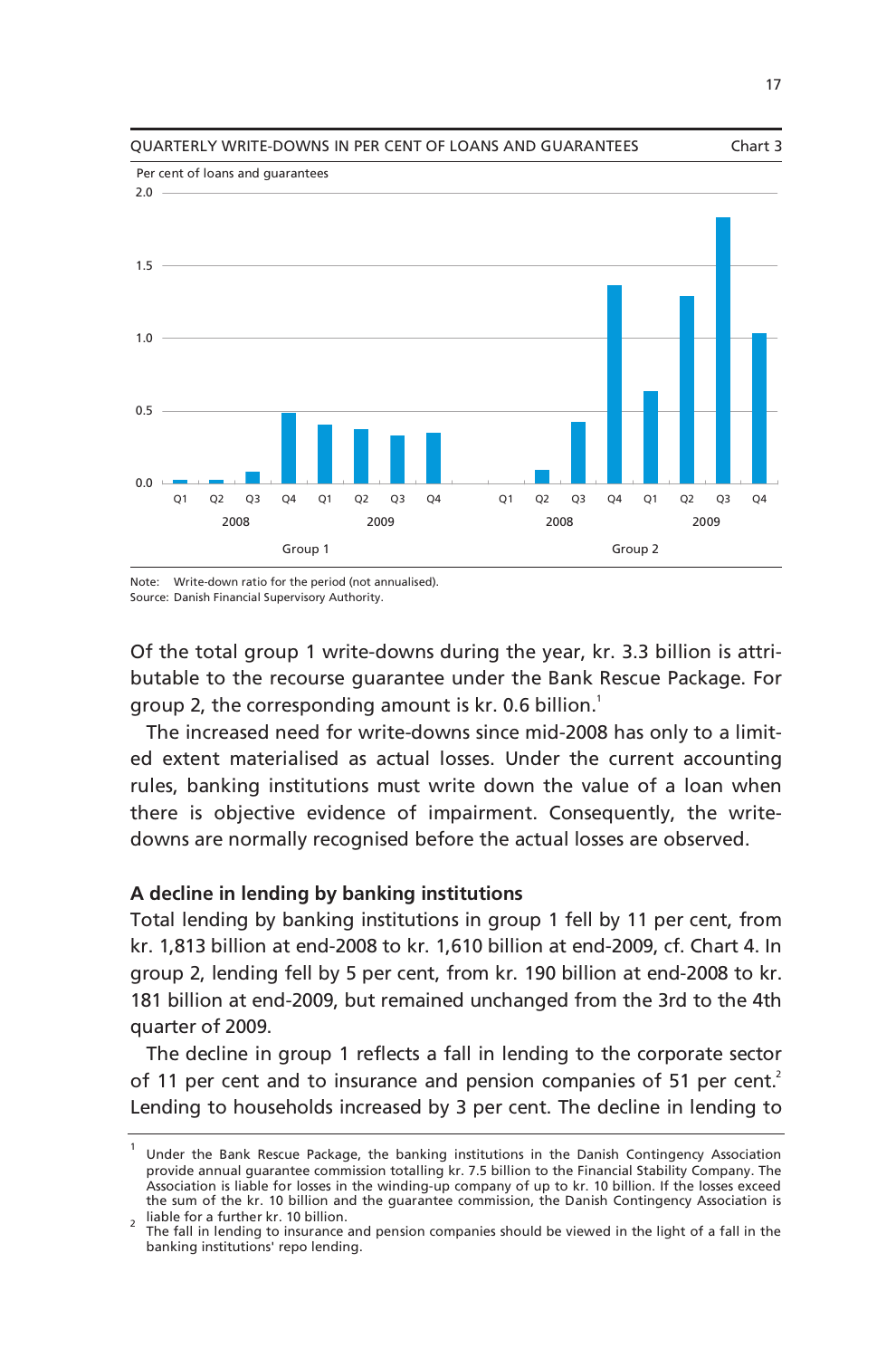

Note: Lending calculated before write-downs.

Source: Danmarks Nationalbank, statistics on the MFI sector.

the corporate sector was to some extent attributable to substitution from bank loans to mortgage credit.

Total deposits remained more stable. In group 1 they fell marginally by 1 per cent, from kr. 1,322 billion at end-2008 to kr. 1,306 billion at end-2009. In group 2 they rose by 4 per cent, from kr. 144 billion at end-2008 to kr. 150 billion at end-2009.

Several banking institutions have recorded considerable write-downs on large single exposures. During 2009, all institutions except for two improved their "sum of large exposures as a percentage of capital base" ratio, cf. Chart 5. In their financial statements, several institutions state that they have focused on reducing large exposures. The improvement of the ratio is also attributable to a general improvement in the institutions' capital base. The size of an institution's capital base determines whether an exposure is deemed to be large.<sup>1</sup>

# **A strengthened capital base**

The banking institutions in groups 1 and 2 strengthened their capital bases during 2009, partly due to capital injections by the government under the Credit Package. Thus, two institutions in group 1 and five in group 2 received hybrid core capital totalling kr. 31 billion from the Danish govern-

<sup>1</sup> An exposure is deemed to be large if it exceeds 10 per cent of the capital base. Under Danish law a large exposure may not exceed 25 per cent of the capital base, and the sum of large exposures may not exceed 800 per cent of the capital base.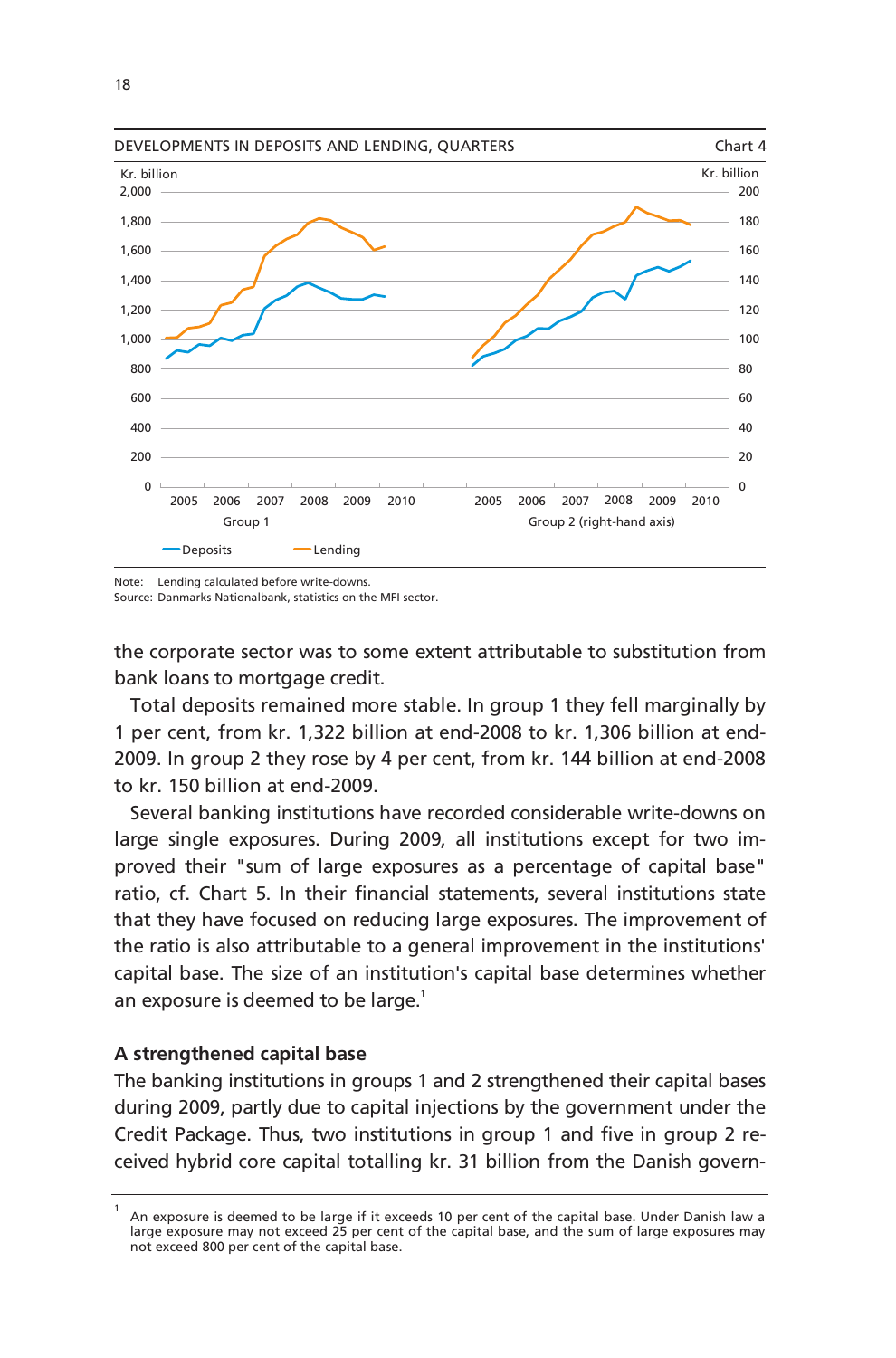



ment. In addition, two institutions in group 1 and one institution in group 2 issued new shares via the market for a total of kr. 2.7 billion, while one institution in group 1 and two in group 2 received new share capital from their parent companies. An overview of capital injections into group 1 and 2 institutions can be found on p. 23 in Danmarks Nationalbank, Stress Tests, 2nd Half 2009.

Combined with the fall in risk-weighted assets, the injection of fresh capital has improved the banking institutions' Tier 1 and solvency ratios. Risk-weighted assets fell by an average (weighted) of 10 per cent in 2009, reflecting the reduction in loans and guarantees.

The composition of the capital bases of the individual banking institutions in 2008 and 2009 is shown in Chart 6.

In connection with the publication of their financial statements for 2009, the Danish banking institutions and mortgage-credit institutes had to publish their individual capital needs for the first time. This figure indicates the institution's own assessment of the capital base required to cover the risks associated with its activities. The individual capital need may, however, not be lower than the minimum requirement of 8 per cent of the risk-weighted assets or any higher solvency requirement as determined by the Danish Financial Supervisory Authority.<sup>1</sup> The individual capital needs can be difficult to compare and should be viewed in relation

<sup>1</sup> In January 2010, the Danish Financial Supervisory Authority issued guidelines on adequate capital bases and capital needs for banking institutions.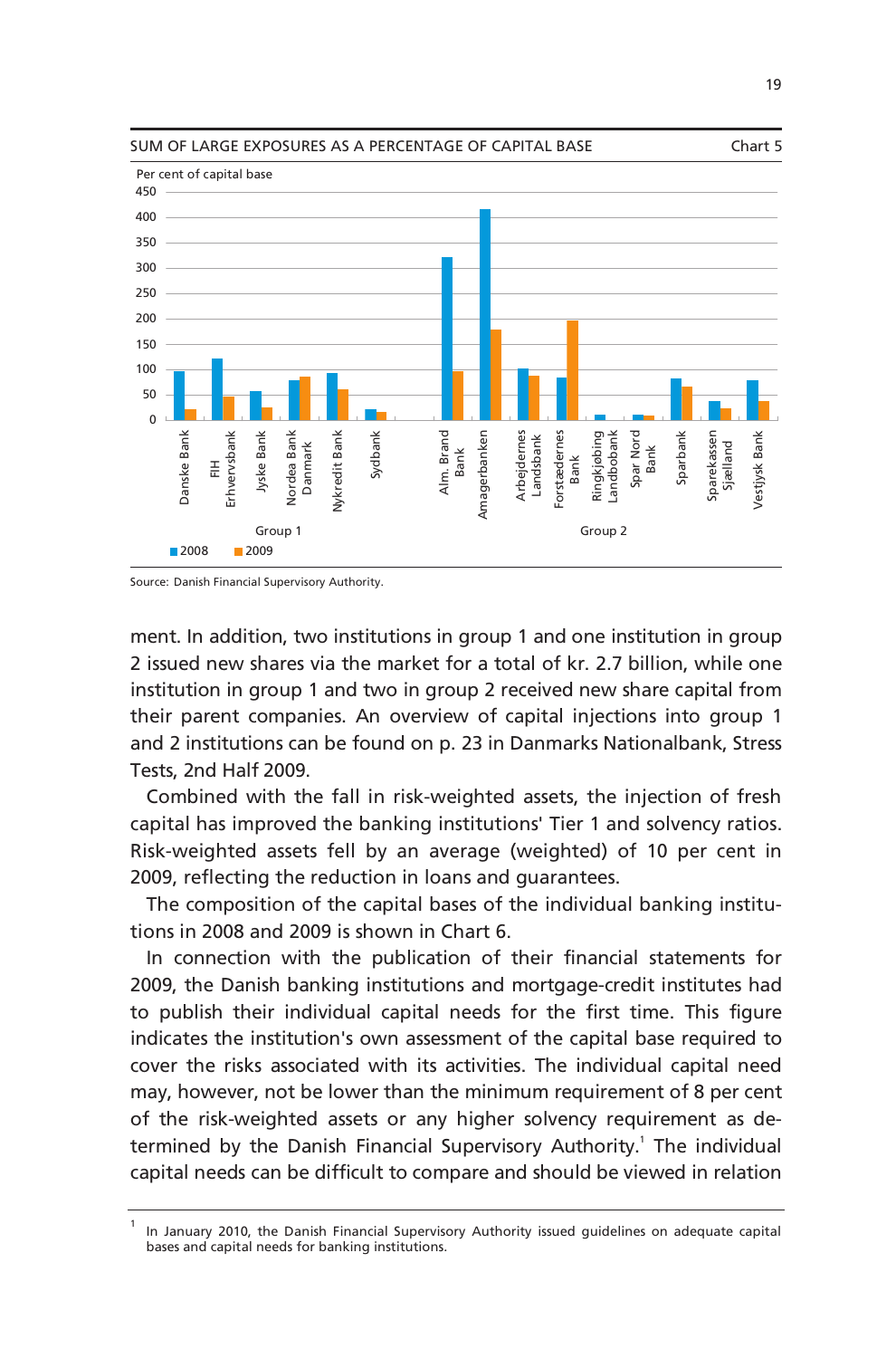

Source: Danish Financial Supervisory Authority.

to the overall risk profiles and strategies of the individual institutions. However, the capital need provides important market information about the institution in question.



Note: Institutions applying the Internal Ratings-Based approach to calculation of credit risk are subject to a transitional arrangement and must have a capital base that constitutes at least 80 per cent of the solvency requirement under the previous rules (Basel I). The requirements under the transitional scheme are lower than the institutions' individual capital needs and are therefore not illustrated.

Source: Danish Financial Supervisory Authority.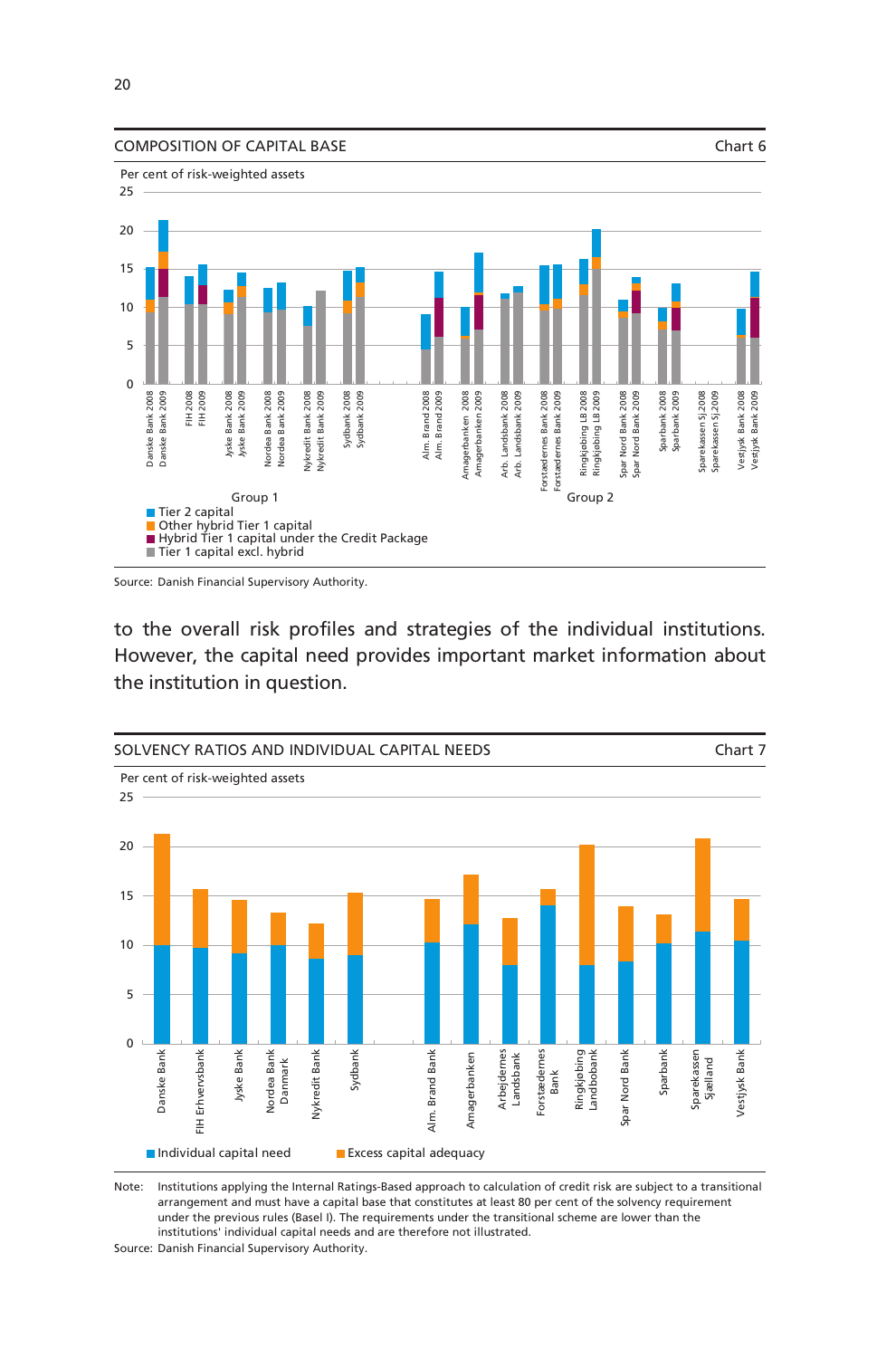Chart 7 shows the excess capital adequacy of the individual banking institutions relative to their individual capital needs. Forstædernes Bank stands out in that it has the highest capital need and the lowest excess capital adequacy. The relatively low excess capital adequacy should be viewed in the context of the acquisition of the bank by Nykredit Realkredit in 2008 and its merger with Nykredit Bank in April 2010. Subsidiaries of other financial enterprises may have relatively modest excess capital adequacy as capital can be provided by the parent company.

# **Nordic banking groups**

Danske Bank and Nordea Bank Danmark are part of large banking groups with activities in most of the Nordic region, the Baltics and a few other countries. Danske Bank and Nordea are the largest banking groups in the Nordic region in terms of total assets, cf. Table 1.

Write-downs in the six largest groups increased substantially relative to 2008, in terms of both annual and accumulated write-downs, cf. Chart 8.

The wide spread in the level of write-downs among the Nordic groups is to some extent attributable to differences in the geographical distribution of their credit exposures, cf. Chart 9. Danske Bank posted considerable write-downs in Ireland and the Baltics, which have been more severely affected by the economic downturn than the Scandinavian countries. Likewise, SEB and Swedbank recorded large write-downs in the Baltics and several Eastern European countries. The write-downs of Handelsbanken, which is primarily exposed in Scandinavia and the UK, remained very low compared with those of the other Nordic groups.

| TOTAL ASSETS AND RETURN ON EQUITY FOR NORDIC BANKING GROUPS<br>Table 1 |                              |                                          |         |  |  |
|------------------------------------------------------------------------|------------------------------|------------------------------------------|---------|--|--|
|                                                                        | Total assets,<br>kr. billion | Return on equity before tax,<br>per cent |         |  |  |
|                                                                        | 31 Dec. 2009                 | 2008                                     | 2009    |  |  |
|                                                                        | 3,098                        | 2.2                                      | 4.8     |  |  |
|                                                                        | 3.777                        | 19.4                                     | 15.3    |  |  |
|                                                                        | 1.631                        | 15.5                                     | 12.1    |  |  |
|                                                                        | 1,668                        | 15.5                                     | 3.7     |  |  |
|                                                                        | 1,534                        | 20.5                                     | 17.4    |  |  |
|                                                                        | 1.297                        | 17.9                                     | $-10.7$ |  |  |

Note: Return on equity before tax is calculated as the operating profit relative to the average equity. Not adjusted for differences in the groups' accounting policies. Total assets in foreign currency have been translated at the exchange rate on 31 December 2009.

Source: Financial statements.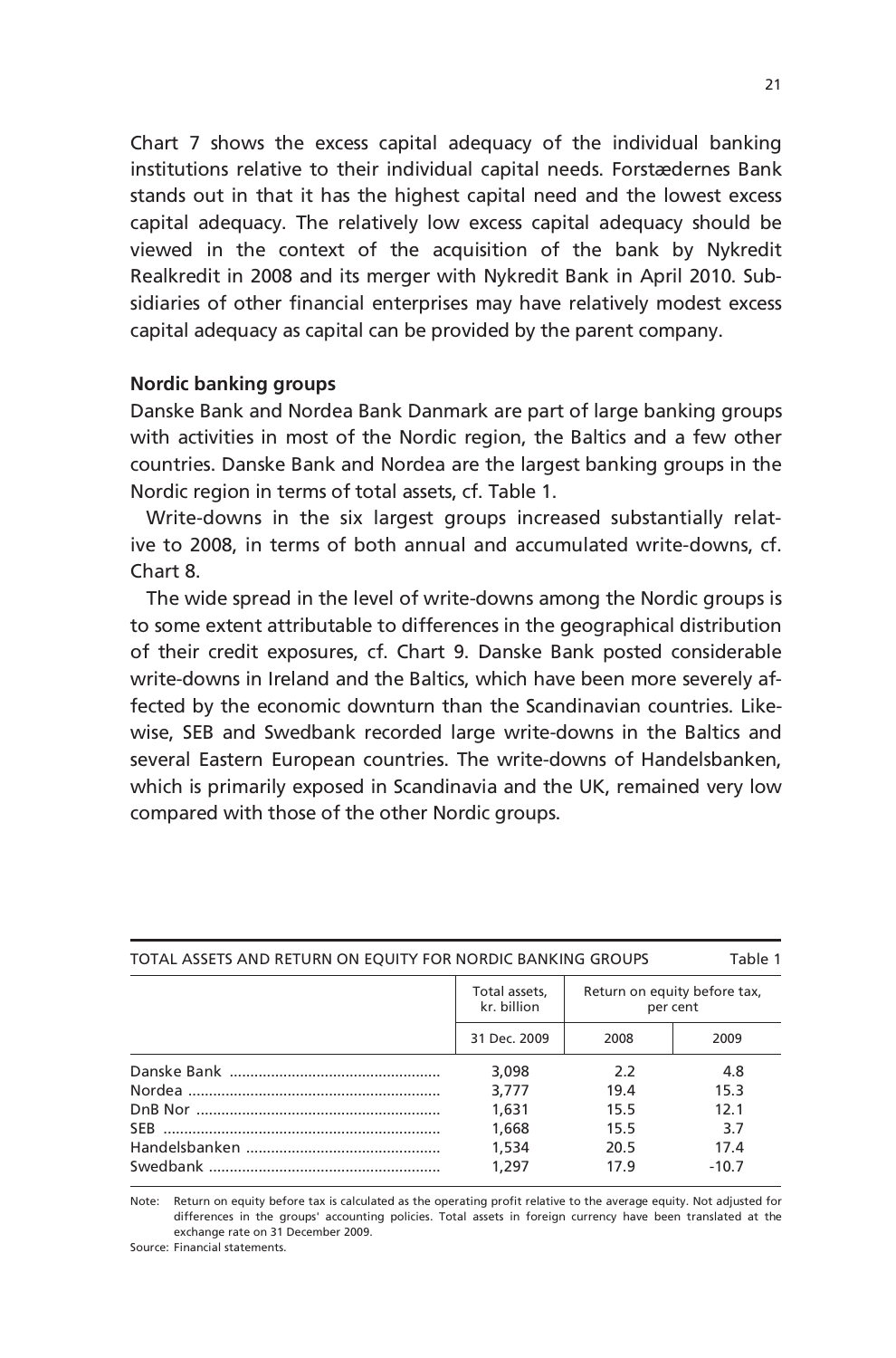#### WRITE-DOWNS IN NORDIC BANKING GROUPS THE CHARGE OF THE CHARGE Chart 8



Source: Financial statements.



Note: Practices for stating the geographical distribution of credit exposures vary. If a banking institution's credit exposure to a country/region is very low, it will typically not be stated separately, but be included under "other". For example, Danske Bank is the only group among the six to state a separate credit exposure to Ireland.

Source: Financial statements.

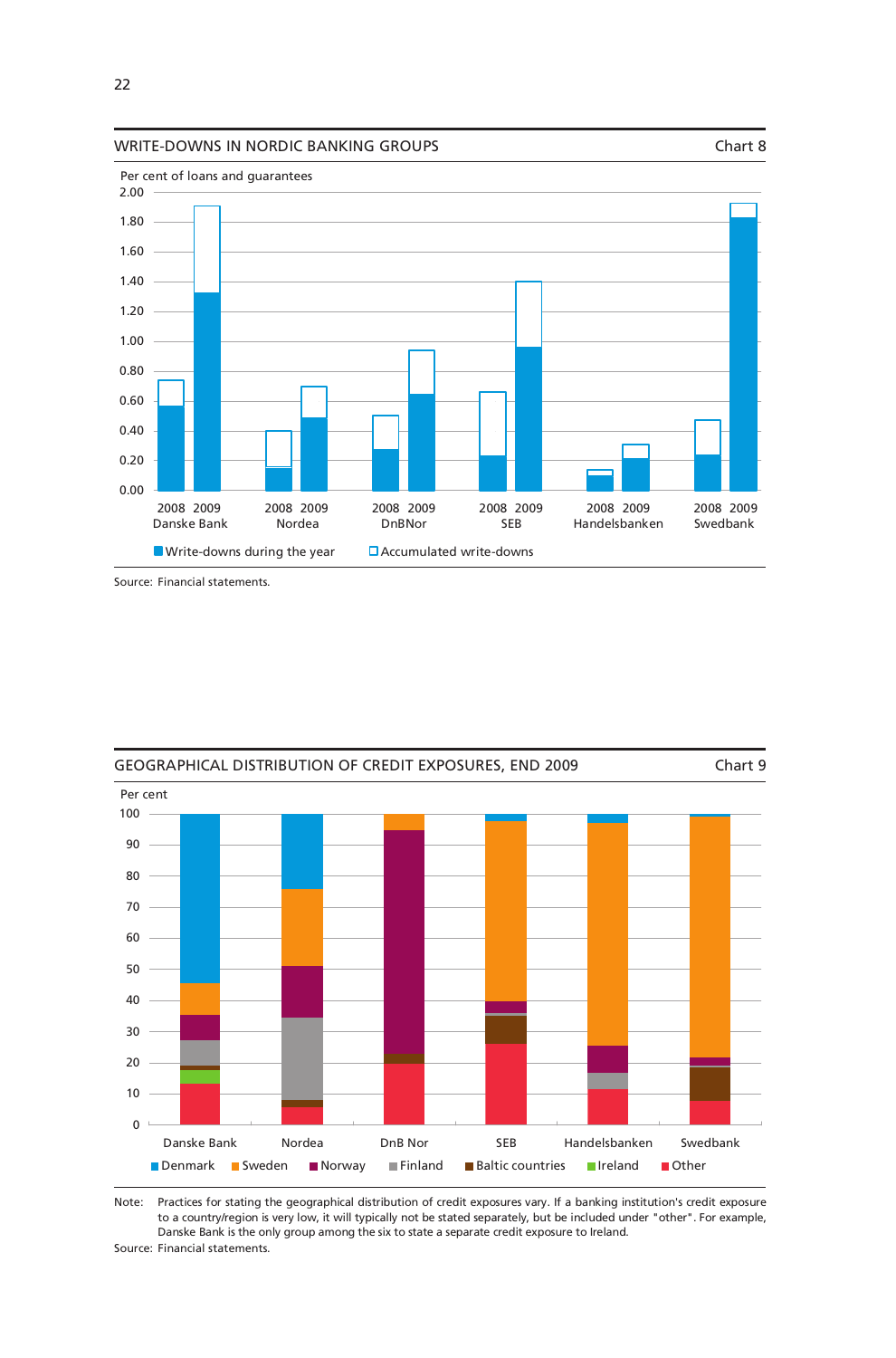

Note: Return on equity is calculated as the profit/loss before tax excluding income from investments in associates and group undertakings relative to average equity. The profit/loss excluding income from investments in associates and group undertakings is applied in order to focus on mortgage-credit activities, thereby excluding the activities of subsidiaries and associates.

Source: Danish Financial Supervisory Authority.

# **MORTGAGE-CREDIT INSTITUTES**

The mortgage-credit institutes offer loans against real property as collateral, financed by issuance of bonds. On account of their size, the mortgage-credit institutes are of great significance to financial stability. Moreover, many mortgage-credit institutes are linked to other financial enterprises, either as the parent company or as a subsidiary.

The mortgage-credit institutes<sup>1</sup> delivered a total profit before tax (excluding income from investments in associates and group undertakings) of kr. 10 billion in 2009. This is equivalent to ROE of 7.7 per cent, which is an improvement on 2008, cf. Chart 10. The improvement of the overall result in 2009 is attributable to Nykredit, which performed considerably better than in 2008.<sup>2</sup> However, ROE varies for the individual institutes, ranging from 0.1 to 10.8 per cent in 2009. The spread was wider in 2008.

<sup>1</sup> The mortgage-credit institutes included in this section are: Realkredit Danmark, Nordea Kredit, Nykredit Realkredit, Totalkredit, DLR Kredit, BRFkredit and LR Realkredit. The latter three are not part of groups that include banking institutions in groups 1 and 2. FIH Realkredit has been omitted as its activities are being phased out.

Nykredit's performance in 2008 was strongly affected by negative value adjustments, partly as a result of a widening of the yield spread between mortgage-credit and government bonds. In contrast, narrowing of the spread and falling interest rates contributed to a positive result in 2009.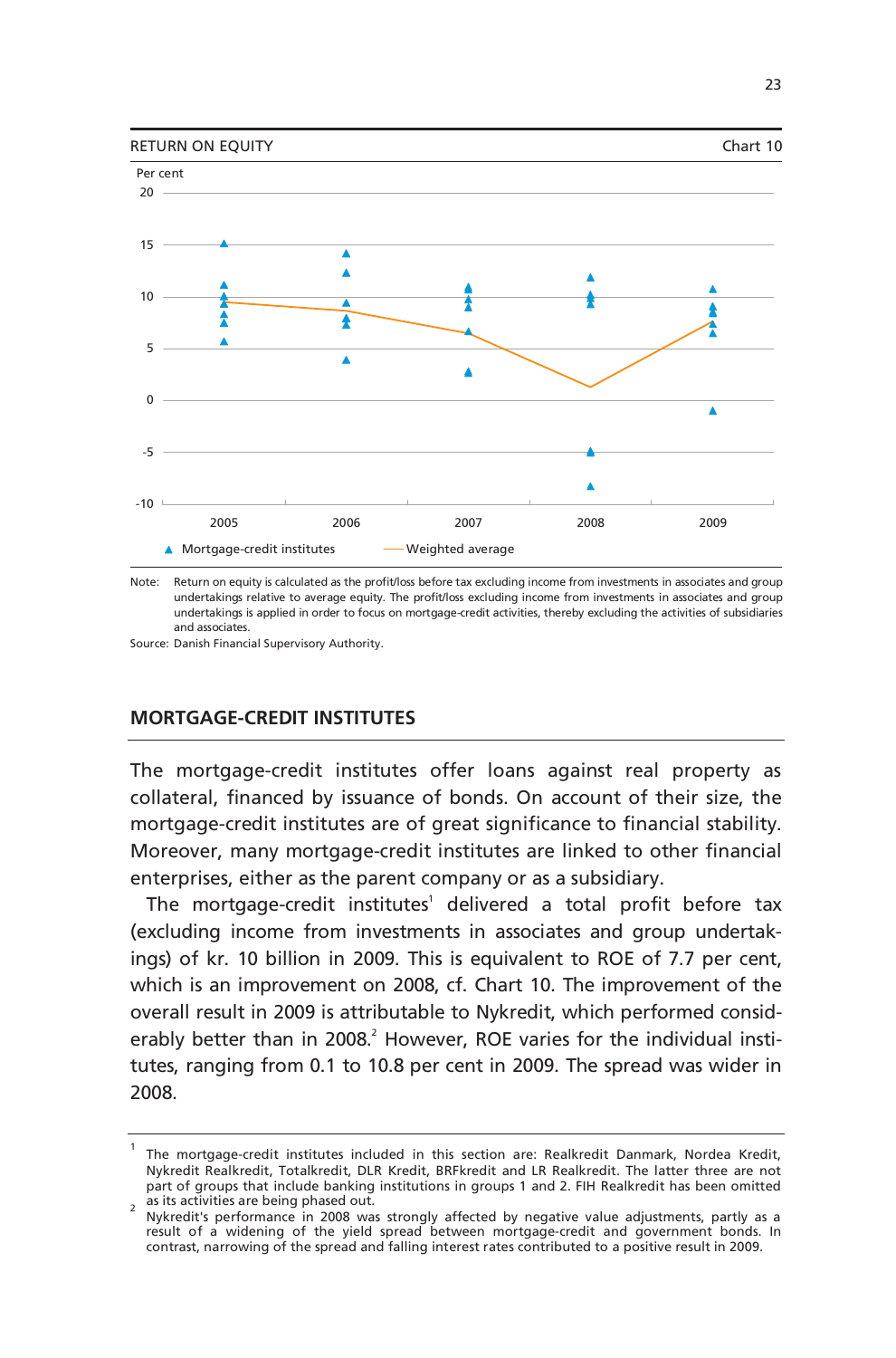The mortgage-credit institutes' write-downs on loans increased from kr. 1.3 billion in 2008 to kr. 4.6 billion in 2009. Nevertheless, they remain low at 0.2 per cent of total lending.

Some mortgage-credit institutes have announced that they will raise their administration fees for mortgage credit in 2010. The reasons given are that falling property prices and economic activity lead to more losses on housing loans, and that the statutory capital has become more expensive to hold. In addition, differentiated prices will be introduced for new mortgage-credit loans, meaning that the administration fee will be higher for adjustable-rate than for fixed-rate loans. According to the mortgage-credit institutes this pricing structure will better reflect the risks associated with the various loan types.

Outstanding mortgage-credit loans totalled kr. 2,325 billion at end-2009, an increase by 7 per cent on end-2008. Since lending by banking institutions fell in the same period, substitution has taken place from bank loans to mortgage credit.

The arrears ratio for mortgage credit for owner-occupied housing rose in 2009, but remains low in a longer perspective, cf. Chart 11. Several mortgage-credit institutes state that write-downs have been higher on loans to the corporate sector than to households. Nykredit Realkredit has



Note: For Nykredit Realkredit the arrears ratio has been calculated 75 days after the September due date and comprises Nykredit's mortgage credit excluding Totalkredit. The corporate sector includes all types of business enterprises, including agriculture and private rental housing, while households include private customers and part-time agriculture. The arrears ratio for private owner-occupied dwellings has been sourced from the Association of Danish Mortgage Banks, where a borrower is deemed to be in arrears if the payment deadline has been exceeded by more than 3.5 months. The ratio is calculated as arrears divided by the total payments due within the period.

Source: Association of Danish Mortgage Banks, Danish Mortgage Banks' Federation and Nykredit Realkredit.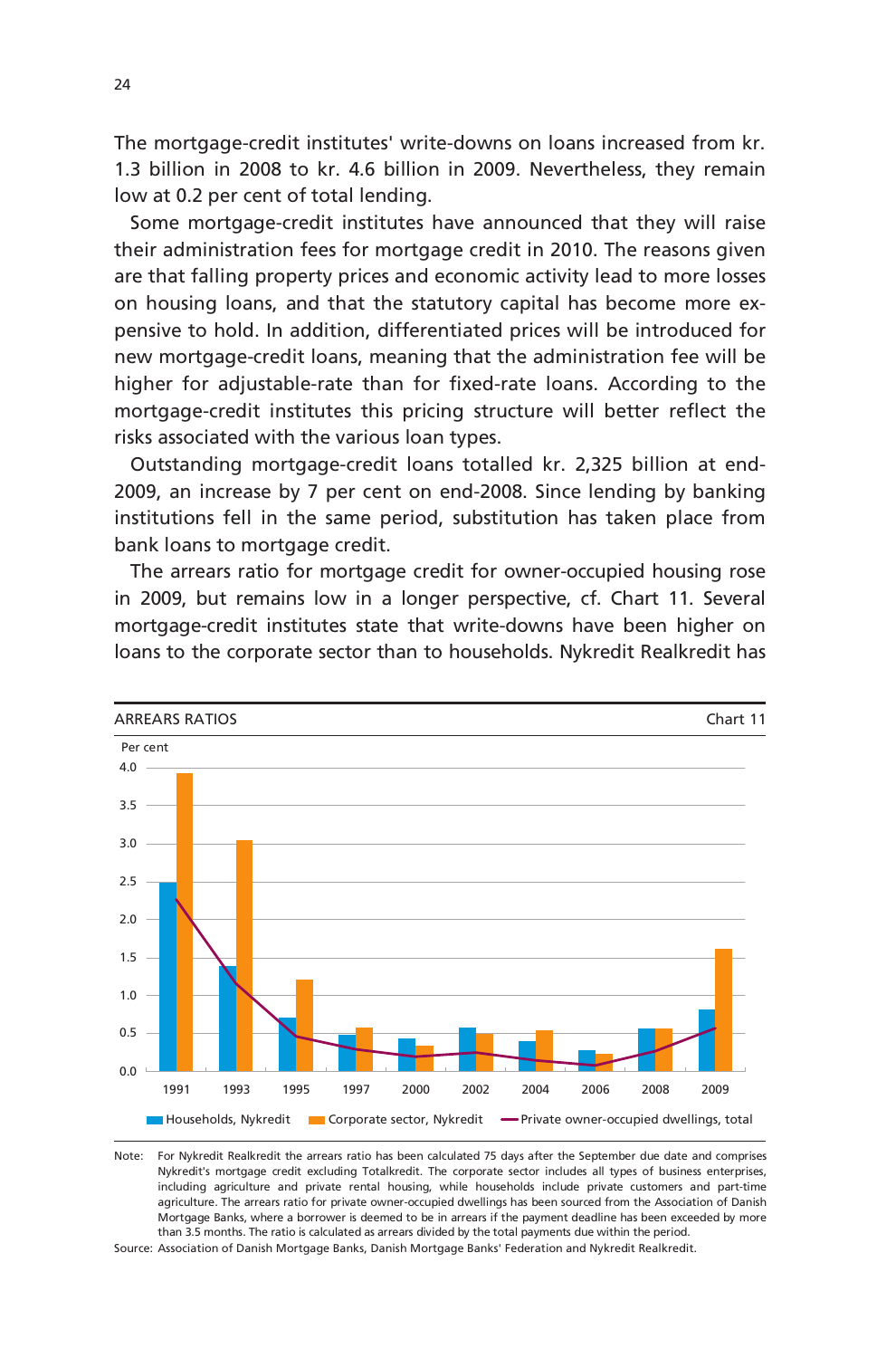| ACTUAL SULVENCT INTIID, CALITAL NEED AND EACLSS CALITAL ADLOUACT<br>Tault 4 |        |          |               |          |      |        |
|-----------------------------------------------------------------------------|--------|----------|---------------|----------|------|--------|
|                                                                             |        | End-2008 |               | End-2009 |      |        |
| Per cent                                                                    | Actual | Need     | <b>Excess</b> | Actual   | Need | Excess |
| Institutions in group                                                       |        |          |               |          |      |        |
|                                                                             | 21.5   | 17.8     | 3.7           | 18.5     | 15.0 | 3.5    |
| Realkredit Danmark                                                          | 56.8   | 40.0     | 16.8          | 44.6     | 24.4 | 20.2   |
| Nykredit Realkredit                                                         | 15.7   | 10.1     | 5.6           | 17.7     | 9.0  | 8.7    |
|                                                                             | 26.7   | 24.0     | 2.7           | 20.2     | 17.8 | 2.4    |
| Institutions not in group'                                                  |        |          |               |          |      |        |
|                                                                             | 9.7    | .        | .             | 11.7     | 8.0  | 3.7    |
|                                                                             | 13.2   | .        | .             | 14.0     | 9.5  | 4.5    |
|                                                                             | 35.1   | .        | .             | 29.0     | 8.0  | 21.0   |

ACTUAL SOLVENCY RATIO, CAPITAL NEED AND EXCESS CAPITAL ADEQUACY Table 2

Note: Excess capital adequacy is the difference between the actual solvency ratio and the capital need. The institutions have not published their individual capital needs for 2008. Institutions applying the Internal Ratings-Based approach to calculation of credit risk are subject to an additional capital requirement during a transitional period. For these institutions, the capital need in 2008 has been defined as the requirement resulting from the transitional arrangement. For 2009 it has been defined as the individual capital need or the requirement resulting from the transitional arrangement, whichever is higher.

Source: Danish Financial Supervisory Authority and financial statements.

These institutions are not part of the same groups as banking institutions in groups 1 and 2.

published arrears ratios broken down by lending to households and to the corporate sector; this data also shows greater arrears for the corporate sector. This was also the case in the early 1990s.

Almost 60 per cent of lending by mortgage-credit institutes is backed by owner-occupied dwellings as collateral. Agriculture and private rental housing account for 12 and 10 per cent, respectively, of total lending.

The solvency ratios of the mortgage-credit institutes in 2008 and 2009 are shown in Table 2. When assessing the robustness of a mortgagecredit institute, it is essential to distinguish between institutes that are subsidiaries within a group and those that are not. Subsidiaries may have modest excess capital adequacy as capital may be injected by the parent company. Several institutes strengthened their capital bases in 2009. Realkredit Danmark, BRFkredit and DLR Kredit received hybrid core capital from the government under the Credit Package, DLR Kredit increased its share capital, and Nykredit Realkredit issued hybrid core capital in the market.

## **THE PENSION SECTOR**

Pension companies have an impact on financial stability via the capital markets, cf. Box 2, or via group links with other financial enterprises. If the reserves of a company in a group become too low, the parent company may have to inject capital.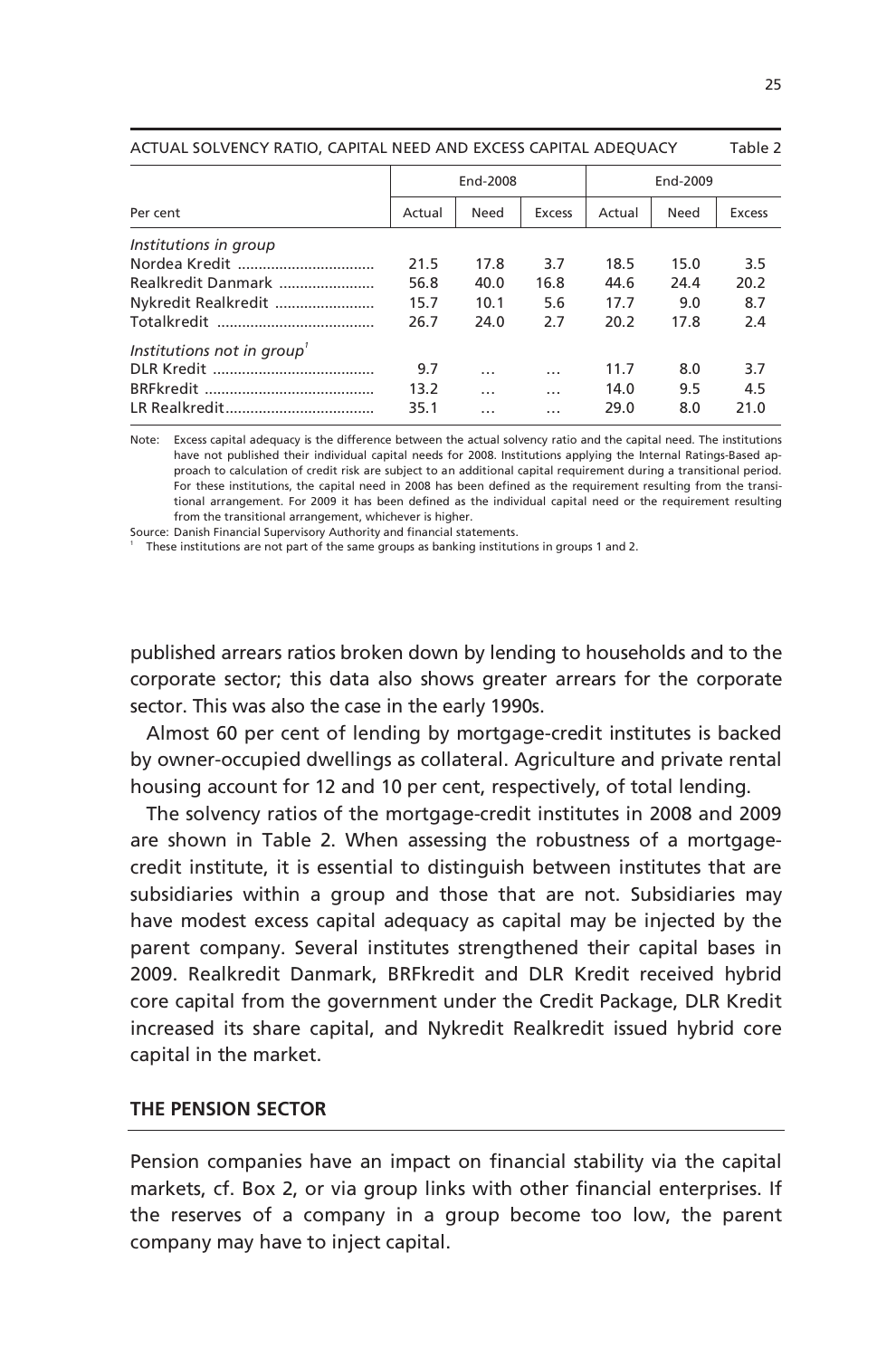#### PROCYCLICALITY IN THE INVESTMENT BEHAVIOUR OF THE PENSION SECTOR Box 2

Pension companies manage considerable assets and can thus influence price formation in the financial markets. As regards domestic securities<sup>1</sup>, insurance and pension companies (the pension sector) owned 24 per cent of mortgage-credit issues, 38 per cent of government bonds, 25 per cent of investment fund shares and 5 per cent of shares at end-March 2010. In addition, the pension sector held large portfolios of foreign shares.<sup>2</sup>

The pension sector's investment behaviour may have a procyclical impact and amplify market trends. This was the case in the autumn of 2008, when the unusual market conditions compelled several companies to sell part of their portfolios of Danish mortgagecredit bonds in order to meet the statutory requirements. Losses on financial assets reduced their capacity to take on risks, which in turn exerted further downward pressure on the prices of financial assets, thereby increasing the losses. This could have led to a negative spiral in the financial markets, which was the background to the agreement on financial stability in the pension area in the autumn of 2008.

Danish stock indices fell from late 2000 to early 2003 and again from late 2007 to early 2009. In such periods there is a tendency for the value of the pension sector's share portfolio to decline, as illustrated below. This is attributable to falling prices, as well as portfolio reductions.

One of the factors behind the increase in the pension sector's portfolio of government bonds from November 2008 was the decision to begin to issue 30-year government bonds, which can be used to hedge the risk on these companies' long-term commitments.



DISTRIBUTION OF THE PENSION SECTOR'S DOMESTIC SECURITIES

The Danish pension companies are subject to investment rules laid down in the Financial Business Act.<sup>3</sup> In addition, the pension companies must consider the Danish Financial Supervisory Authority's risk scenarios, known as traffic lights, which are stress tests of the companies' finances.

Note: Stocks at market value. In this context the pension sector includes insurance and pension companies. Source: Danmarks Nationalbank. Government bonds include Treasury notes and Treasury bills.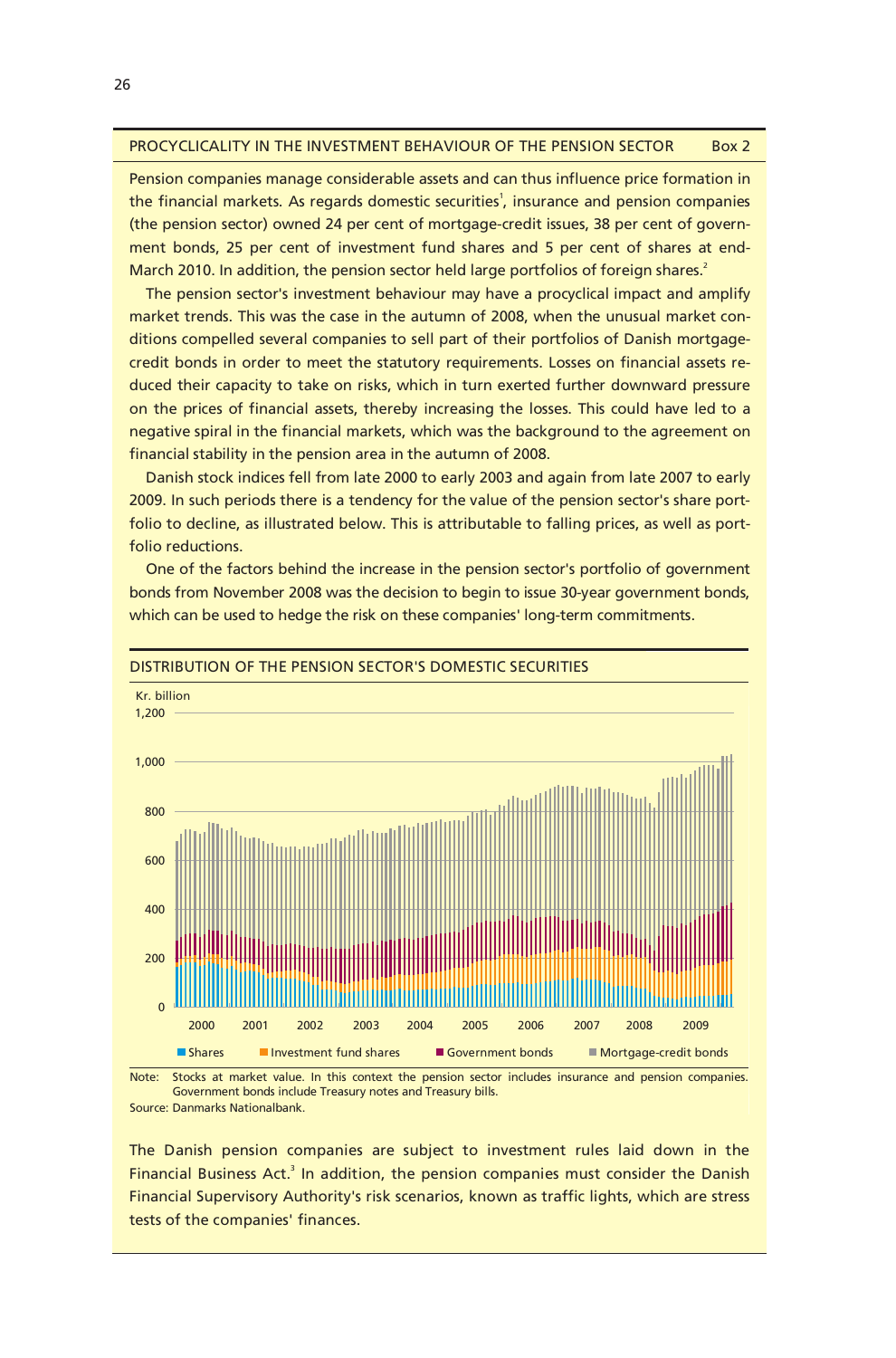#### **CONTINUED** Box 2

In future, the sector's investment behaviour will be affected by new international regulation, Solvency II. The framework directive for Solvency II was adopted by the EU in April 2009. This rule set implies that the solvency capital requirement changes from being rule-based to being risk-based. In the existing directives, the capital requirement reflects the business volume on the basis of commitments, while the capital requirement under Solvency II will reflect the risks that the companies are facing. The Danish Financial Supervisory Authority has gradually introduced measures to highlight investment risk, including the introduction of traffic lights in 2001 and the individual capital need in 2007. The purpose of the individual capital need was to introduce a more risk-based solvency requirement that better reflected the risk profile of the individual company. The risk-based approach is thus not new for Danish pension companies. Under Solvency II, companies must, however, calculate their risk on the basis of a new model, which will presumably affect investment behaviour.

A comprehensive process is underway with consultations and Quantitative Impact Studies (QIS) on the introduction of Solvency II. Solvency II is expected to be implemented at the end of 2012.

The life insurance companies of the financial groups – Danica, Nordea Liv & Pension and Alm. Brand Liv og Pension – achieved substantially better returns on investment in 2009 than in 2008. This is attributable to higher bond prices, as well as the favourable development in stock markets since March 2009. In 2008 returns were poor and companies had to make inroads on their reserves in order to honour the announced rates of interest on policyholders' savings<sup>1</sup>, and the companies' reserves were reduced considerably compared with previous years. In the course of 2009 the companies once again began to build up reserves, but these remain low.

The equity made available by the parent company to a life insurance company involves a risk, for which compensation is payable<sup>2</sup>. In addition to risk compensation, the return on the investment assets related to the equity accrues to equity. For all three companies, the total ROE was higher in 2009 than in 2008, cf. Chart 12. On account of the higher ROE and the increased reserves, the risk for the companies' owners is now lower than in 2008.

<sup>1</sup> Based on Danmarks Nationalbank's securities statistics, which cover bonds, equities and investment fund shares registered at VP Securities or its subsidiary in Luxembourg.<br>For example, 80 per cent of the shares held by life insurance companies in 2008 were foreign, cf. the Danish

Financial Supervisory Authority. 3 A translation can be found at the website of the Danish Financial Supervisory Authority, www.finanstilsynet.dk.

 $\frac{1}{2}$  This is the interest accruing to the pension company's policyholders in a given period.

<sup>&</sup>lt;sup>2</sup> This is the interest accruing to the perision company's policyholders in a given period.<br>The risk compensation reflects the risk linked to the equity because it must be used to cover claims in the event of problems. The realised result must be sufficiently large for the company to achieve risk compensation. If no risk compensation is achieved in a given year, the amount may be transferred to a shadow account, cf. Danmarks Nationalbank, *Financial stability 2009*, 1st Half.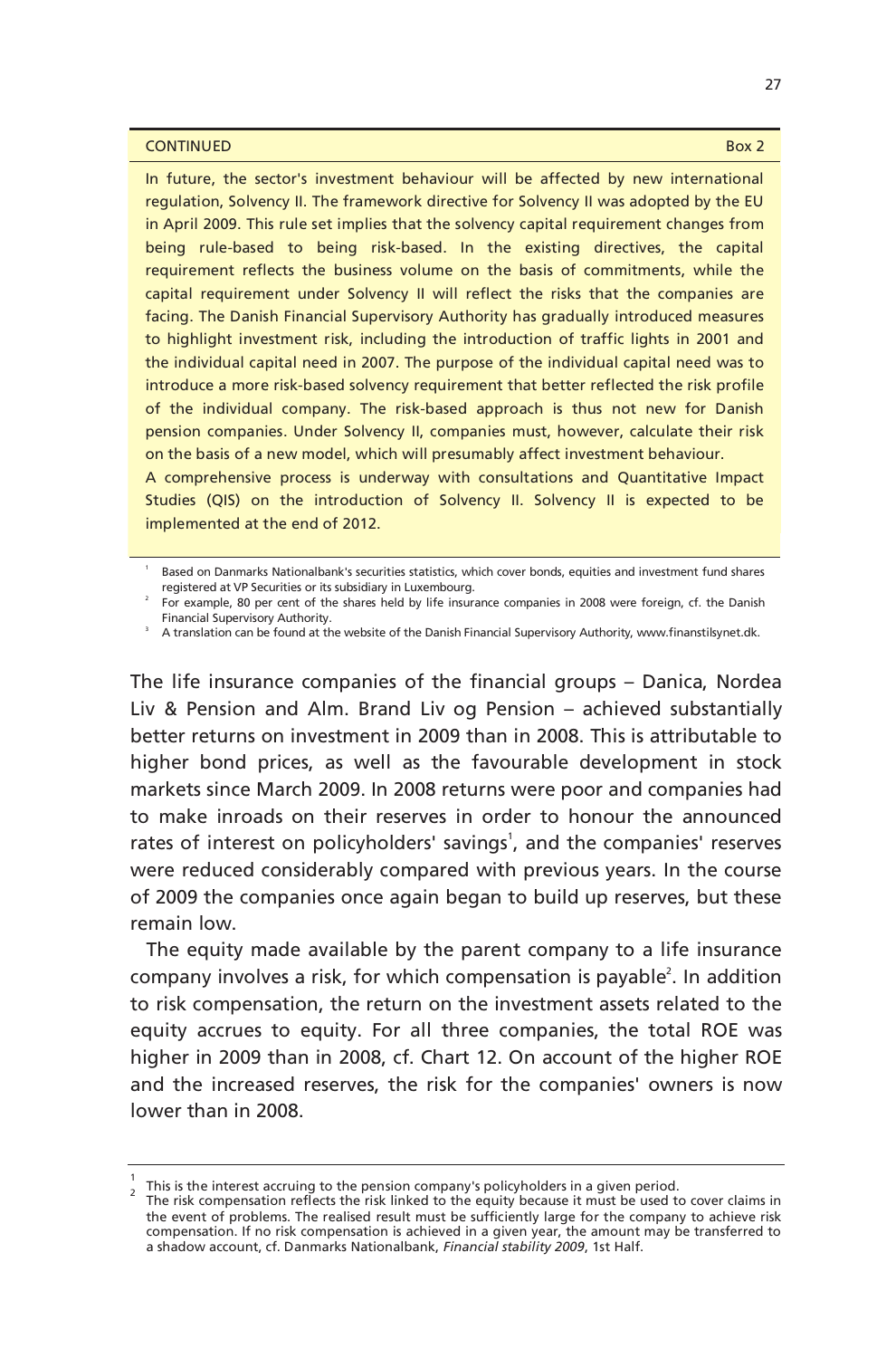

Source: Financial statements.

For all three companies, green light applied in 2009, as defined by the Danish Financial Supervisory Authority's risk scenarios.<sup>1</sup>

In October 2009, Danica and Alm. Brand Liv og Pension abolished the protection system introduced in the autumn of 2008, when the value of the assets was lower than the customers' savings. Under this system, customers wishing to leave the company are charged an extra fee. Also in October 2009, Danica and Nordea Liv & Pension increased their rates of interest on policyholders' savings because their financial reserves had increased. Both companies also increased their rates of interest on policyholders' savings with effect from 1 January 2010.

These increases and the discontinuation of the protection system are indications that the companies are performing better and that positive market developments have led to increased returns. However, the low level of interest rates means that the rates of interest on policyholders' savings remain low. As part of the agreement on financial stability in the pension area from the autumn of 2008, the pension companies have also undertaken an obligation to be more prudent, e.g. when fixing the rate of interest on policyholders' savings.

<sup>1</sup> The Danish Financial Supervisory Authority's risk scenarios illustrate whether there is an adequate relationship between investment risk, capital base and commitments. These scenarios are known as traffic lights. The Danish Financial Supervisory Authority has normally operated with a red and a yellow risk scenario. The red scenario shows the consequences to the company of medium negative market developments, while the yellow scenario shows the consequences of very negative market developments. The yellow traffic light was suspended in connection with the agreement on financial stability in the pension area in October 2008. A company is given a green light if it can withstand the effect of the red scenario.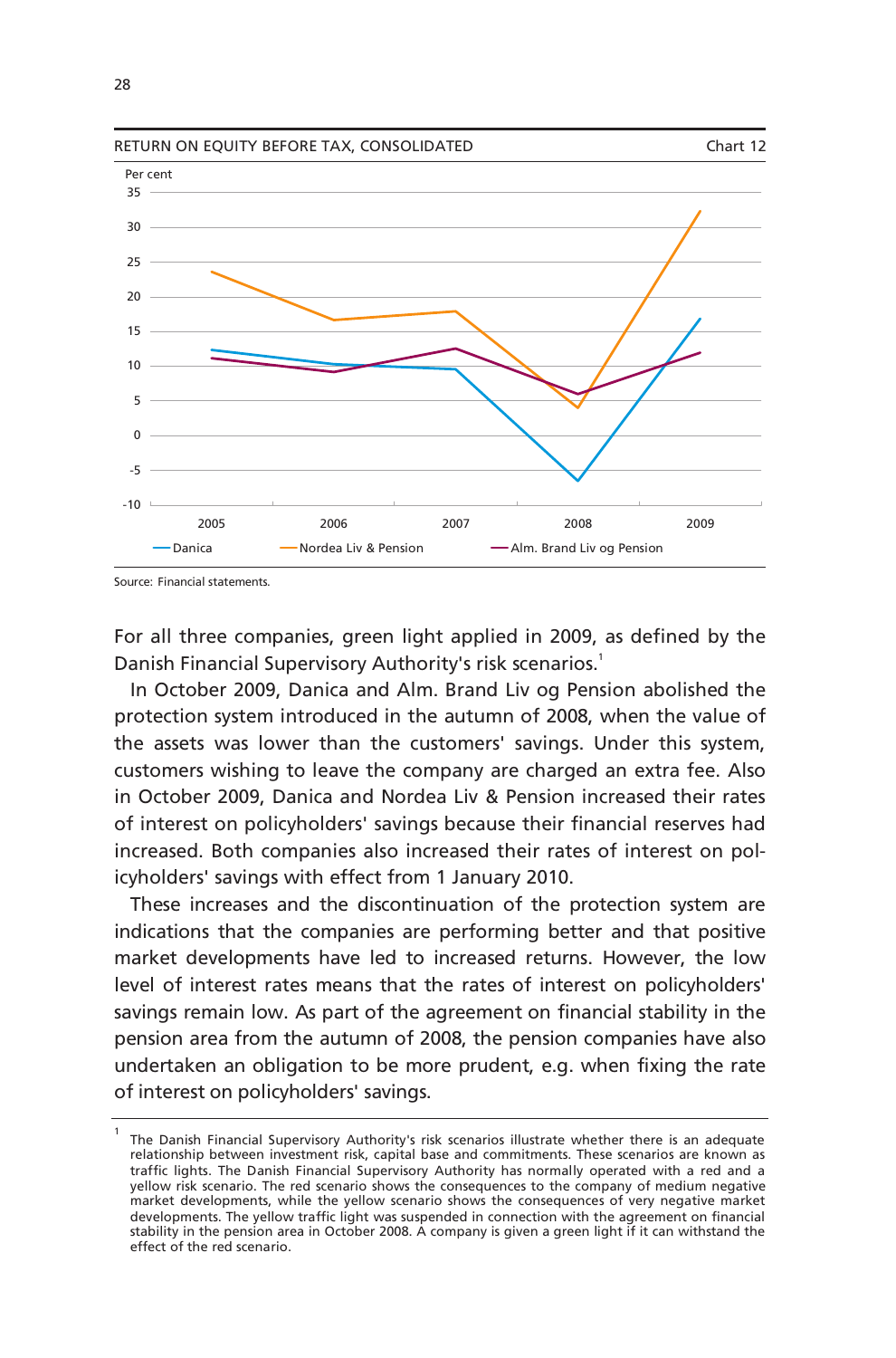

Note: 10-year discount rates calculated according to the adjusted method (in connection with the agreement on financial stability in the pension area) and the normal method. The day's premium is calculated as the difference between the two.

Source: Danish Financial Supervisory Authority.

In connection with the agreement, a temporary adjustment was made to the method for calculating the yield curve used to discount the companies' provisions. In October 2009, the Ministry of Economic and Business Affairs and the Danish Insurance Association decided to extend the agreement for one year, until 31 December 2010. The difference between the normal and the adjusted discount rate was reduced during 2009, cf. Chart 13.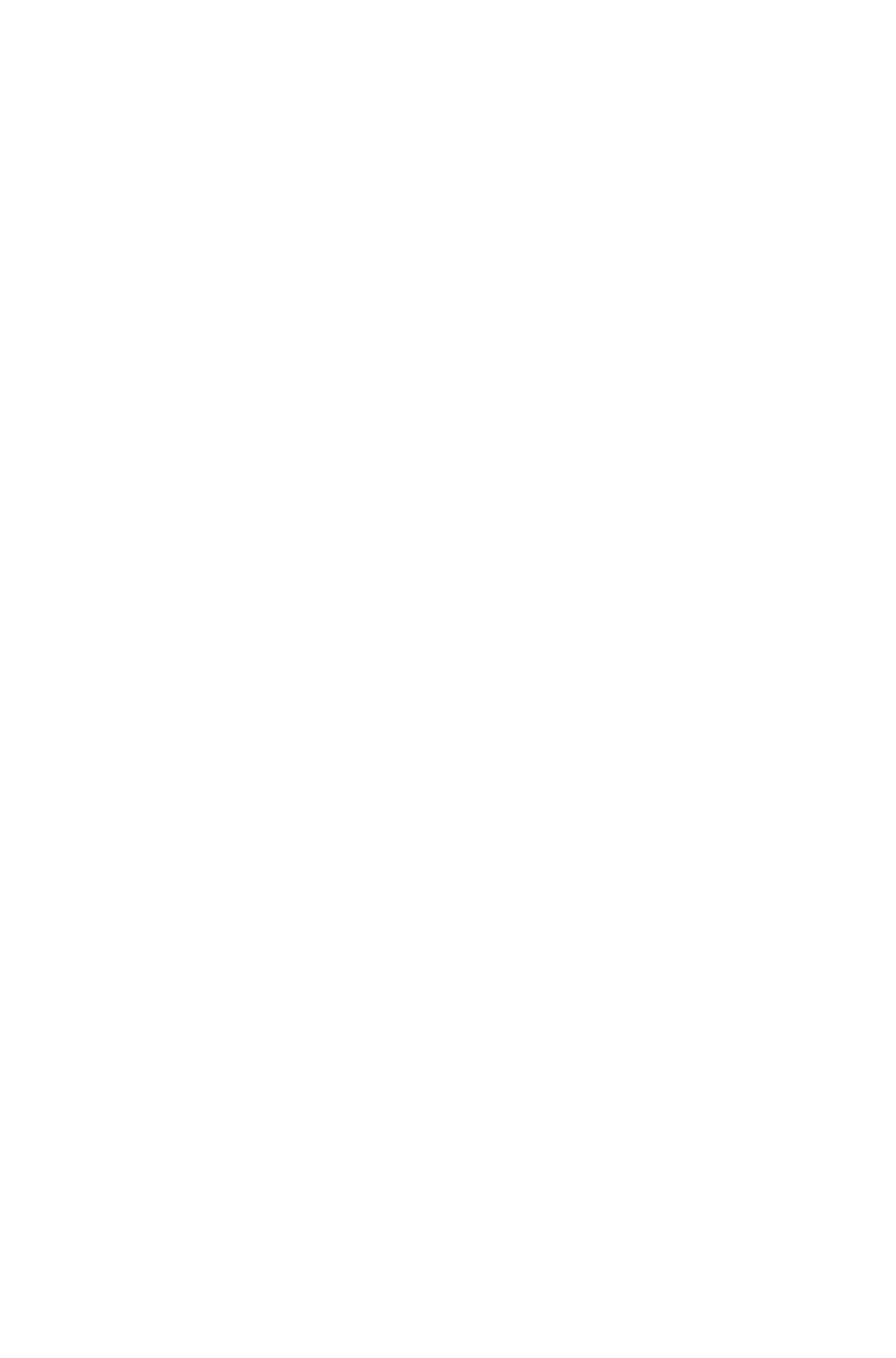# The Corporate Sector and the Households

*Calculations based on Danmarks Nationalbank's failure-rate model show slightly lower estimated failure rates for companies in 2010 than in 2009. Consequently, the banking institutions are expected to post slightly lower write-downs in 2010 than in 2009. In a longer perspective, the number of compulsory liquidations remains substantial, and the need for write-downs among the banking institutions is expected to remain considerable.* 

*The agricultural sector has been in dire financial straits in recent years. In 2010, the terms of trade are expected to improve somewhat, but the number of enforced sales is expected to rise further in 2010.* 

*Analyses show that the overall household sector is basically robust. The households are relatively resilient against rising unemployment. However, some households are exposed to interest-rate increases as a consequence of the widespread use of adjustable-rate loans. Moreover, rising interest rates will entail a risk of falling housing prices, which can be expected to exacerbate the banking institutions' losses.* 

*The analyses of the corporate sector and the households are based on microdata at company and household level. The results are not included directly into Danmarks Nationalbank's stress test model, which is based on the banking institutions' financial statements and macroeconomic data. However, the microdata analyses provide valuable background information for an assessment of the validity of some of the most important relations in the stress test model.*

# **THE CORPORATE SECTOR**

The number of compulsory liquidations rose significantly in 2008 and 2009, reaching a peak in the history of the data series. The first months of 2010 show signs of stabilisation in some sectors, cf. Chart 14.

# **High, but slightly declining estimated failure rates for companies**

On the basis of the economic outlook, cf. Monetary Review, 1st Quarter 2010, and the companies' financial statements for 2009, Danmarks Nationalbank's failure-rate model<sup>1</sup> indicates slightly lower estimated failure rates

<sup>1</sup> Danmarks Nationalbank's failure-rate model has been used to estimate the probability of a company failing. The model is described in more detail in Financial stability 2007. The model is based on macroeconomic variables and financial statements for non-financial public and private limited liability companies. A company is deemed to have failed in the following situations: compulsorily liquidated, subject to compulsory liquidation, dissolved, compulsorily dissolved, subject to compulsory dissolution, compulsory composition confirmed or compulsory composition being negotiated.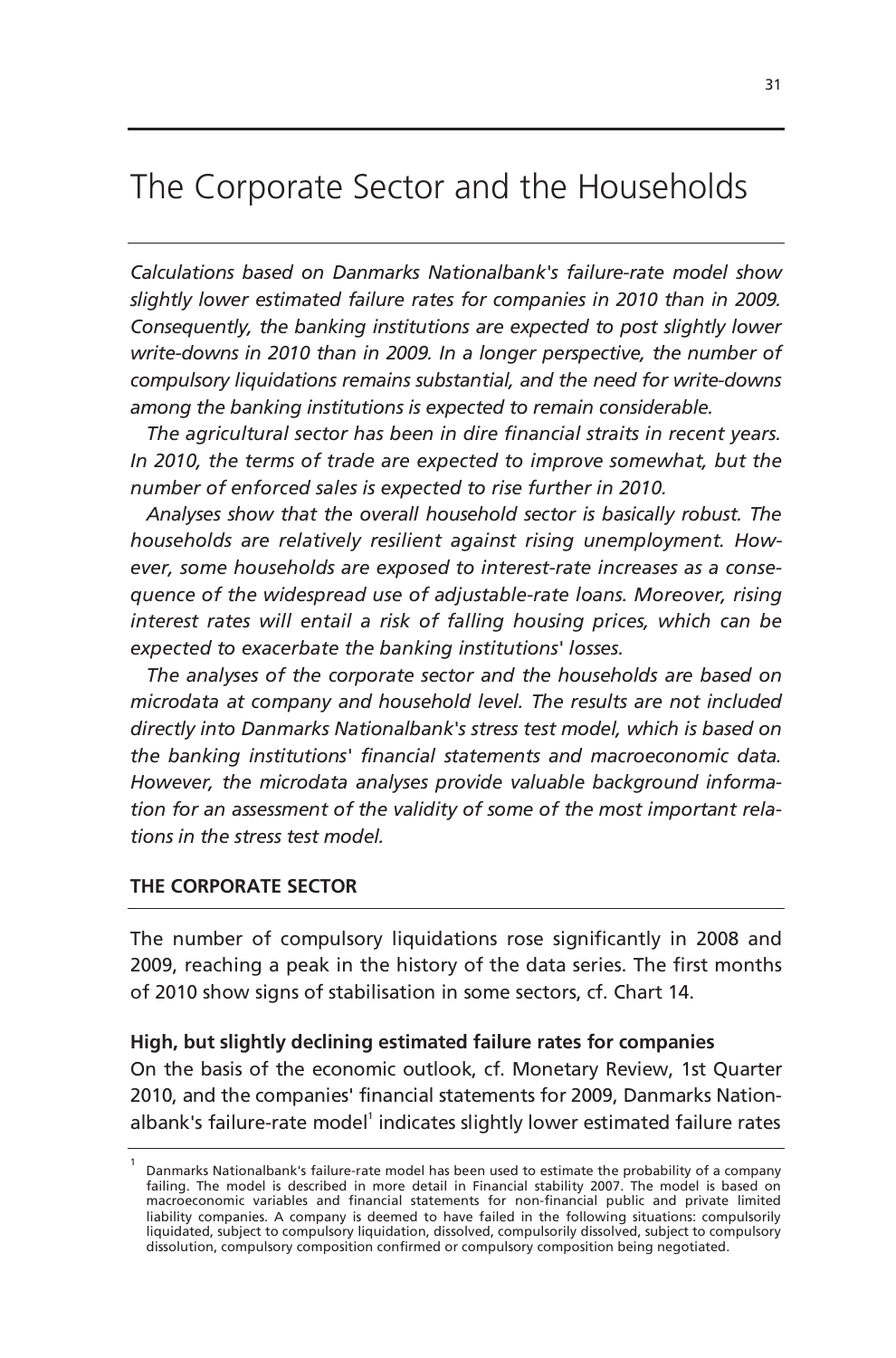

Note: Monthly data for the number of compulsory liquidations calculated as a 12-month moving average. Before January 2009, the data is census-based, while subsequent data is register-based. Manufacturing comprises industry, raw material extraction and utility services. Building comprises building and construction. Trade, etc. comprises trade, hotels and restaurants. Business service, etc. comprises information, communication and business service. Financing and insurance are not included.

Source: Statistics Denmark.

### ESTIMATED FAILURE RATES FOR COMPANIES EXPRESSED BY A 10TH, 50TH AND 90TH PERCENTILE, 1996-2010 Chart 15



Note: 2010 is a preliminary estimate based on a limited proportion of the financial statements for 2009. Source: Experian A/S, Statistics Denmark, OECD and own calculations.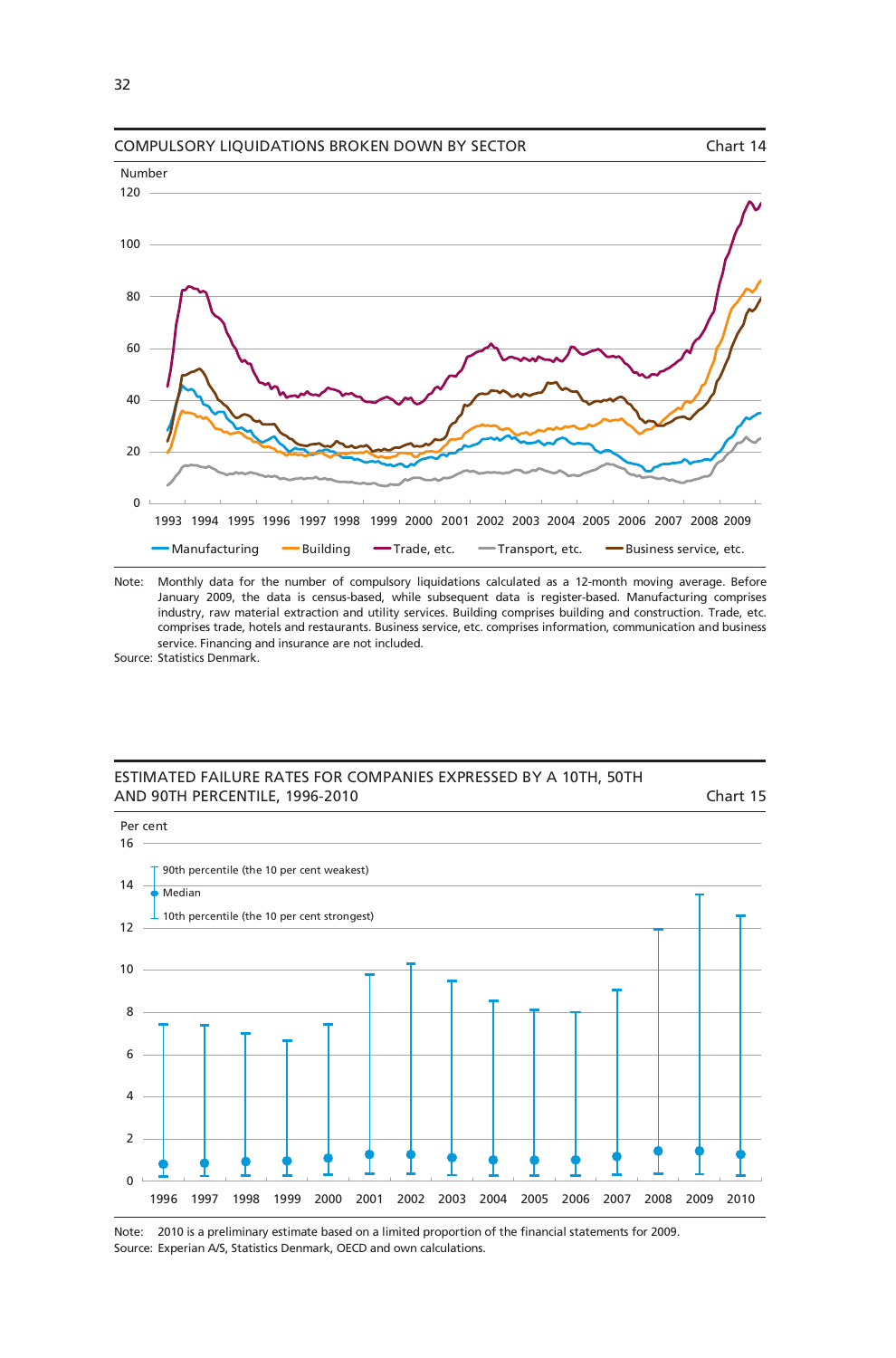for Danish companies in 2010 than in 2009. This applies to both the median company and the most exposed companies, the latter constituting the 90th percentile, cf. Chart 15. The decline in 2010 is mainly attributable to improved economic developments. Moreover, fewer new companies were established in 2009. The estimated failure rate is generally high for newly established companies. Consequently, a small number of newly established companies will entail lower estimated failure rates for the weakest companies in particular. Despite the drop in the number of newly established companies, the most exposed companies still have the secondhighest estimated failure rates in the period under review.

# **Considerable sectoral differences in estimated need for write-downs**

The banking institutions' write-downs on loans depend on the distribution of loans to various sectors with different estimated failure rates. Weighting the debt of the individual company by the company's estimated failure rate provides a measure of the expected loss on the company, which is then aggregated to sectoral level, cf. Chart 16.

The expected loss from the failure-rate model can be interpreted as a rough estimate of the institutions' need for write-downs. However, it should be borne in mind that the institutions may take into consideration the companies' payment behaviour, etc., while the model is based solely on financial statements and macroeconomic data. Moreover, the institu-



Note: Companies in unknown sectors are excluded. The estimated failure rate for such companies is typically higher than for other companies. If a company fails, all short-term bank debt and 80 per cent of the long-term bank debt are assumed to be lost.

Source: Experian A/S, Statistics Denmark, OECD and own calculations.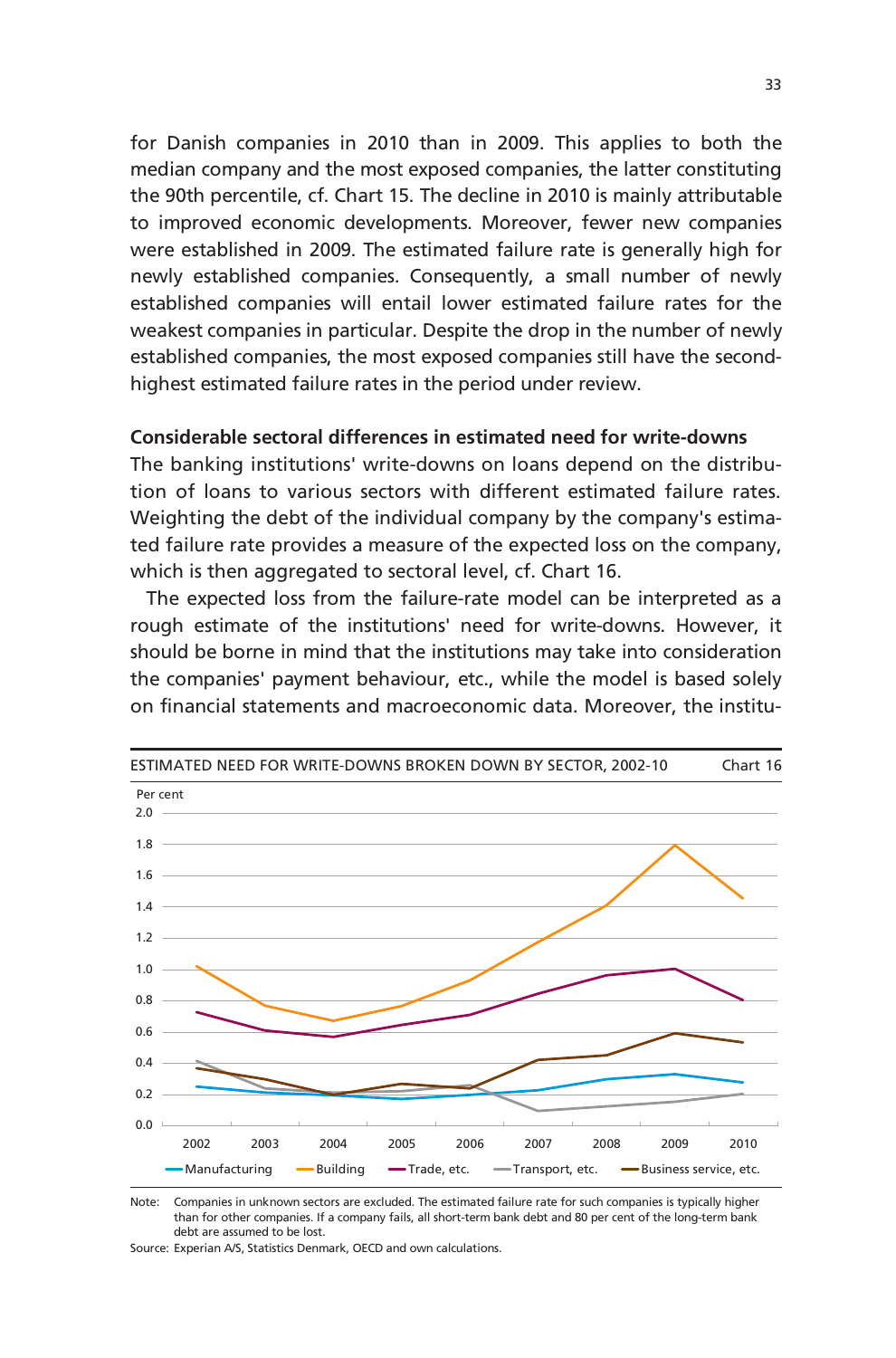#### THE AGRICULTURAL SECTOR'S FINANCES BOX 3

The agricultural sector has been in dire financial straits in recent years, cf. the Table. While harvests have been good worldwide, the slowdown in the global economy has reduced the demand for food. This has resulted in falling prices, cf. Chart A. The terms of trade of the sector, i.e. sales prices in relation to input prices, deteriorated by 10 per cent from 2008 to 2009. The Food and Resource Economics Institute expects an improvement of the terms of trade in 2010. The OECD/FAO also assesses that prices are unlikely to remain at the current low level in the longer term.

| <u>KEY FIGURES FOR THE AGRICULTURAL SECTOR</u>  |        |        |        |        |                                    |          |        |
|-------------------------------------------------|--------|--------|--------|--------|------------------------------------|----------|--------|
| Kr. million                                     | 2004   | 2005   | 2006   | 2007   | 2008                               | 2009     | 2010   |
|                                                 |        | 54,298 | 56,023 |        | 60,363 66,672                      | 54,586   | 54,654 |
| Gross value added  18,551<br>+ Direct operation |        | 18,431 |        |        | 18,387 17,678 17,748 13,632 16,331 |          |        |
| subsidies                                       | 6,869  | 7,260  | 7,767  | 7,618  | 7,568                              | 7,380    | 7,307  |
| - Direct and indirect taxes                     | 1,154  | 977    | 1,041  | 1.017  | 1,073                              | 1.120    | 1,192  |
| GDP at factor cost                              | 24,266 | 24,714 | 25,113 | 24,279 | 24,243                             | 19,892   | 22,446 |
| - Depreciation                                  | 7,310  | 7,302  | 7,535  | 7.813  | 8.159                              | 8,580    | 8,961  |
| - Paid assistance                               | 4.827  | 4.672  | 5.047  | 5.352  | 5.733                              | 5,835    | 5,940  |
| Net residual income                             | 12,129 | 12,740 | 12,531 | 11.114 | 10,351                             | 5.476    | 7.545  |
| - Financial costs, net                          | 8.719  | 6.532  | 7.774  | 8,809  | 16,533                             | 11,705   | 7,842  |
| Income after financial items.                   | 3,410  | 6.207  | 4.756  | 2.305  | $-6.182$                           | $-6.229$ | $-297$ |

# KEY FIGURES FOR THE AGRICULTURAL SECTOR

Note: Figures for 2010 and partly for 2009 are estimates from the Food and Resource Economics Institute. Source: The Food and Resource Economics Institute, Danish Agricultural Economy 2009, January 2010, and Statistics Denmark.

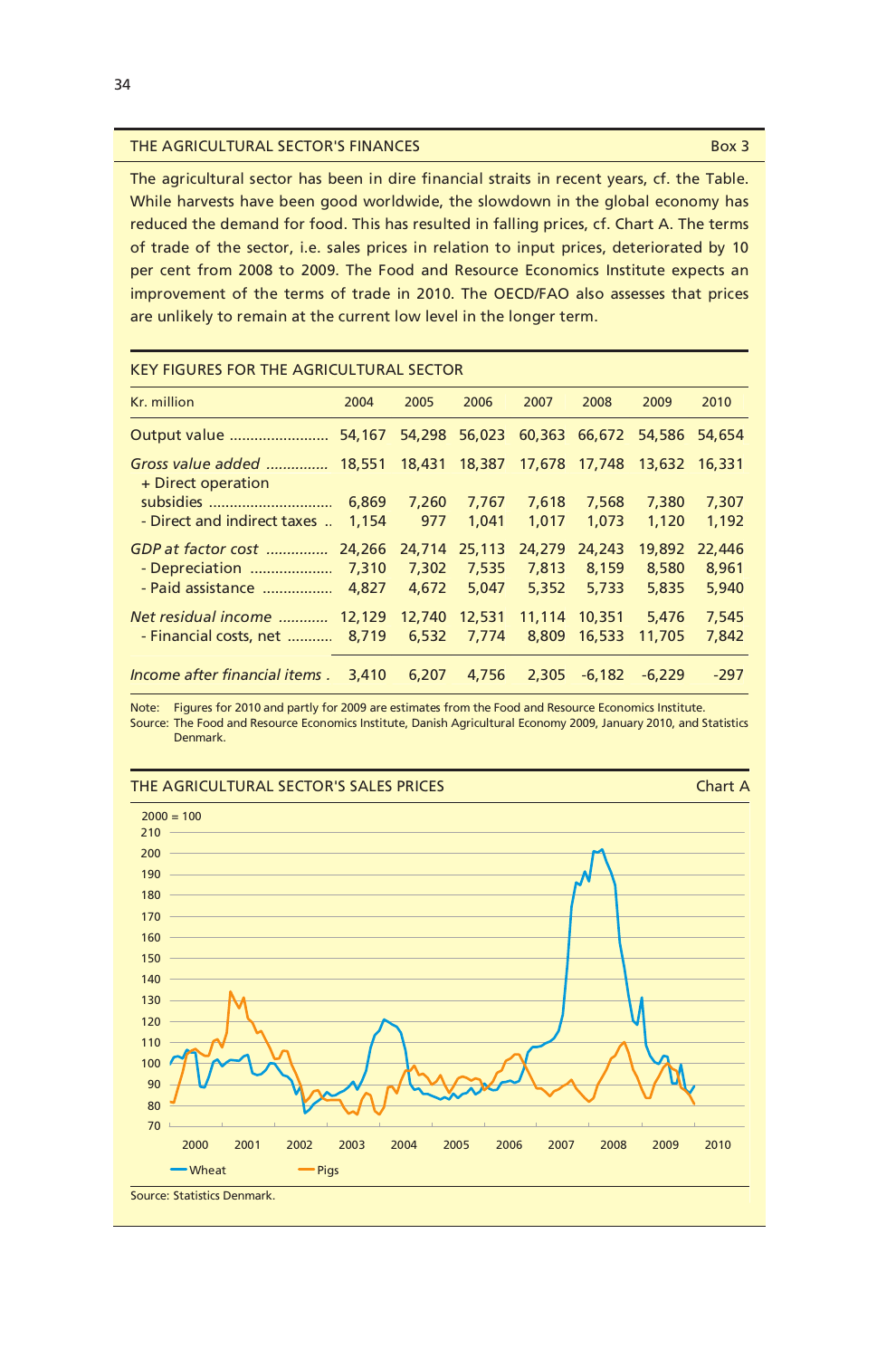#### **CONTINUED Box 3**

At the end of 2009, the agricultural sector's debt to Danish banking institutions and mortgage-credit institutes amounted to more than kr. 325 billion or more than 15 times the sector's average gross domestic product at factor cost in the period 2000-09. The sector's debt consists mainly of adjustable-rate loans, and the rate of interest on the overall debt fell from 5.5 per cent in 2008 to 5.0 per cent in 2009. The Food and Resource Economics Institute expects an average interest rate of 3.6 per cent in 2010.

Rather than primary operation, however, secondary activities that are not related to agriculture are a key factor behind the decline in the agricultural sector's earnings in recent years. Accordingly, in 2008 the item "Financial costs, net" was burdened by extraordinary exchange-rate losses of around kr. 5 billion on currency loans, currency swaps or forward transactions, particularly in Swiss francs.

In 2006 and 2007 prices of farm properties increased at a considerably faster rate than prices of owner-occupied homes for no apparent real economic reason. The price of farm properties now reflects the sector's poor earnings, having declined by more than 20 per cent from the peak in mid-2008 up to the 3rd quarter of 2009. The large real capital gains on the properties up to the financial crisis provided a basis of existence for many farms despite their negative contribution margins. Besides, the sector's liquidity was better than immediately expressed by the financial statements, as the financial results include depreciation that has no adverse effect on liquidity.





The rate of enforced sales for farm properties has increased over the past two years, cf. Chart B, but the level remains low compared with the situation in the early 1980s and the 1990s.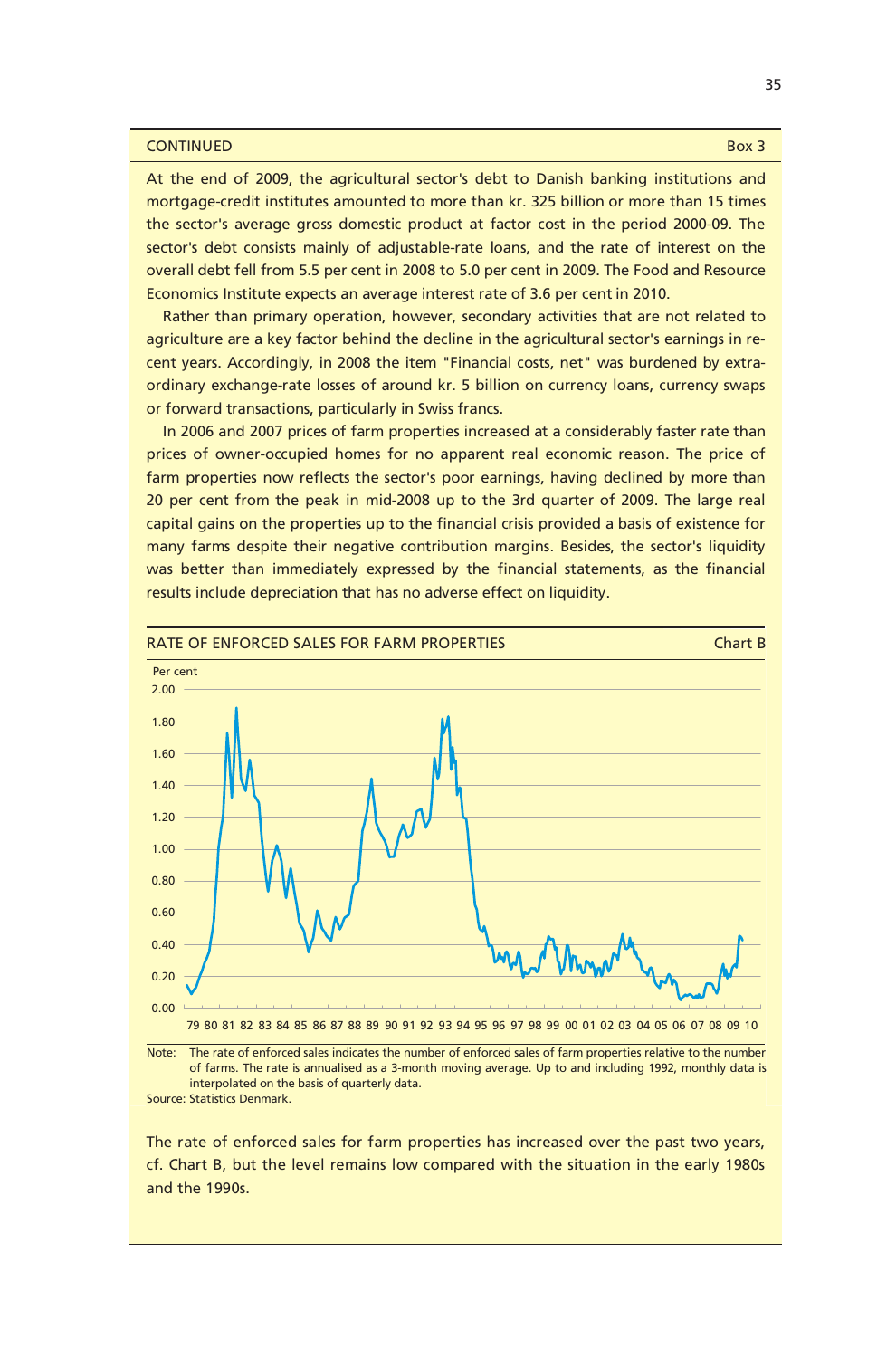#### **CONTINUED Box 3**

Based on market expectations, short-term interest rates are likely to increase in the coming years, although the level is expected to remain relatively low. Low interest rates make a positive contribution to the finances of the agricultural sector. On the other hand, the high level of debt relative to value added obviously makes the sector highly exposed to increases in short-term interest rates, e.g. in connection with liquidity stress in the money markets.

The number of enforced sales must be expected to increase further in 2010. If a farmer is unable to service his debt, it is up to the banking institution concerned to assess on a case-by-case basis whether an arrangement with the creditors or an enforced sale is the most appropriate solution. The assessment should allow for the fact that some of the most indebted farms are also the most efficient ones.

tions and the model may apply different sectoral classifications. Finally, the model covers public and private limited liability companies only. Consequently, the model estimate of write-downs by the institutions is not fully comparable with the write-downs in the financial statements.

There are considerable sectoral differences in the estimated need for write-downs. It rose in 2008 and 2009 particularly for the building and trade, etc. sectors. A general decline across sectors is expected in 2010. For several sectors, the estimated need for write-downs in 2010 is on a par with the estimate for 2008.

The agricultural sector is not included in Danmarks Nationalbank's failure-rate model. The agricultural sector has been in dire financial straits in recent years, cf. Box 3. In 2010, the terms of trade of the sector are expected to improve somewhat, but the number of enforced sales is expected to rise further.

# **Reduced uncertainty concerning the institutions' expected need for write-downs**

According to Danmarks Nationalbank's failure-rate model, the need for write-downs on the banking institutions' total lending to the corporate sector will be marginally lower in 2010 than in 2009, cf. Chart 17. The distribution of the total need for write-downs is calculated on the basis of 20,000 different scenarios in which random companies are assumed to fail. The probability of failure in each scenario corresponds to the estimated failure rates of the companies. The estimated uncertainty regarding the expected need for write-downs, measured as the difference between the 95th percentile and the median of the distribution, is also lower in 2010 compared with 2009. As mentioned above, the level is not directly comparable with the financial statements of the institutions.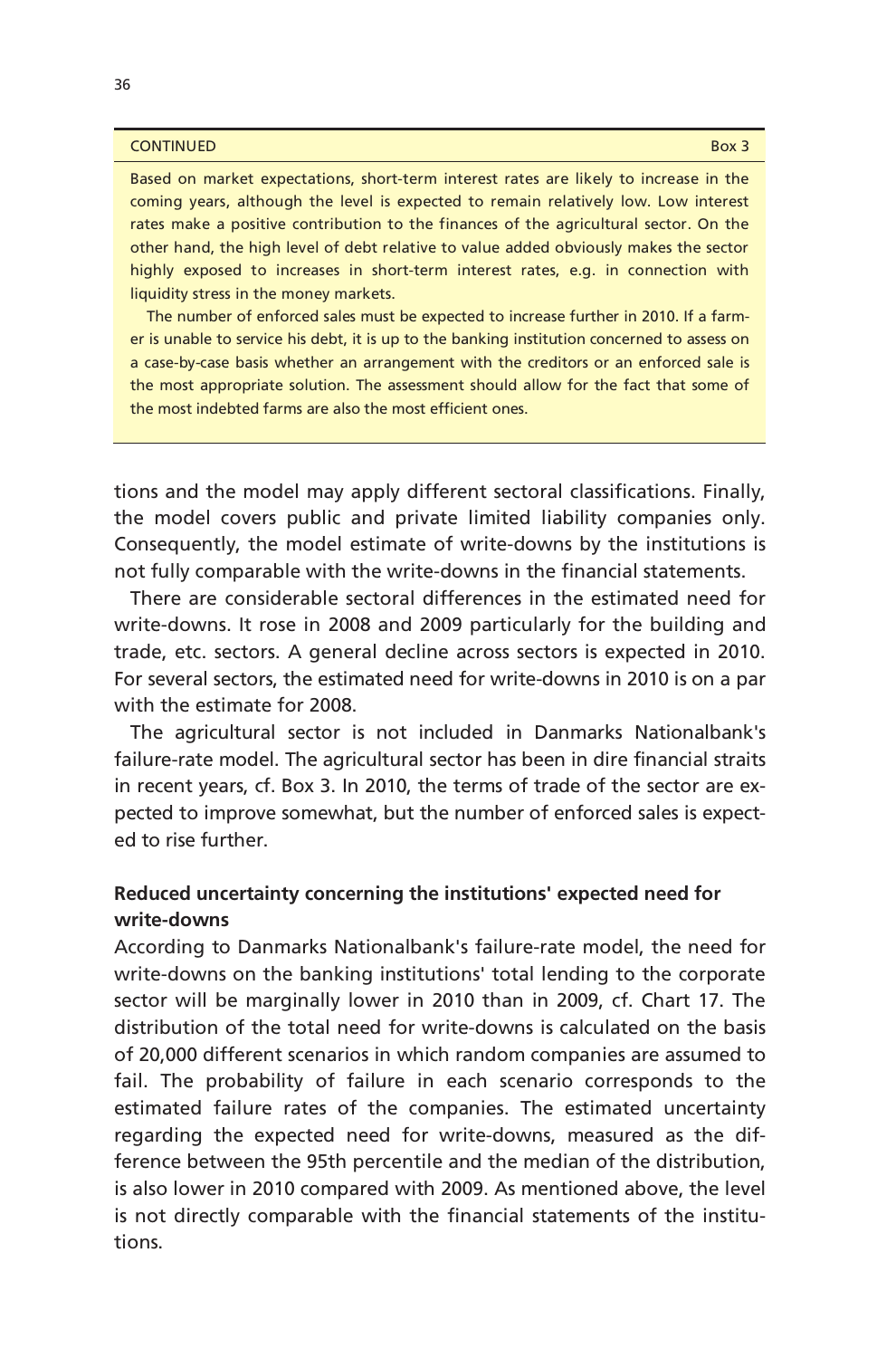

#### ESTIMATED DISTRIBUTION OF BANKING INSTITUTIONS' NEED FOR WRITE-DOWNS ON CORPORATE EXPOSURES BASED ON ESTIMATED FAILURE RATES OF 2009 AND 2010 Chart 17

Note: Write-downs are shown as a ratio of the overall debt to banking institutions. The write-down function is Source: Experian A/S, Statistics Denmark, OECD and own calculations. simulated on the basis of 20,000 different scenarios in which random companies are assumed to fail.

Overall, the number of actual compulsory liquidations and Danmarks Nationalbank's failure-rate model both indicate that the number of compulsory liquidations has stabilised. Consequently, the estimated need for write-downs in 2010 is slightly lower than that seen in 2009. In a longer perspective, the number of compulsory liquidations remains high. The need for write-downs among the banking institutions is expected to remain considerable, cf. the Stress Test chapter. This applies particularly to institutions that are highly exposed to the most vulnerable sectors.

## **HOUSEHOLDS**

Household wealth has diminished over the past two years, but remains high in a longer perspective, cf. Chart 18. The most liquid assets can be realised for debt servicing purposes in the event of income reduction due to unemployment or other factors. Moreover, the wealth limits the losses of the institutions should a household default on its loans.

After a relatively long period of low losses on households, the banking institutions' losses rose in 2009, cf. Chart 19. The ability of the households to service their debt has been substantial in the preceding years. This reflects the low levels of unemployment and interest rates that have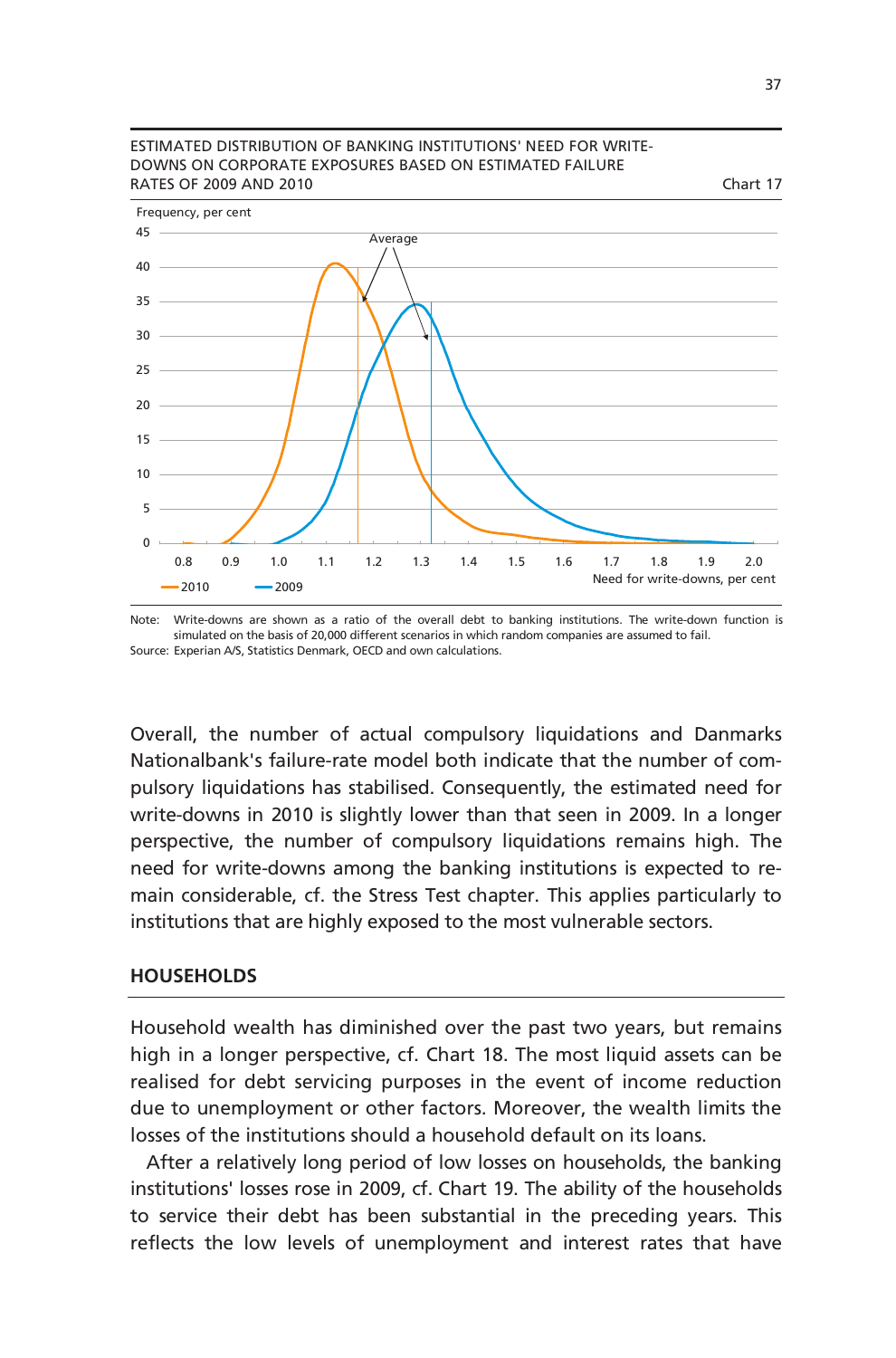



Note: Net assets constitute the difference between the households' assets and liabilities. However, consumption assets such as cars, boats, etc. are not included. Net housing assets constitute the difference between the calculated market value of the homes and the mortgage debt. Net financial assets constitute the difference between financial assets and liabilities (excluding mortgage-credit loans). Pension assets are adjusted for estimated taxation.

Source: Danmarks Nationalbank.

provided for high incomes and low financing costs. In addition, the ability of the households to service their debt has been supported by substantial wealth, cf. Chart 18.



Note: The dotted lines indicate the baseline scenario for the variables, cf. the Stress Test chapter. Source: The Danish Financial Supervisory Authority and Danmarks Nationalbank.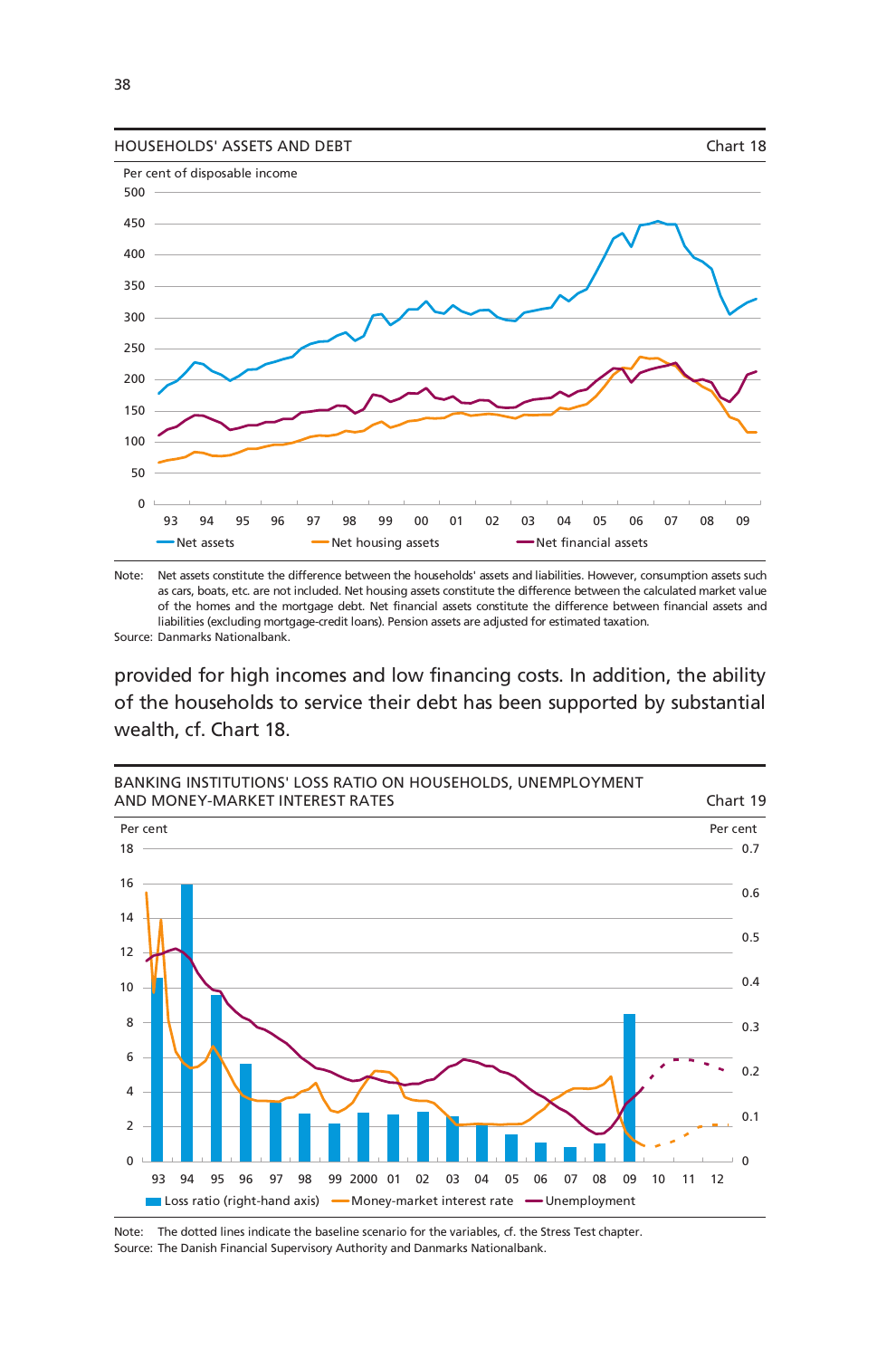Unemployment has increased since 2008, and the baseline scenario operates with rising unemployment and interest rates in the coming years, cf. the Stress Test chapter. Higher unemployment will reduce the disposable incomes of the households in question. Similarly, higher interest rates will entail higher interest costs for households with adjustablerate debt. The households' growing use of adjustable-rate loans has increased their interest-rate exposure in recent years. At the beginning of 2010, adjustable-rate loans accounted for 60 per cent of the households' total mortgage-credit loans. For the vast majority of the households with adjustable-rate loans, the rate of interest for the subsequent year is fixed at the end of the year. For those households, the interest rate at end-2008 determined the interest costs in 2009, while the low level of interest rates at end-2009 will not be fully reflected in interest costs until 2010.

The baseline scenario shows rising unemployment and interest rates in the coming years, cf. the Stress Test chapter. Nevertheless, unemployment and particularly interest rates are still low in the baseline scenario compared with the last 15 years. Overall, the households are therefore expected to remain robust.

An apparently robust picture of the sector as a whole may conceal a group of households with particularly tight finances. To obtain a full view of the households' impact on financial stability it is necessary to consider incomes and financial obligations in more detail. In addition, due to structural changes such as the more widespread use of adjustable-rate loans, historical correlations at the macro level may no longer provide a true and fair view of the risks associated with lending to households.

Consequently, it is discussed how falling housing prices and increases in the levels of interest rates and unemployment will impact the distribution of the debt at household level. This gives a micro-based indication of the losses the institutions can be expected to incur on household lending in different scenarios.

## **Financially vulnerable households**

The ability of households to service their debt can be summarised as the financial margin, cf. Table 3.

A household with a financial margin of zero cannot afford to repay its debt at minimum consumption. Consequently, a household with a negative financial margin is assumed to be unable to service its debt. This assumption excludes a large number of elements. For example, a household will not necessarily cut down its consumption to the fixed minimum before defaulting on the debt. Nor does the financial margin allow for the fact that a household can liquidate its assets before defaulting on its debt. Nevertheless, an analysis of the financial margin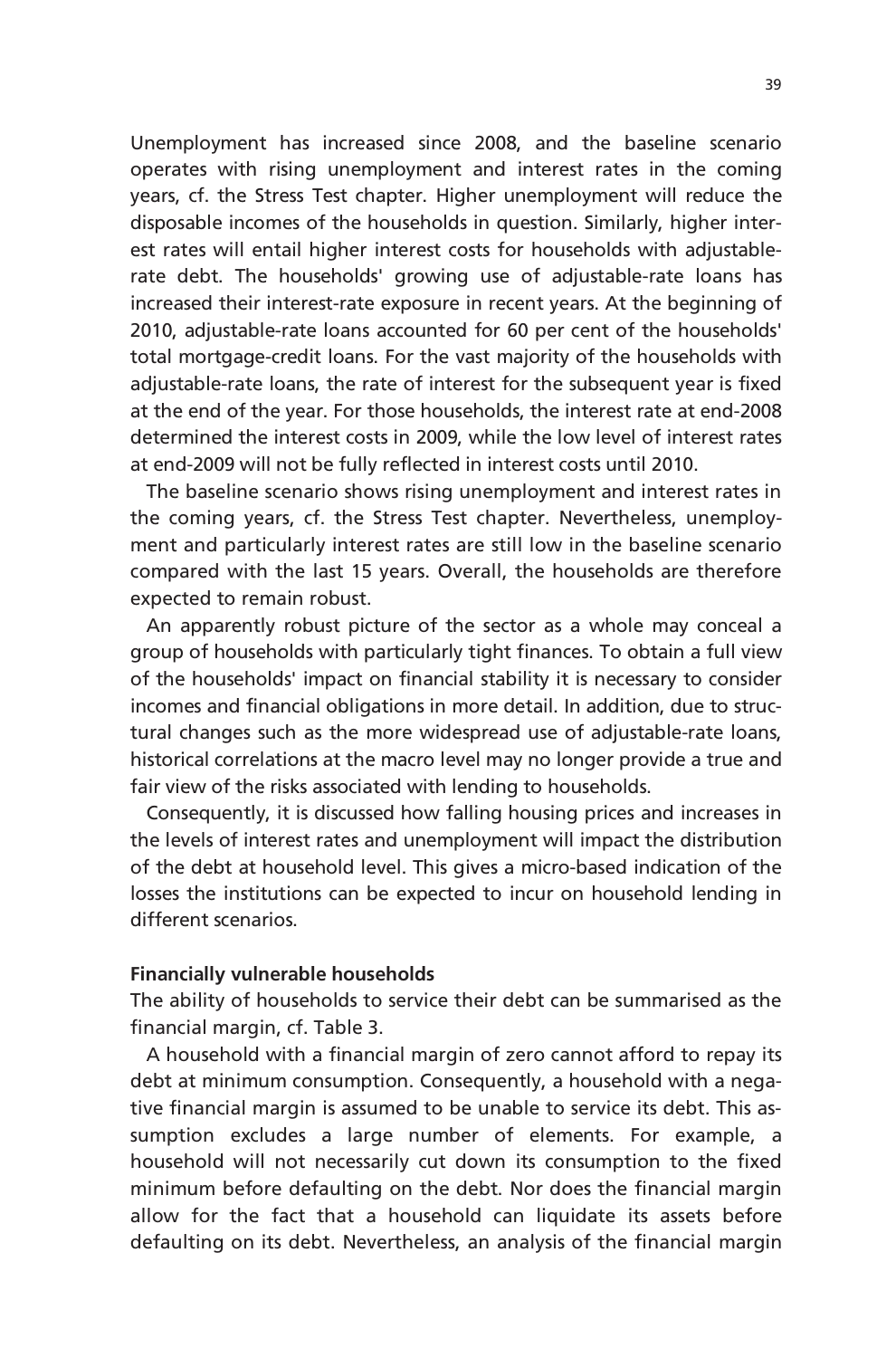| The households' disposable income<br>Financial margin<br>$=$                                                               | Table 3 |
|----------------------------------------------------------------------------------------------------------------------------|---------|
| after net interest costs and tax<br>- Housing-related costs (excluding repayments on loans)<br>- Minimum consumption costs |         |

Note: The households' disposable incomes are data extracts from Statistics Denmark including income, asset and debt information for all households. Housing-related costs are extracted from Statistics Denmark's consumption survey and broken down by households according to income and homeownership. Consumption costs are based on the basic budget of the Centre for Alternative Social Analysis, CASA. This standardised consumption budget excludes expenditure for consumer durables and holidays, cf. *Financial Stability 2007*.

provides a general picture of the households' ability to service their debt.

Based on the financial margin, the number of financially vulnerable households corresponds to 3.4 per cent of all households according to the calculations below. The financially vulnerable households account for 3.2 per cent of total debt, cf. Table 4.

The financially vulnerable households are mainly young people who are living in rented homes and whose gross income is low. Interest rates are very low from the outset, and therefore the ability of homeowners in particular to repay their debt is high.

Danmarks Nationalbank has made calculations illustrating how changes in the level of unemployment, interest rates and housing prices affect the disposable incomes and wealth of households and thereby the expected losses of the banking institutions and the mortgage-credit institutes. The calculation method and basis are described in more detail in Box 4.

The calculations show the percentage of total household debt that is attributable to households with a negative financial margin in the event of rising unemployment and interest rates, cf. Table 5.

| <b>KEY PARAMETERS FOR HOUSEHOLDS</b>    |                                    | Table 4             |
|-----------------------------------------|------------------------------------|---------------------|
|                                         | Financial vulnerable<br>households | Other<br>households |
|                                         | 3.4                                | 96.6                |
|                                         | 3.2                                | 96.8                |
|                                         | 2.4                                | 97.6                |
| Gross income per taxpayer - median, kr. | 122,782                            | 359,538             |
| Interest burden, median, per cent.      | 3.0                                | 3.9                 |
|                                         | 1.3                                | 2.2                 |
|                                         | 31.1                               | 42.5                |
|                                         | 28.2                               | 59.7                |

Note: Interest burden is defined as interest costs divided by gross income. Income gearing is total debt divided by gross income. The data has been projected from 2007 to 2009, allowing for the development in incomes and prices and the level of unemployment.

Source: Statistics Denmark, Centre for Alternative Social Analysis and own calculations.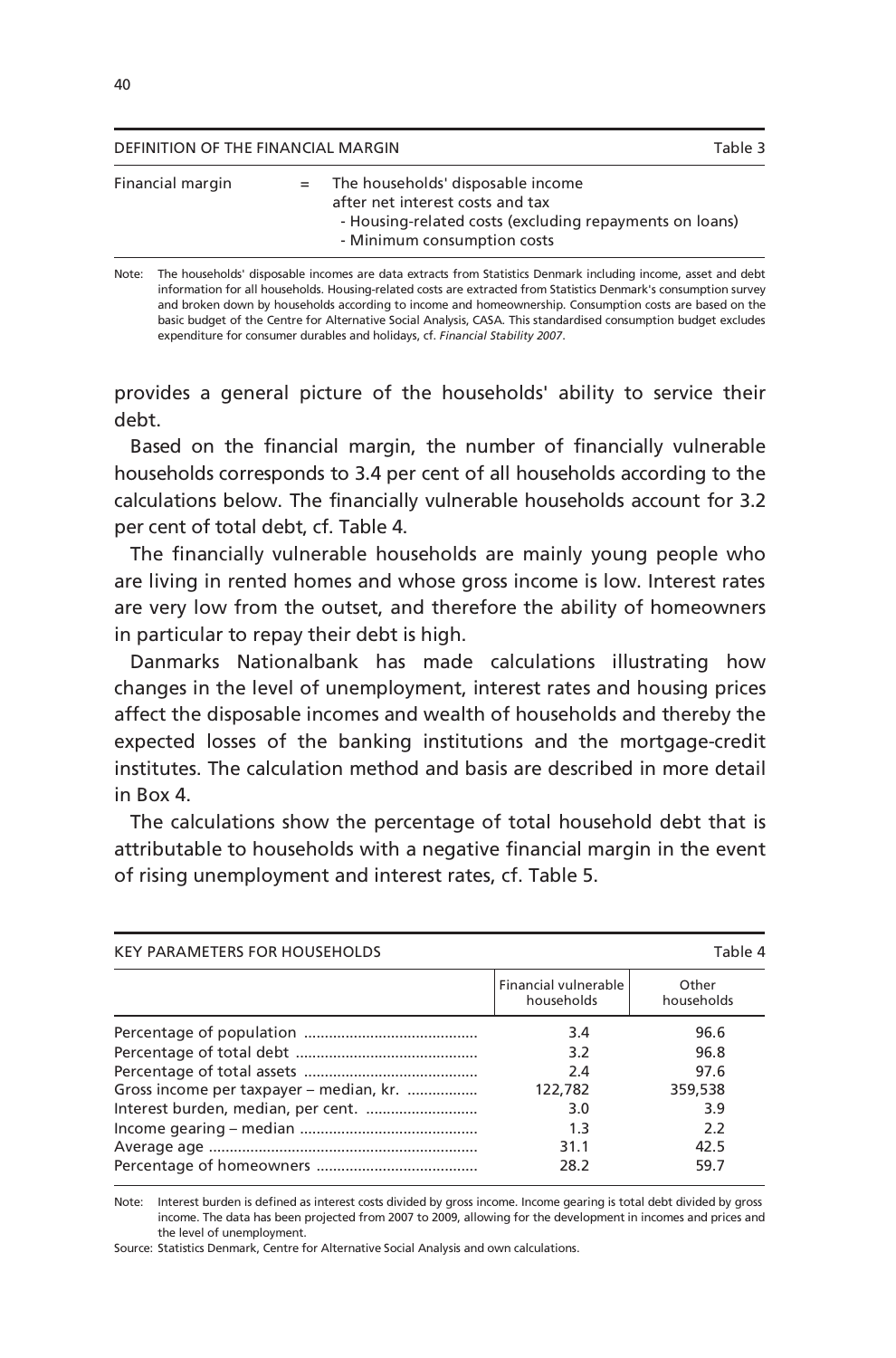#### HOUSEHOLD ANALYSIS CALCULATION METHOD AND BASIS Box 4

#### **Data**

The main source is a data extract from Statistics Denmark including a cross-section of all 2,781,157 households at end-2007. The data extract contains information on incomes, expenditure, assets and liabilities at household level based on notices of assessment from the Danish Tax and Customs Administration.

Pensioners, early retirement benefit recipients and students have been excluded as their level of indebtedness is low. Self-employed persons have been excluded due to their structural deviation from other households. After this selection, the data includes 1,525,896 households.

As the data extract does not specify the households with debt at adjustable interest rates, a distribution is applied which allocates adjustable-rate debt based on mortgaging ratio and geographical location, cf. p. 68 of Financial Stability 2009, 1st half.

### **Sensitivity analyses of incomes and assets**

Monte Carlo simulations are applied to determine which households have adjustablerate debt and will be hit by unemployment if the general rate of unemployment rises. The simulations are mutually independent.

In addition, the exposure of banking institutions and mortgage-credit institutes to households is calculated according to three dimensions: interest costs and income, loss of employment and changes in housing prices.

If a household has been allocated adjustable-rate mortgage-credit debt, it is assumed that its home is financed by a 1-year adjustable-rate loan and that the related interest rate is in line with the development in the short-term money-market rate. Furthermore, it is assumed that interest rates on debt and deposits in banking institutions are also adjustable and in line with the development in the short-term money-market rate. When a household in employment is hit by unemployment, it is assumed that the entire earned income is lost when one person in the household is employed. If two members of the household are employed, it is assumed that half of the earned income is lost if only one member of the household becomes unemployed. If both members of the household become unemployed, the entire earned income is lost. The households hit by unemployment are then allocated either cash benefits or unemployment benefits.

When the value of the households' housing assets changes, it is assumed that the market value of all homes follows the general development in housing prices. This means that differences in housing prices broken down by geographical location or type of home are not taken into account.

**Calculating the estimated loss level of banking institutions and mortgage-credit institutes**  After the above calculations, households with a negative financial margin can be identified. They are expected to inflict losses on the credit institutions if their debt exceeds the liquidation value of their assets. The loss is then calculated as the difference between the value of the debt and the liquidation value of the assets.

Some households are vulnerable to changes in interest rates. A rise in interest rates by 2 percentage points would increase the proportion of the total debt of financially vulnerable households by about 1 percentage point.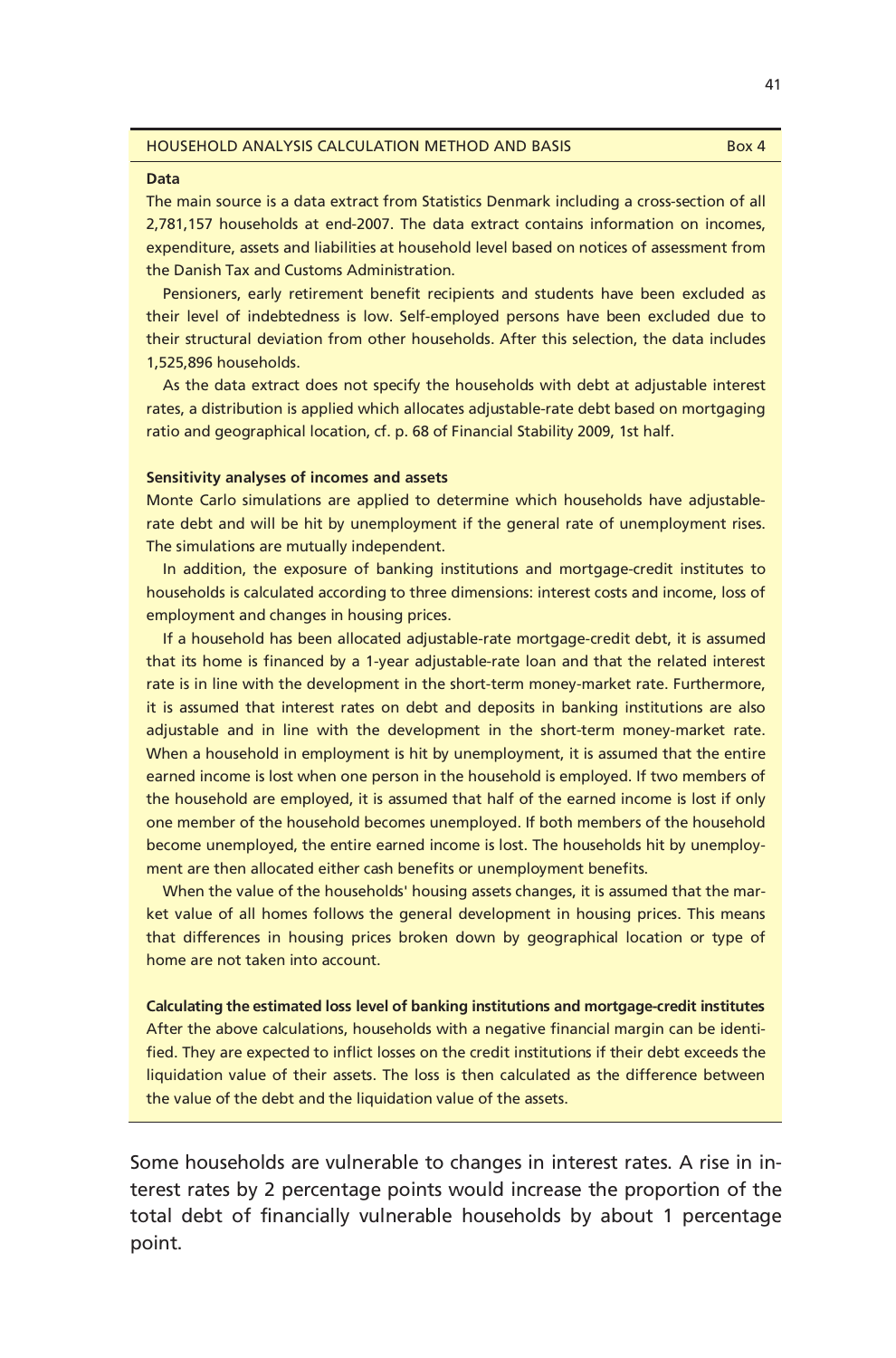| FINANCIALLY VULNERABLE HOUSEHOLDS' SHARE OF TOTAL DEBT                                                                                         |                          |                            |                          | Table 5                                     |                             |
|------------------------------------------------------------------------------------------------------------------------------------------------|--------------------------|----------------------------|--------------------------|---------------------------------------------|-----------------------------|
|                                                                                                                                                |                          | Increase in interest rates |                          |                                             |                             |
|                                                                                                                                                | Point of<br>departure    | 1 per-<br>point            | 2 per-<br>points         | 3 per-<br>centage centage centage<br>points | 4 per-<br>centage<br>points |
| Unemployment increases by 1 percentage point<br>Unemployment increases by 3 percentage points<br>Unemployment increases by 5 percentage points | 3.2<br>3.3<br>3.4<br>3.6 | 3.7<br>3.7<br>3.9<br>4.1   | 4.3<br>4.4<br>4.6<br>4.8 | 5.1<br>5.2<br>5.4<br>5.6                    | 6.1<br>6.2<br>6.4<br>6.7    |

Note: 200 iterations have been made in all scenarios. The data shows the median for each scenario. The point of departure has been projected from 2007 to 2009, allowing for the development in incomes and prices and the level of unemployment.

Source: Statistics Denmark, Centre for Alternative Social Analysis and own calculations.

Furthermore, the households are relatively resilient to rising unemployment, primarily because unemployment benefits and cash benefits replace their earned income to some extent.

Typically, higher interest rates will also lead to falling housing prices as increased financing costs reduce the demand for housing. As the banking institutions and mortgage-credit institutes' lending is to a large extent collateralised by household-owned homes, their losses on defaulted loans will increase when housing prices fall. Rising interest rates will thus typically affect the institutions' losses on households in two ways. Firstly, more households will default on their debt. Secondly, defaulting on loans will lead to greater losses.

Based on the calculation assumptions in Box 4, where all households with a negative financial margin are assumed to default on their debt, it is possible to estimate the impact of concurrent interest-rate increases and falling housing prices on the losses of banking institutions and mortgagecredit institutes, cf. Table 6. The loss ratios are not directly comparable with the institutions' expected losses on households. This reflects the fac-

| <b>ESTIMATED LOSS RATIOS</b>       |                       |                            |                             | Table 6                     |                             |
|------------------------------------|-----------------------|----------------------------|-----------------------------|-----------------------------|-----------------------------|
|                                    |                       | Increase in interest rates |                             |                             |                             |
|                                    | Point of<br>departure | 1 per-<br>centage<br>point | 2 per-<br>centage<br>points | 3 per-<br>centage<br>points | 4 per-<br>centage<br>points |
|                                    | 0.9                   | 1.0                        | 1.3                         | 1.5                         | 1.8                         |
| Housing prices fall by 10 per cent | 1.0                   | 1.2                        | 1.5                         | 1.8                         | 2.1                         |
| Housing prices fall by 20 per cent | 1.2 <sub>2</sub>      | 1.4                        | 1.7                         | 2.1                         | 2.5                         |
| Housing prices fall by 30 per cent | 1.4                   | 1.6                        | 2.0                         | 2.4                         | 2.9                         |

Note: 200 iterations have been made in all scenarios. The data shows the median for each scenario. The point of departure has been projected from 2007 to 2009, allowing for the development in incomes and prices and the level of unemployment. Unemployment is kept constant in the scenarios.

Source: Statistics Denmark, Centre for Alternative Social Analysis and own calculations.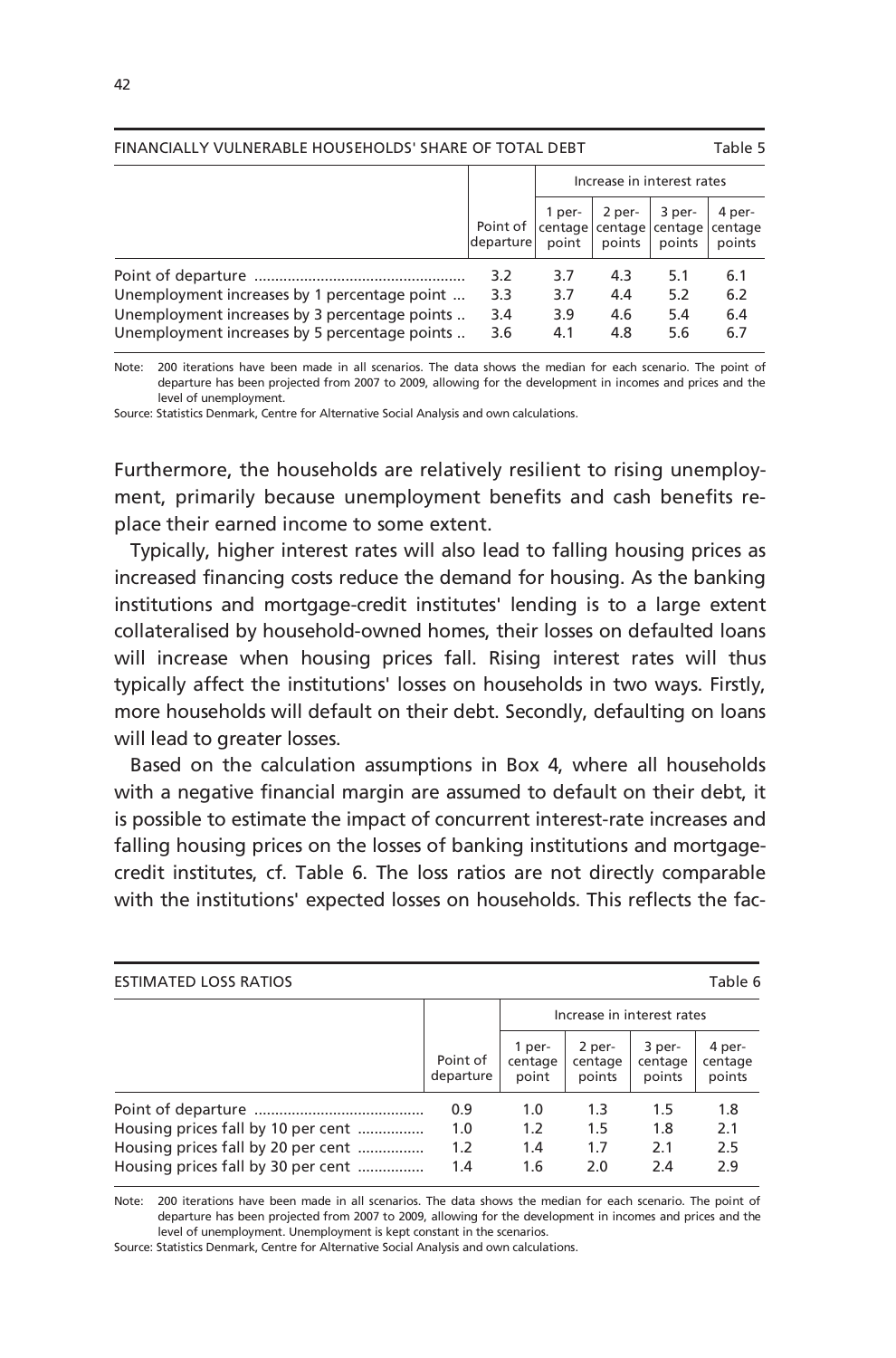tors that are omitted when calculating the financial margin, cf. Table 3, and the fact that the data basis does not contain information on the households' other assets such as cars and boats that may also be pledged as collateral.

The estimated loss ratios, like the share of debt in financially vulnerable households, are sensitive to interest-rate fluctuations. If only few households with low housing wealth default on their debt, falling housing prices have no major effect. However, the effect increases significantly when interest rates increase and more households become financially vulnerable.

Overall, the analysis indicates that the future risk of banking institutions and mortgage-credit institutes on household exposures is mainly related to increases in short-term interest rates. The risk is reinforced by concurrent declines in housing prices. Overall, however, the households remain robust.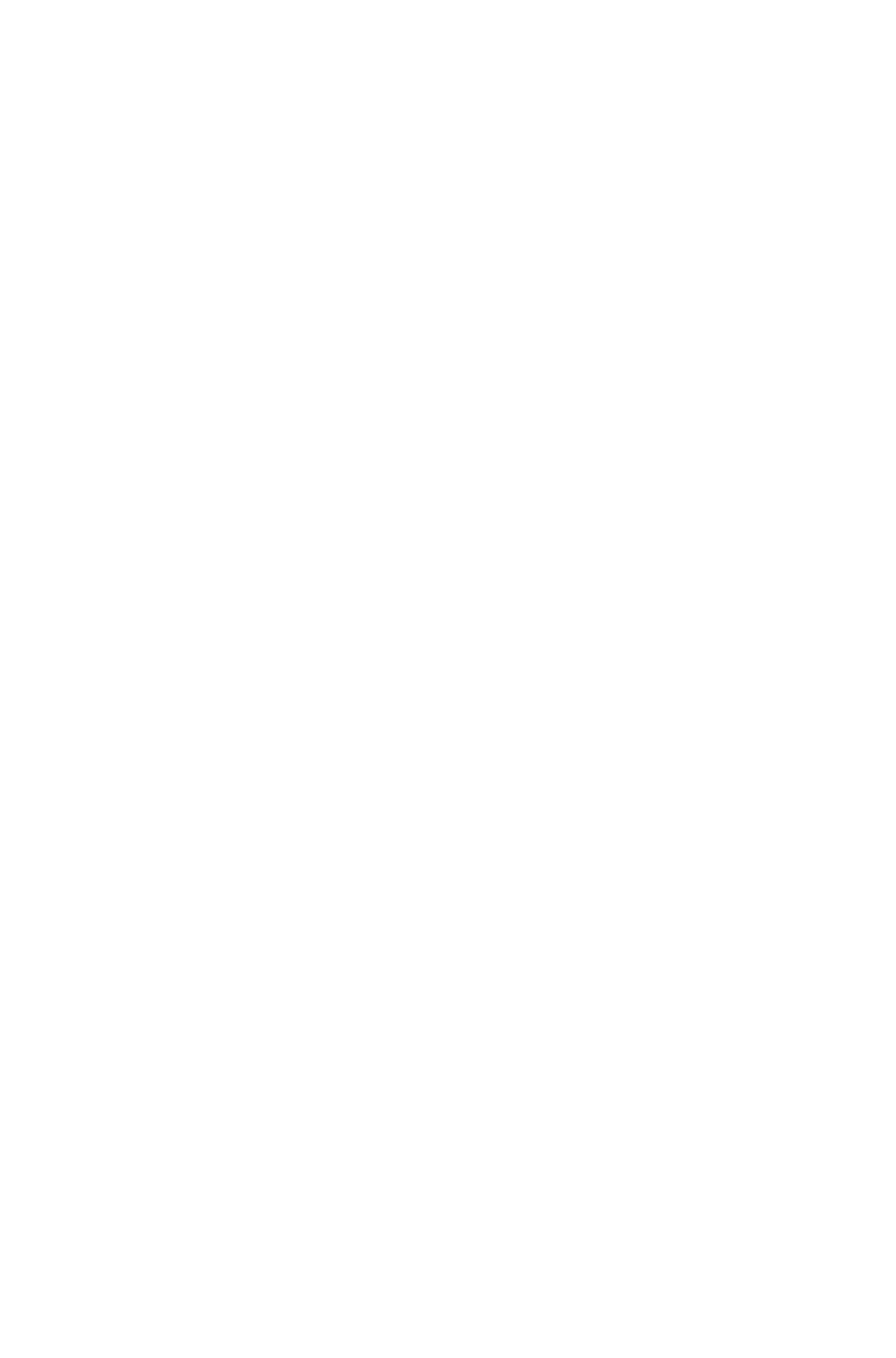# Stress Test

*During 2009, most of the large Danish banking institutions strengthened their capital bases, and the institutions are now better prepared to withstand write-downs. Write-downs will still be substantial, but declining as a consequence of the improved economic outlook. The large Danish banking institutions are generally considered to have sufficient capital buffers to weather the expected economic development until 2012. A few institutions, however, may be faced with write-downs of such magnitude that they will find it difficult to meet the statutory solvency requirement.* 

*In the stress test, the banking institutions are exposed to negative shocks to the economy in three scenarios. The scenarios are seen as low probability events and illustrate the resilience of the banking institutions. The stress test shows that in the most severe scenarios writedowns are so large that many institutions will need to strengthen their capital bases towards the end of the period. For a few institutions, this could be relevant already in 2011.* 

*Danmarks Nationalbank's stress test model thus shows that the institutions overall hold sufficient capital in the most likely outcome, but if the economy develops more negatively than expected, a significant number of institutions may need to strengthen their capital bases. Assessments of write-downs two years ahead are associated with substantial uncertainty. The stress test does not prompt Danmarks Nationalbank to suggest new initiatives at present.*

# **SCENARIOS**

Danmarks Nationalbank's stress test provides the basis for a general assessment of the resilience of the financial sector.<sup>1</sup> The stress test is based on 14 of the largest banking institutions. For the first time, Sparekassen Sjælland has been included in the calculations. Forstædernes Bank and Nykredit Bank merged as from 1 April 2010 and are thus included in the calculations as one bank. Developments in the financial sector are modelled in four scenarios – a baseline and three stress scenarios – over the period from 2010 to 2012.

<sup>1</sup> For a description of Danmarks Nationalbank's stress test model, see *Financial Stability 2008*.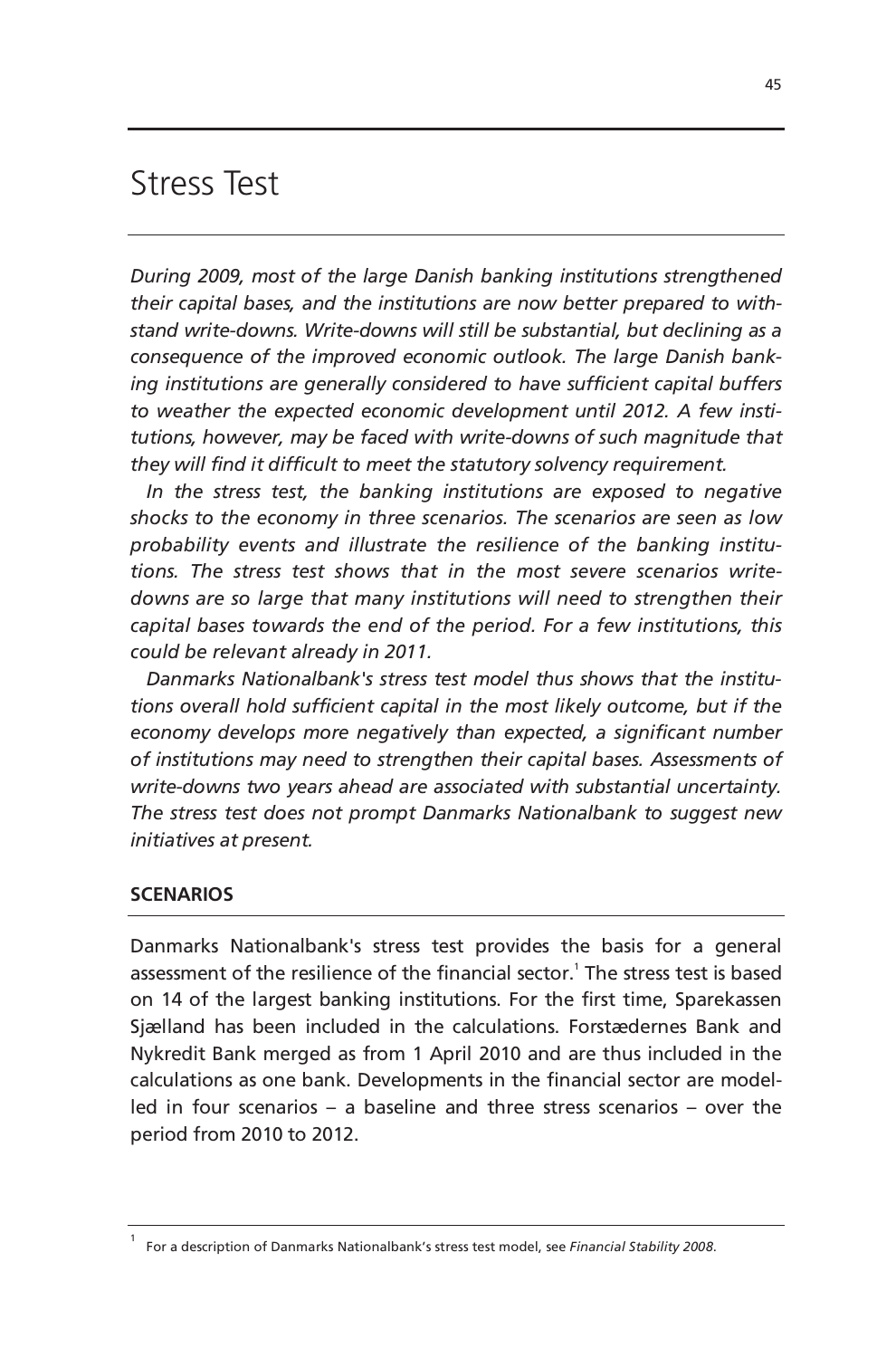# **Baseline scenario**

The baseline scenario is the most recent forecast for the Danish economy published by Danmarks Nationalbank. For a more detailed description of the forecast, see *Monetary Review*, *1st Quarter 2010*. The baseline scenario reflects the development in the Danish economy and the financial sector considered most likely. Relative to the forecast applied in *Stress Tests, 2nd Half 2009*, the differences are only marginal, cf. Table 7.

In line with the economies of most western countries, the Danish economy is recovering from the sharp setback in 2008 and the 1st half of 2009. The recession was replaced by modest positive growth in the gross domestic product, GDP, in both the 3rd and 4th quarter, and growth is expected to rise gradually in the period, cf. Chart 20. Excess capacity in the corporate sector is significant, which implies that employment continues to fall even though production has increased. In the baseline scenario, unemployment is expected to rise in the coming quarters and reverse during 2011, cf. Chart 21. Based on the most recently published unemployment data, the jobless rate is likely to be slightly lower, but this is not assumed to be of crucial importance to the results of the stress test.

# **Stress scenarios**

To test the financial sector's resilience towards negative shocks to the economy, the baseline scenario is supplemented by three stress scenarios. Scenarios 1 and 3 are updates of scenarios 1 and 3 presented in *Stress Tests, 2nd Half 2009*. Via an international debt crisis scenario, scenario 2

| <b>COMPARISON OF THE BASELINE SCENARIO</b>        |                              | Table 7                               |
|---------------------------------------------------|------------------------------|---------------------------------------|
|                                                   | Financial Stability,<br>2010 | <b>Stress Tests,</b><br>2nd Half 2009 |
| 2010                                              |                              |                                       |
|                                                   | 1.3                          | 1.2 <sub>2</sub>                      |
|                                                   | 5.3                          | 5.5                                   |
|                                                   | 3.4                          | 4.2                                   |
| 3-month money market interest rate, per cent p.a. | 0.9                          | 1.5                                   |
| 2011                                              |                              |                                       |
|                                                   | 1.7                          | 1.6                                   |
|                                                   | 5.8                          | 6.0                                   |
|                                                   | 4.1                          | 4.8                                   |
| 3-month money market interest rate, per cent p.a. | 1.6                          | 2.7                                   |
|                                                   |                              |                                       |
|                                                   | 1.9                          |                                       |
|                                                   | 5.4                          |                                       |
|                                                   | 4.8                          |                                       |
| 3-month money market interest rate, per cent p.a. | 2.0                          |                                       |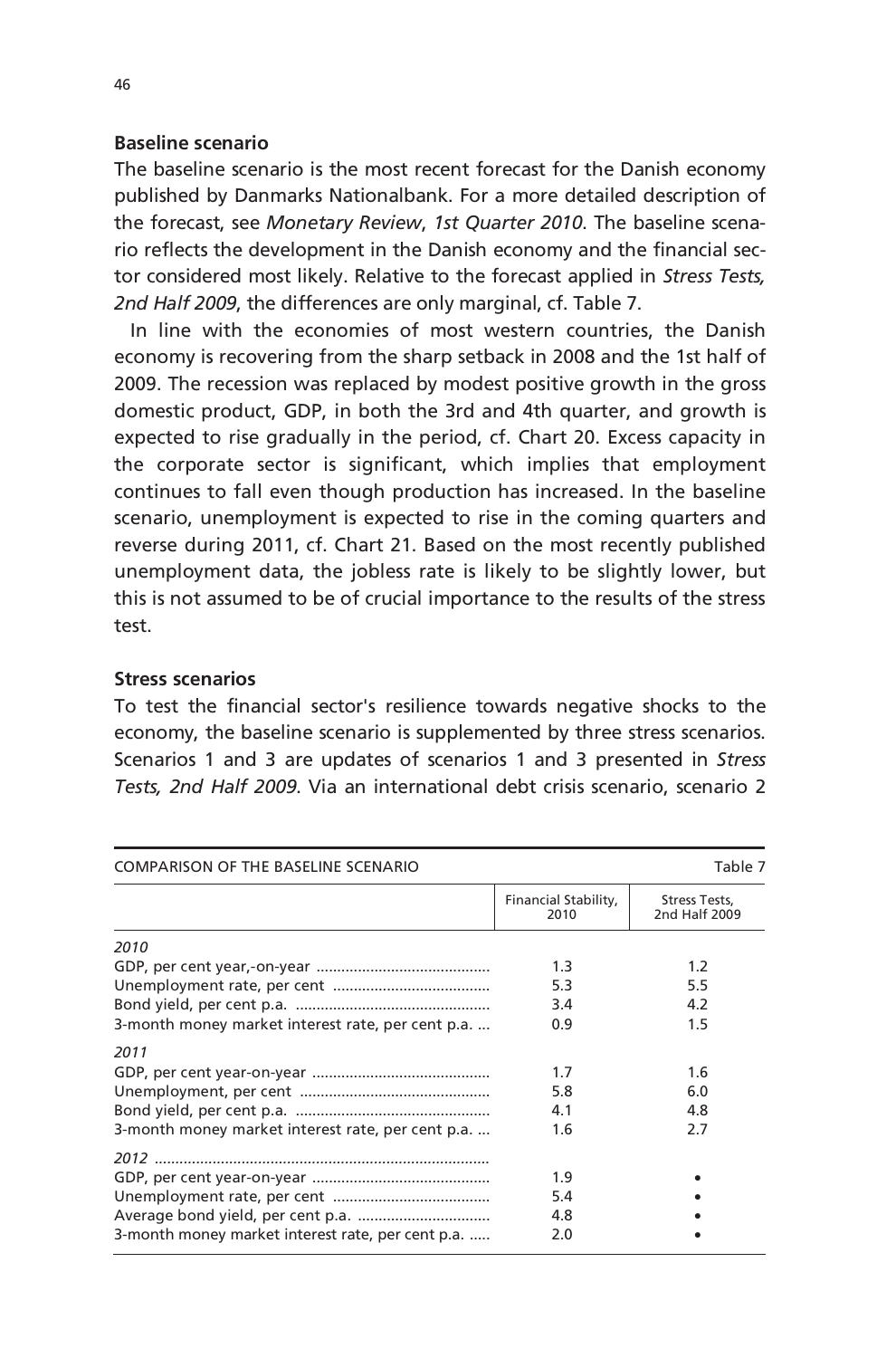

Source: Statistics Denmark and own calculations.

reflects risks associated with the recent massive growth in several countries' public debt. The stress scenarios are seen as low probability events and illustrate the resilience of the banking institutions.



Source: Statistics Denmark and own calculations.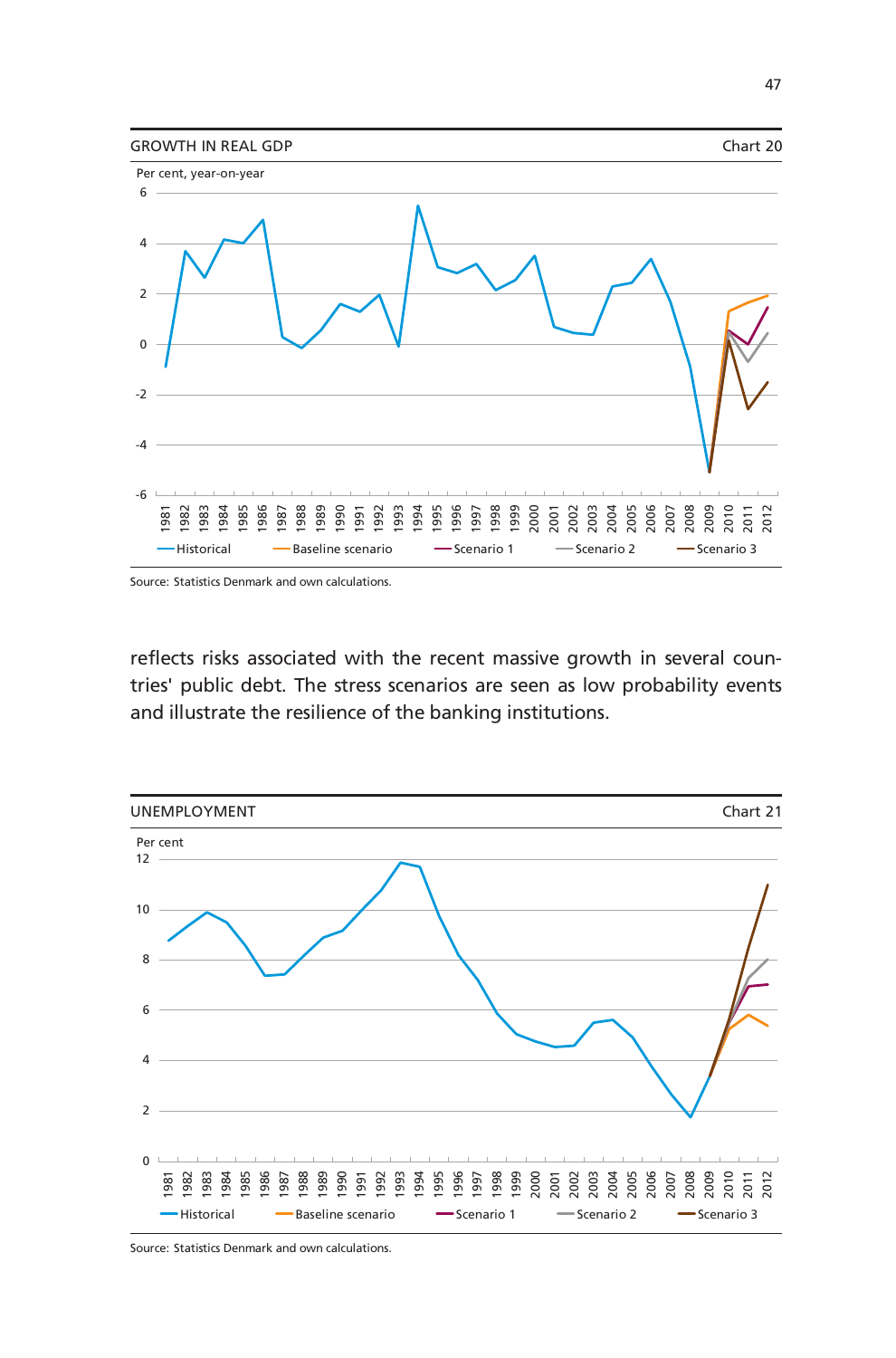# **Scenario 1: Aggravated financial crisis and confidence crisis in the Danish economy**

Tight credit policies in the banking institutions combined with concerned consumers lead to further declines in consumption, house prices and, not least, private sector investment. In this scenario, unemployment rises to 7 per cent in 2012, while house prices fall by almost 15 per cent over the three years.

# **Scenario 2: International debt crisis**

The domestic debt crisis from scenario 1 is combined with an international debt crisis, which leads to higher long-term interest rates in Denmark and abroad. Specifically, the average bond yield is increased by a total of 2 percentage points from 2010 to 2011, and growth in export markets recedes by approximately 2 percentage points annually. Unemployment increases to 8 per cent in 2012, and average bond yields rise to 6.8 per cent. Moreover, GDP growth fluctuates around zero per cent, and house prices will fall by more than 20 per cent.

# **Scenario 3: Long and strong Danish and international recession**

The domestic credit and confidence crisis in scenario 1 is combined with an international setback. The global economy is exposed to contraction at end-2010 and subsequently stagnation. The domestic credit and confidence crisis worsens and lengthens, and the housing market deteriorates further. Unemployment rises to 11 per cent in 2012, and house prices decline by more than 25 per cent in the period 2010-12. After the zero growth outcome in 2010, GDP growth becomes negative in both 2011 and 2012.

Macroeconomic developments in the baseline scenario and the three stress scenarios are specified in Table 1, page 83.

# **RESULTS**

Danmarks Nationalbank's stress test model is a solvency model. This means that a banking institution survives as long as it is solvent. The model's results should therefore be interpreted with caution. For example, the stress test model does not take liquidity risk into account, including the fact that, during some periods, the banking institutions may be unable to raise funds in the capital markets. The liquidity situation of banking institutions is discussed in the chapter on liquidity.

# **Current earnings of banking institutions**

The banking institutions in the stress test population reported high core earnings in 2009, which gives the institutions bigger buffers against write-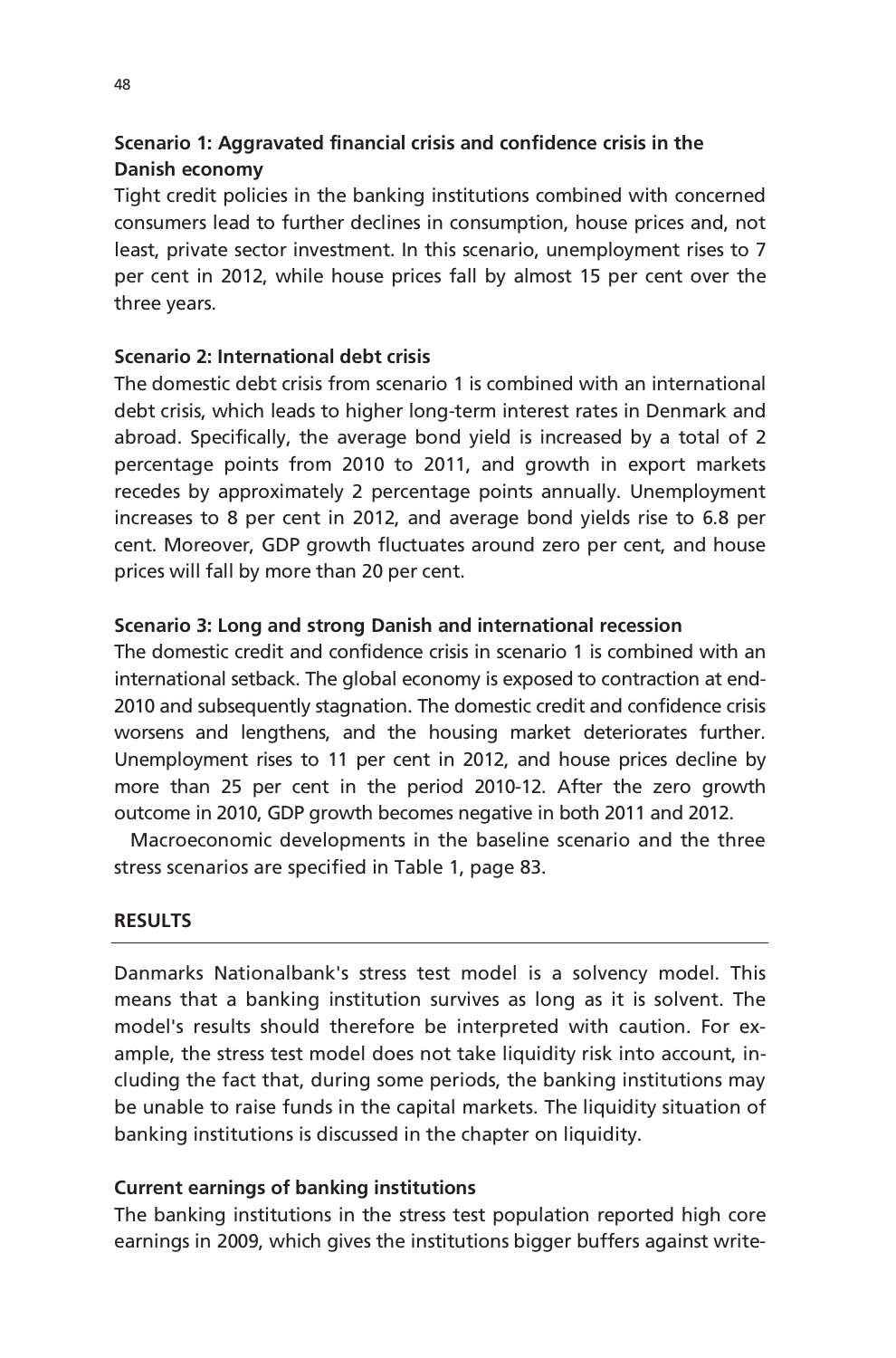



Note: Weighted averages. The historical series is based on the Danish Financial Supervisory Authority's groups 1-3, while Source: Baldvinsson et al., *Dansk Bankvæsen* (Danish Banking – in Danish only)*,* 5th edition, Forlaget Thomson, 2005, the observation for 2009 and the estimated write-downs in 2010-12 apply to the institutions in the stress test.

Danish Financial Supervisory Authority and own calculations.

downs on loans. In the period 2010-12, income in the baseline scenario as wells as scenarios 1 and 2 is expected to remain high. This development is primarily driven by rising net interest income. In scenario 3, income is not expected to reach the same high level as in the other scenarios due to the low interest rate level. Payments to the Bank Rescue Package will cease from 1 October 2010, which will have a positive effect on the banking institutions' earnings in all scenarios in 2011-12. $^1$ 

# **Write-downs by banking institutions**

Despite the high core earnings, the level of write-downs is crucial for the banking institutions' profits, and economic developments clearly feed through to write-down ratios, cf. Chart 22. In the baseline scenario, writedowns are expected to fall from 1.9 per cent in 2009 to 1.6 per cent in 2010 and subsequently decline to just under 1 per cent in 2011 and 2012. In scenario 1, the write-down ratio rises to 2.6 per cent in 2010, declines slightly in 2011 to rebound a little in 2012. In scenarios 2 and 3, the writedowns increase throughout the period and reach a very high level by 2012. The high level in the two scenarios is due to several years' strong

<sup>1</sup> With the expiry of the Bank Rescue Package, the banking institutions will be allowed to pay dividend again. The stress test model assumes that the institutions do not pay dividend. The assumption is only of minor importance, as a number of institutions are expected to be loss-making, particularly in the stress scenarios.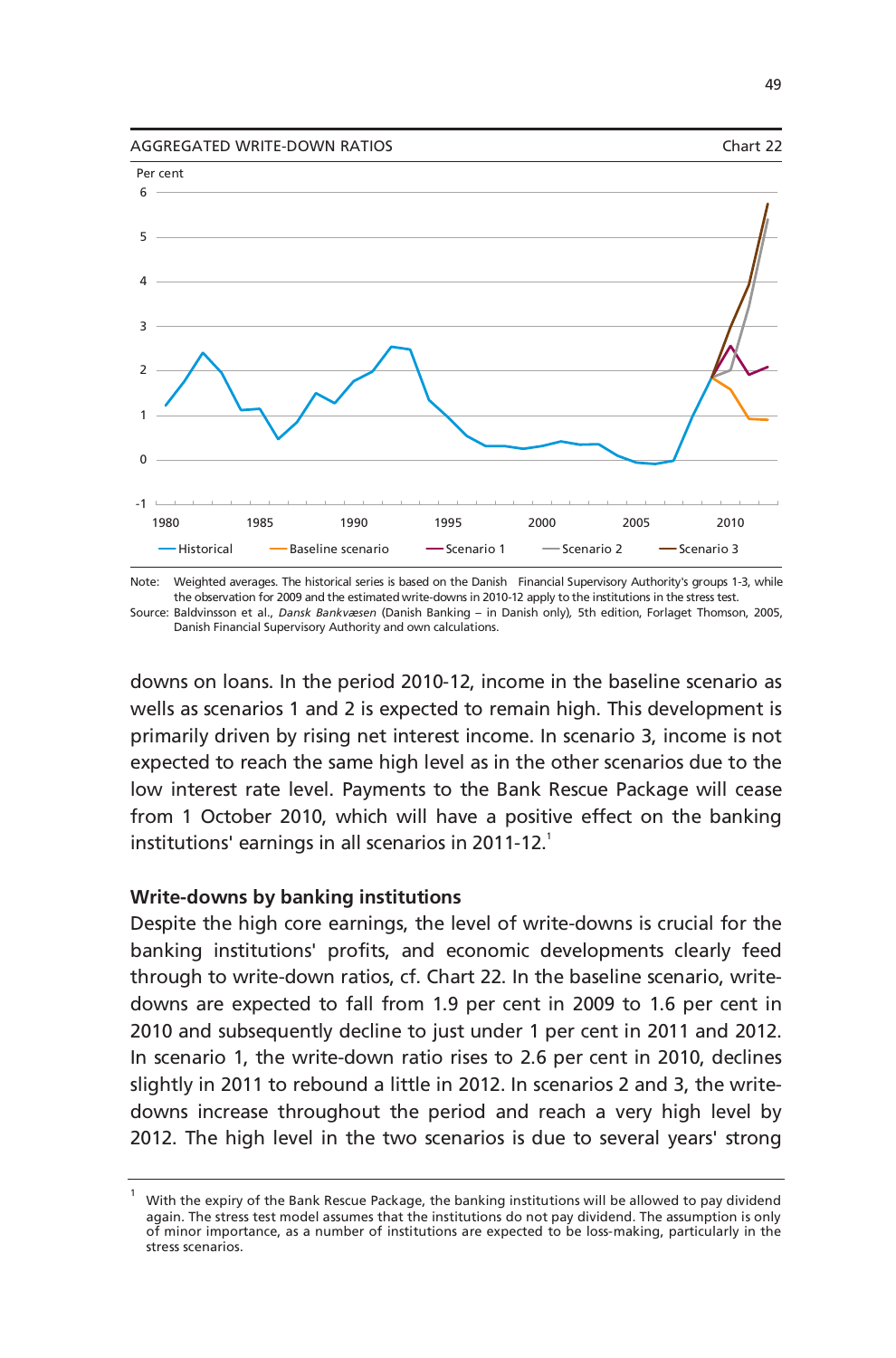pressure on the economy from declining house prices and rising unemployment. Therefore, the quality of the banking institutions' loans and underlying collateral will have deteriorated markedly. At the same time, higher interest rates will, in isolation, lead to a drastic increase in writedown ratios.

# **Capitalisation of banking institutions**

The banking institutions' excess capital adequacy improved significantly in 2009. One of the reasons was that several banking institutions received government capital injections in 2009 in the form of hybrid core capital under the Credit Package, while others raised new capital via the market or a parent company. However, the continued high write-down ratios expected in 2010 lead to pressure on the banking institutions' results. In 2009, a large number of banking institutions reported negative pre-tax results, and this is also the case in 2010 in both the baseline scenario and the three stress scenarios. In the baseline scenario, however, this development is expected to turn around in 2011 and 2012, while there will be many banking institutions reporting negative results throughout the period in the three stress scenarios, particularly in scenarios 2 and 3.

The institutions' results feed directly through to capitalisation. In both the baseline and the stress scenarios, the excess capital adequacy of the banking institutions decreases throughout the period, cf. Chart 23. In the baseline scenario and scenario 1, some institutions are expected to en-



Source: Danish Financial Supervisory Authority and own calculations.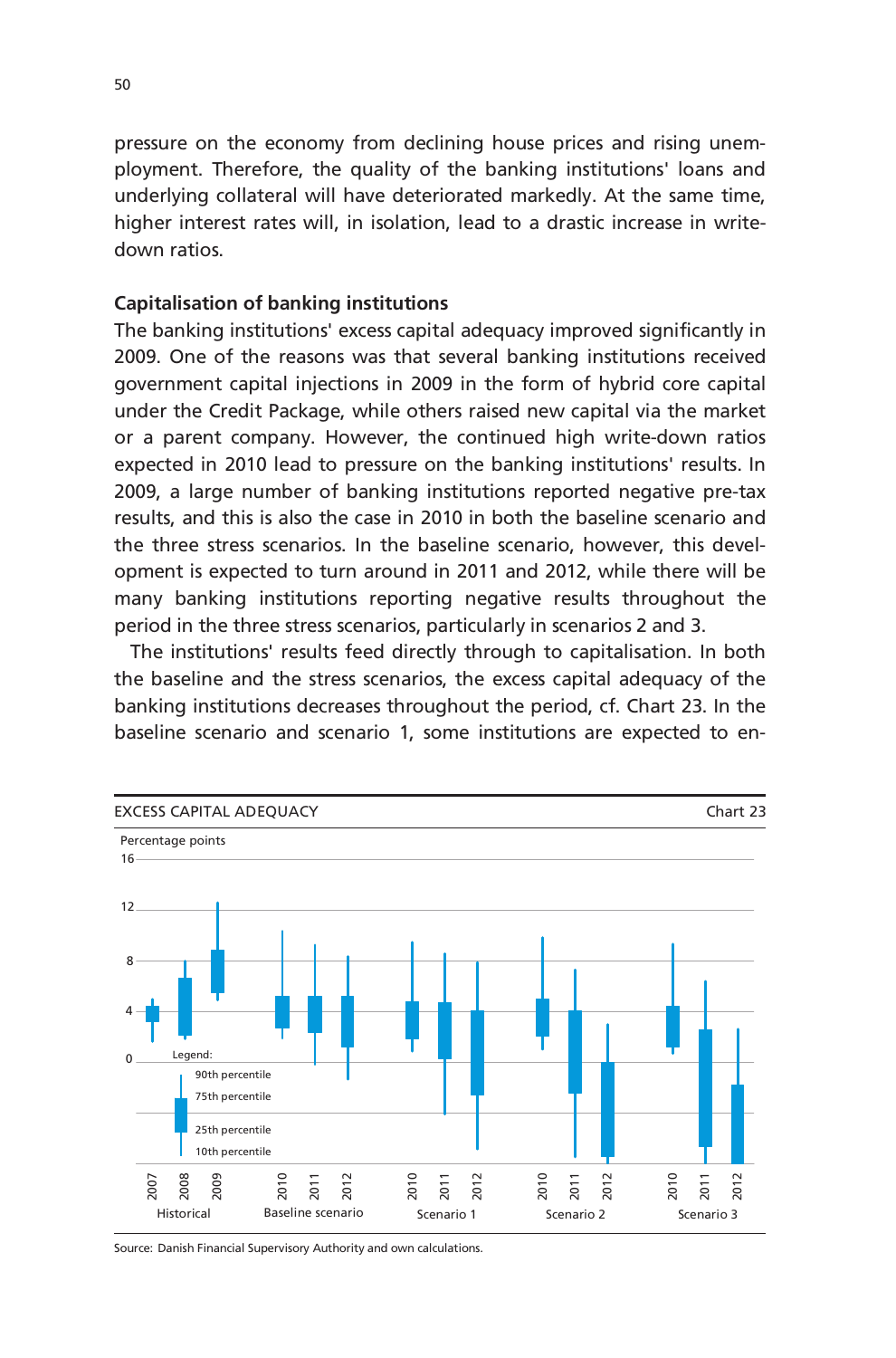counter problems meeting the statutory solvency requirement in 2011 and 2012, but most of them will pull through the period. In scenarios 2 and 3, more institutions will be struggling to meet the statutory requirements by the end of 2011, while the capital adequacy of most of the institutions will fall below the statutory requirement in 2012.

Compared with the excess capital adequacy in *Stress Tests, 2nd Half 2009*, the banking institutions are now doing a little better in 2010 and 2011. The institutions' 2009 earnings were slightly ahead of expectations, which has contributed to improving ratios. Furthermore, the macroeconomic outlook has improved slightly, which also affects the institutions' earnings and need for write-downs. Relative to *Stress Tests, 2nd Half 2009*, another year has been added to the period. 2012 is a very tough year in the stress scenarios, as it comes after several poor-performing years. This is reflected in the write-down ratios and capitalisation of the banking institutions at the end of the period.

In the assessment of the institutions' resilience, it is important to remember that several of the institutions analysed are subsidiaries of large groups. This applies to Nordea Bank Danmark, Nykredit Bank and Alm. Brand Bank. The excess capital adequacy of these institutions may be low because capital is placed in the parent company, and consequently they do not perform well in the stress test. The parent company is expected to support its subsidiary, if necessary. The subsidiaries are therefore likely to be more resilient than they seem. Since it is uncertain to which extent the parent company, which is also expected to be affected by the stress scenarios, is able to support the subsidiary, the stress test does not take this possibility into account.

# **Quality of the capital**

1

The financial crisis has illustrated that the financial sector was not sufficiently capitalised to withstand the economic development. On an international scale, there is agreement that it is necessary to strengthen credit institutions' capital base. Both the Basel Committee and the European Commission have presented proposals on how to strengthen the quality, consistency and transparency of the banking institutions' capital. Importance is particularly attached to the part of the Tier 1 capital that comprises common equity and retained earnings. None of the proposals have been adopted yet. $^1$ 

For a more detailed account of the regulatory initiatives, please see Borka Babic and Anne-Sofie Reng Rasmussen, Regulatory Initiatives in the Financial Sector, Danmarks Nationalbank, *Monetary Review* 1st Quarter 2010. A database of regulatory initiatives in a number of areas monitored by Danmarks Nationalbank can be found at Danmarks Nationalbank's website, www.nationalbanken.dk.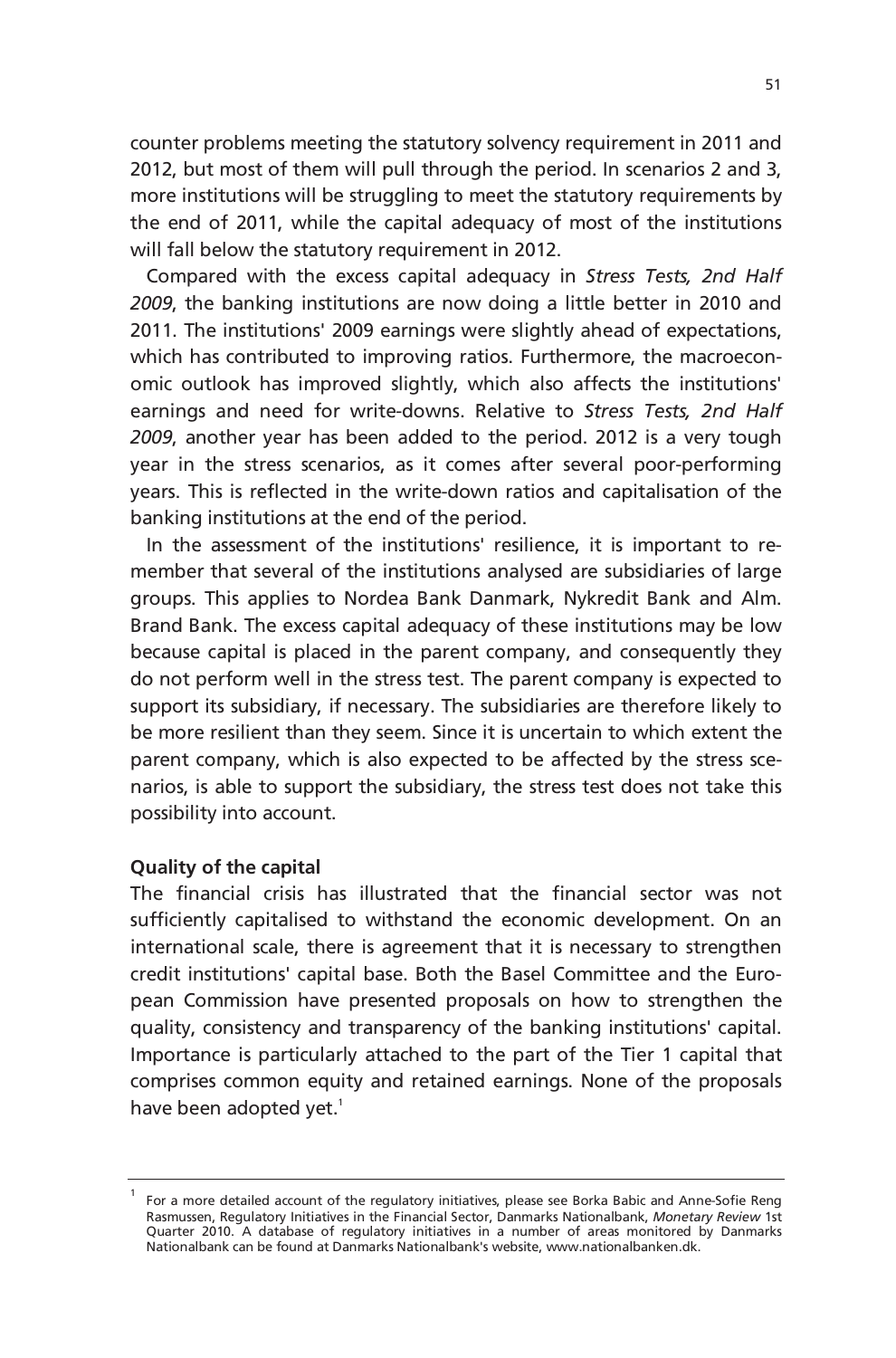

Note: The Tier 1 ratio must constitute at least 50 per cent of the capital base; hence the Tier 1 capital must constitute at Source: Danish Financial Supervisory Authority and own calculations. least 4 per cent of a banking institution's risk-weighted assets.

During the crisis, focus has increasingly shifted from the institutions' capital base and excess capital adequacy towards Tier 1 capital and nonhybrid core capital. Several of the institutions in the stress test have obtained capital via the Credit Package, the market or a parent company, which has resulted in significant increases in their Tier 1 capital in 2009. In the stress scenarios, the institutions' Tier 1 capital primarily comes under serious pressure towards the end of the period, but some institutions will face problems already in 2011, cf. Chart 24.

# **Sensitivity analysis of major write-downs for selected industries**

The chapter on the corporate sector and the households states that the biggest need for write-downs in 2010 is expected in the construction sector and that the number of enforced sales in agriculture is expected to rise in 2010. Furthermore, the property sector has seen a significant need for write-downs during the current crisis.

The banking institutions' loss ratios over the past 20 years for the sectors agriculture, property administration etc. and building and construction appear from Chart 25. The following is a calculation of the excess capital adequacy in the baseline scenario of the stress test if the write-down ratios in the three sectors in each of the years 2010-12 reach a level corresponding to the highest sector ratios observed since 1991. Furthermore, the effect of increasing the write-down ratios in each of the years 2010-12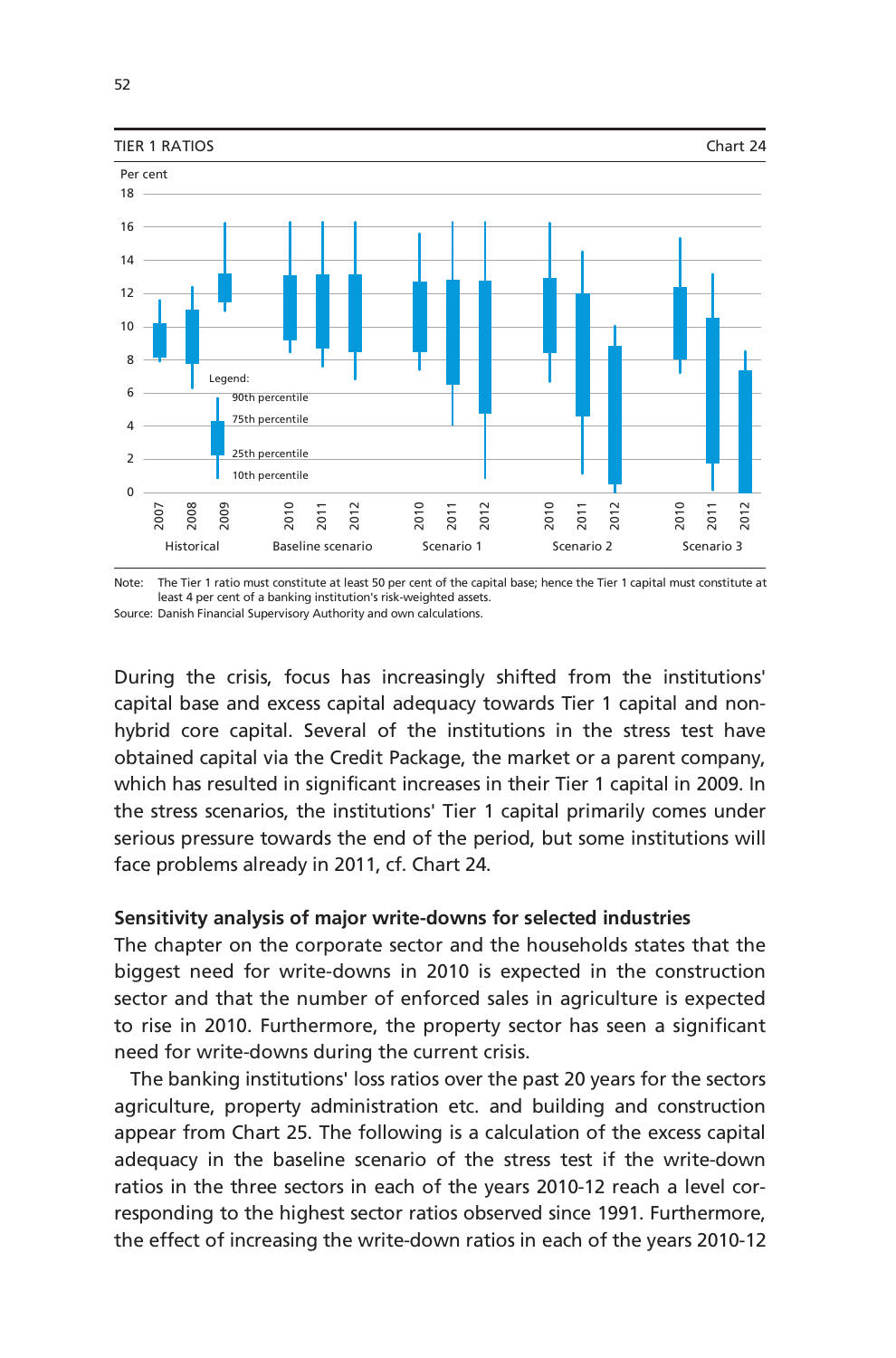



Note: Note: Property administration etc. also covers the sector property administration and sale, business service.

Source: Danish Financial Supervisory Authority, Ministry of Economic Affairs, *Den danske pengeinstitutsektor* (The Danish Banking Sector – in Danish only), 1994 and Baldvinsson et al., *Dansk Bankvæsen* (Danish Banking – in Danish only), 5th edition, Forlaget Thomson, 2005.

to double the maximum level observed in the period 1991-2009 is calculated. The other write-down ratios are kept constant relative to the baseline scenario previously outlined in this chapter.



Note: Overall, the exposure of group 1 to the selected sectors is 17 per cent, group 2's exposure is 30 per cent and group 3's exposure is 33 per cent of loans and guarantees.

Source: Source: Danish Financial Supervisory Authority.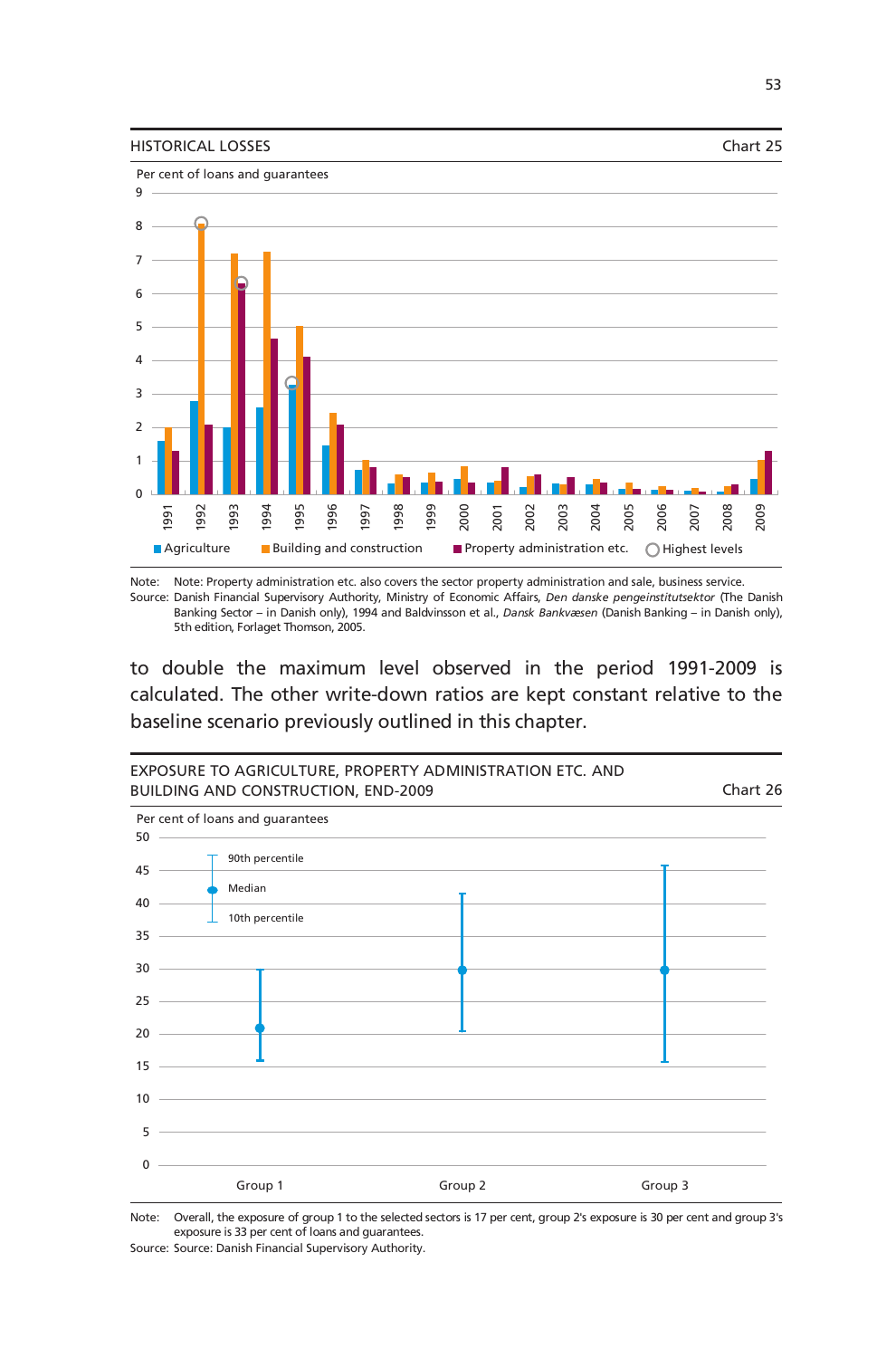The effect of the increased write-down ratios depends on the exposure to the selected sectors. The exposure of individual banking institutions to various sectors differs widely in groups 1, 2 and 3. A number of the small institutions in group 3 are even more exposed to the sectors mentioned than the 14 institutions in the stress test, cf. Chart 26.

If the write-downs are increased to the maximum historical level for the three sectors, a number of institutions will fall below the statutory solvency requirement, cf. Chart 27. If the write-downs are doubled relative to the historical maximum level, some institutions will have difficulty meeting the statutory solvency requirement already in 2010. Several of the institutions cannot meet the requirement in 2011, and more than half of them will come under the statutory requirement in 2012.

# **SUMMARY OF THE STRESS TEST**

In Danmarks Nationalbank's assessment, the large Danish banking institutions are sufficiently capitalised to meet losses in the expected economic scenario. A few institutions may be facing problems meeting the statutory solvency requirement. In the stress scenarios, where the economic development becomes significantly more negative than expected, more institutions will need to strengthen their capital bases.

A special sensitivity analysis of the sectors agriculture, property administration etc. and building and construction shows that if write-down



Source: Danish Financial Supervisory Authority and own calculations.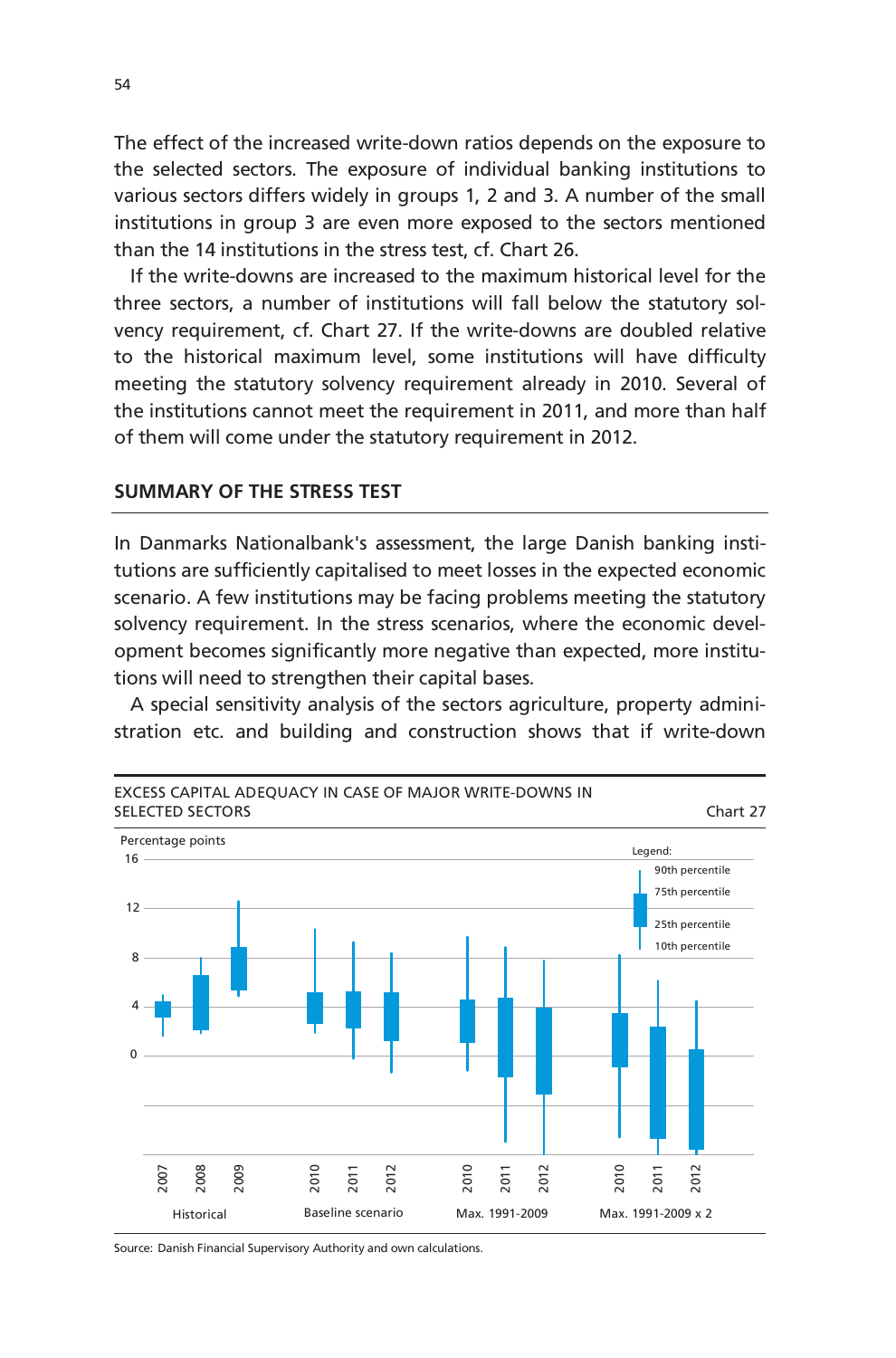ratios over three years reach a level corresponding to the levels in the early 1990s, a number of banking institutions will find it difficult to meet the statutory solvency requirements.

The results of the stress test model should be interpreted with caution as the model is a solvency model and therefore does not take liquidity risk into account. The liquidity risk of banking institutions is discussed in the chapter on liquidity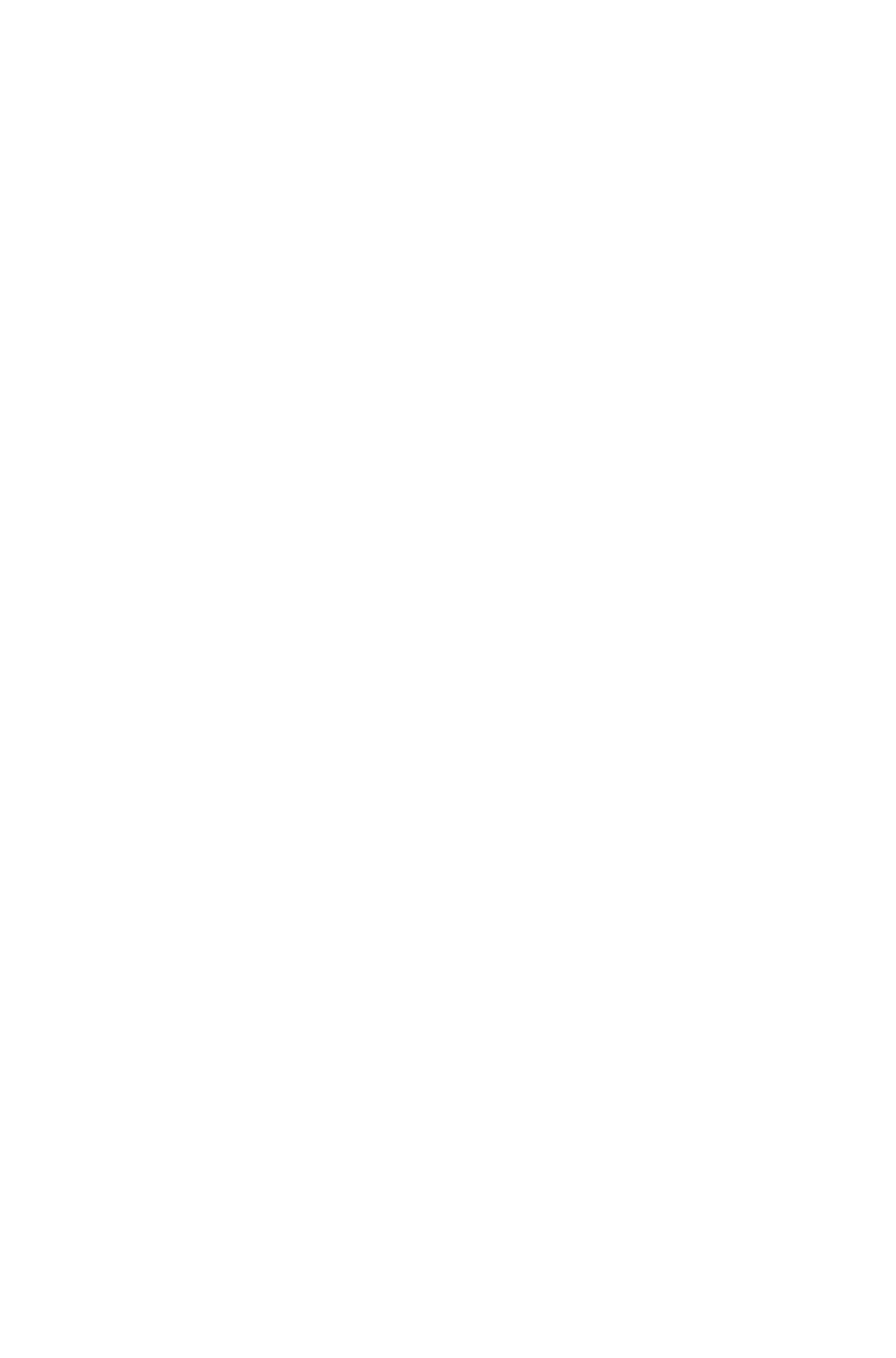# Liquidity

*Liquidity has improved over the past year for the banking institutions overall, although there is pronounced dispersion between the institutions. Today the banking institutions and mortgage-credit institutes receive temporary liquidity support by way of the general government guarantee, the option to buy an individual government guarantee and Danmarks Nationalbank's expanded credit facilities. The institutions should prepare for the expiry of the temporary facilities. This includes exploiting the opportunity of buying individual government guarantees if required.* 

*Liquidity problems have been a major factor in the financial crisis. This has led to a number of international initiatives to strengthen the liquidity of the institutions. The exact structure of future liquidity regulation has not been determined yet.* 

*Due to extensive financing of long-term adjustable-rate loans by means of short-term bonds, the mortgage-credit institutes are exposed to liquidity risk*.

# **LIQUIDITY RISK**

The banking institutions transform liquid deposits into loans, which are difficult for the institutions to liquidise without incurring losses. This business model has an inherent liquidity risk, i.e. a risk of being unable to honour commitments as they fall due. Banking institutions may use various instruments to reduce this risk. An inappropriate mismatch between the payment profiles for long-term assets and short-term liabilities can be reduced by increasing the maturity of the financing. Banking institutions may diversify their financing and rely on stable sources of deposit. Finally, a sufficient portfolio of liquid assets may serve as a buffer against liquidity stress. Good liquidity management combines all of these elements.

Liquidity problems have been a major factor in the financial crisis. This has led to a number of international initiatives to strengthen the liquidity of the institutions. The Basel Committee and the Committee of European Banking Supervisors, CEBS, have published new guidelines for sound liquidity risk management by credit institutions. Moreover, in December 2009 the Basel Committee published draft international quantitative liquidity standards for credit institutions, and in February 2010 the Euro-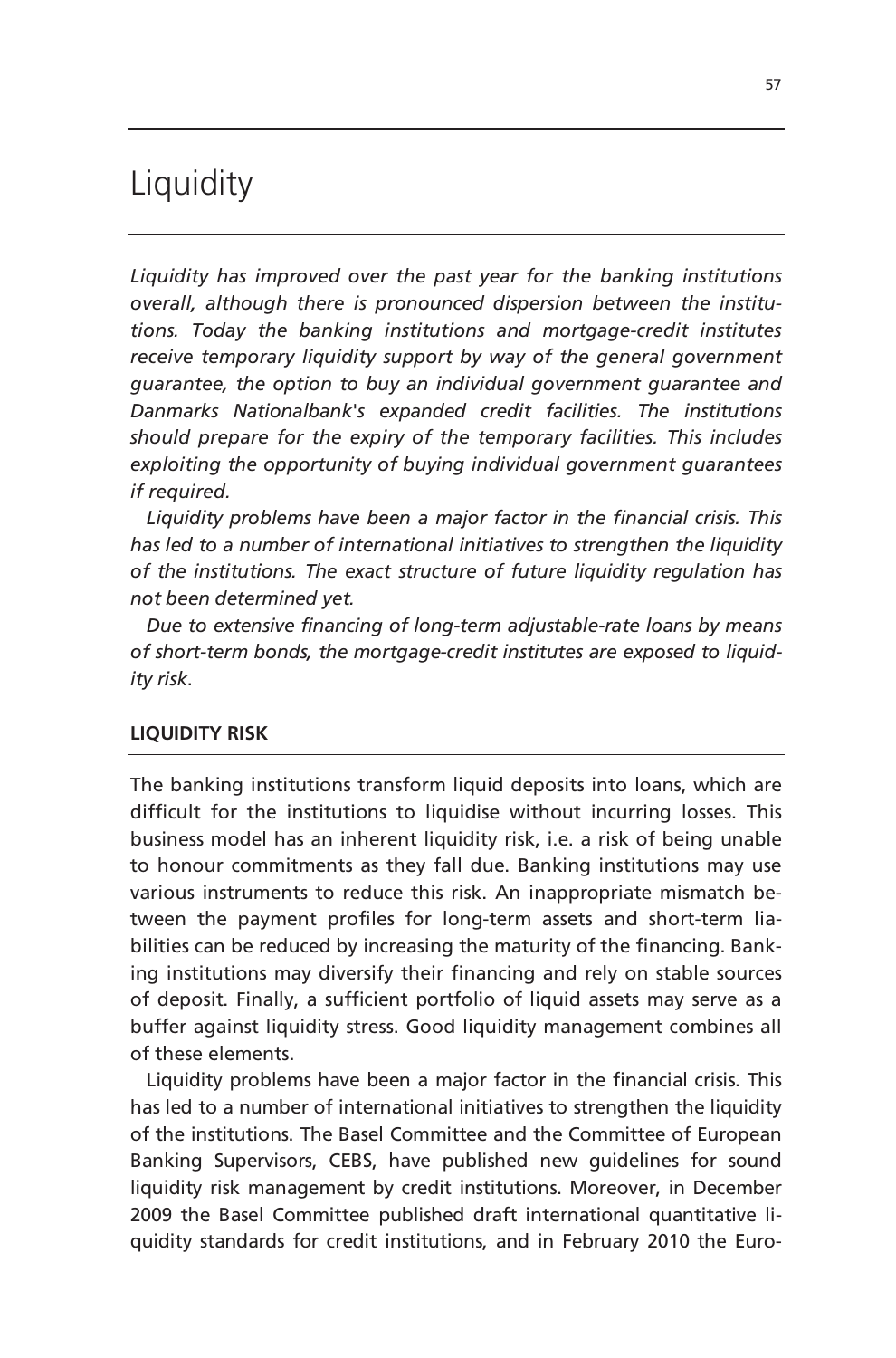#### **LIQUIDITY MONITORING** BOX 5

In the light of the experiences during the financial crisis, Danmarks Nationalbank and the Danish Financial Supervisory Authority have joined forces to intensify liquidity monitoring of Danish banking institutions. The monitoring provides the opportunity to monitor liquidity up to 30 September 2010 when the general government guarantee expires.

The liquidity monitoring of Danish banking institutions is based on monthly liquidity reporting by all institutions. The reporting comprises the banking institutions' sources of financing and expected liquidity development as well as stress tests of this development. Moreover, the institutions must provide a detailed account of their liquidity reserves up to the expiry of the Bank Rescue Package. They must account for e.g. how they expect the expiry of the government guarantee to influence deposits and the access to market financing – and how they expect this to affect the price of their financing.

The monitoring induces the banks to maintain focus on liquidity and to be prepared for the phasing out of the general government guarantee, the individual government guarantees and Danmarks Nationalbank's temporary measures to support liquidity. At the same time, the reporting provides the Danish Financial Supervisory Authority and Danmarks Nationalbank with an overview of the liquidity of the individual institutions and the sector as a whole.

Moreover, the reported data will be a useful tool for the Danish authorities in the ongoing process of new international liquidity regulation.

pean Commission published a draft for incorporation of these liquidity requirements into EU law.<sup>1</sup>

The Danish Financial Supervisory Authority and Danmarks Nationalbank have joined forces to intensify liquidity monitoring of Danish banking institutions, cf. Box 5.

## **THE BANKING INSTITUTIONS' LIQUIDITY**

Since 2008, the banking institutions have reduced their deposit deficit considerably, cf. Chart 28. The deficit occurred over a few years, in which the institutions increasingly financed pronounced growth in lending by means of market-based financing rather than deposits. Market-based financing includes e.g. issuance of bonds and borrowing from other credit institutions. The increased reliance on this type of financing caused problems for the banking institutions when the financial crisis erupted.

The deposit deficit has declined steadily for institutions in all three groups – 1, 2 and 3 – since early 2009, which has reduced the institutions' need for market-based financing and their exposure to related liquidity

<sup>1</sup> For a more detailed description see Borka Babic and Anne-Sofie Reng Rasmussen, Regulatory Initiatives in the Financial Sector, Danmarks Nationalbank, *Monetary Review,* 1st Quarter 2010. A database of regulatory initiatives in a number of areas monitored by Danmarks Nationalbank can

be found at Danmarks Nationalbank's website, www.nationalbanken.dk. This database includes measures relating to liquidity.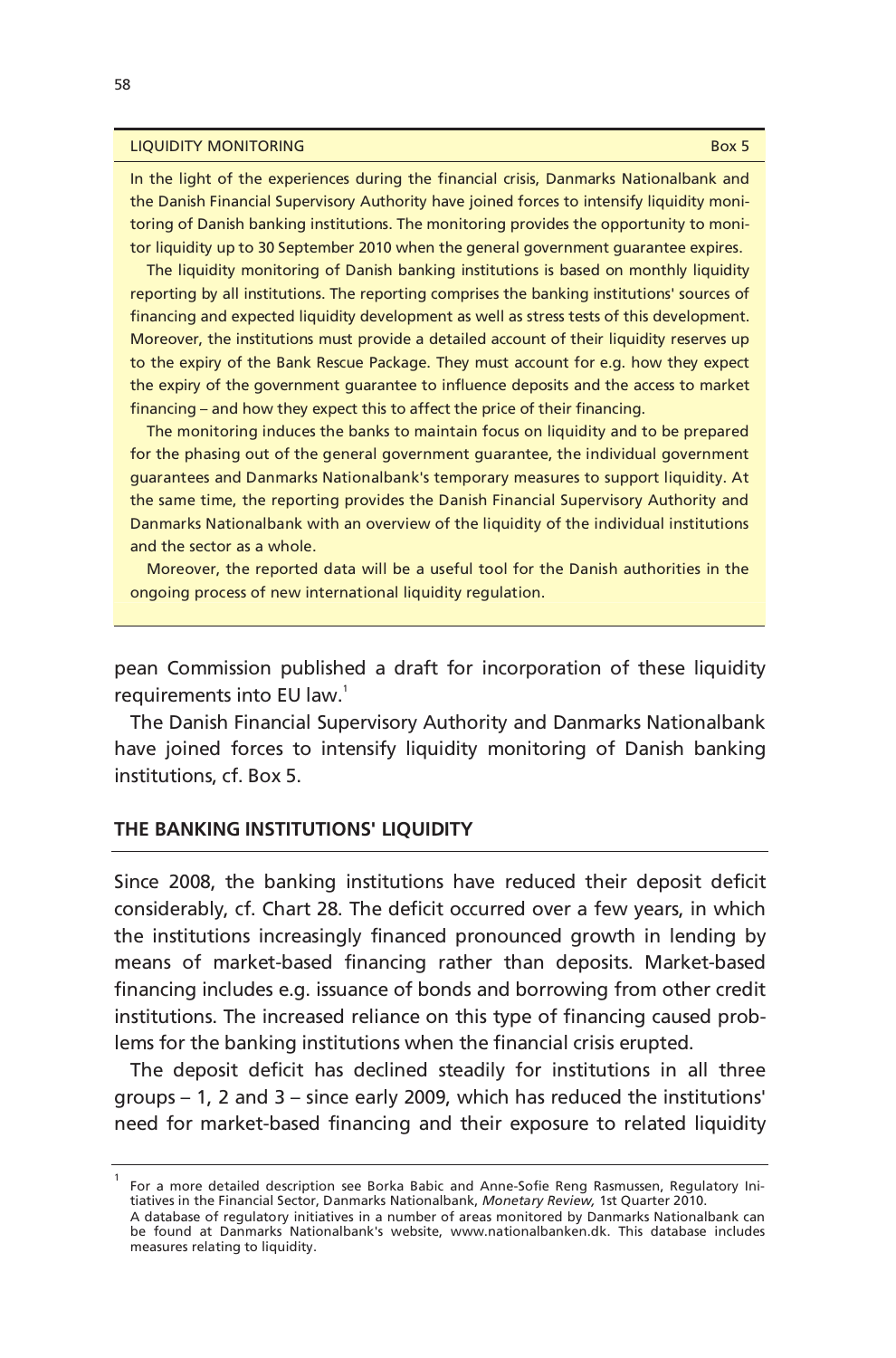

Note: Deposit deficits calculated as lending less deposits. Lending calculated before write-downs. Source: Danmarks Nationalbank, Statistics on balance and flows of the MFI sector.

risks. In percentage terms, group 3 has the smallest deposit deficit, namely 102 per cent at end-March 2010, cf. Chart 29.

Concurrently, the maturity of the institutions' market-based financing has increased. For institutions in group 1, debt securities issued with a ma-



Note: Lending as a percentage of deposits. Lending calculated before write-downs. Source: Danmarks Nationalbank, Statistics on balance and flows of the MFI sector .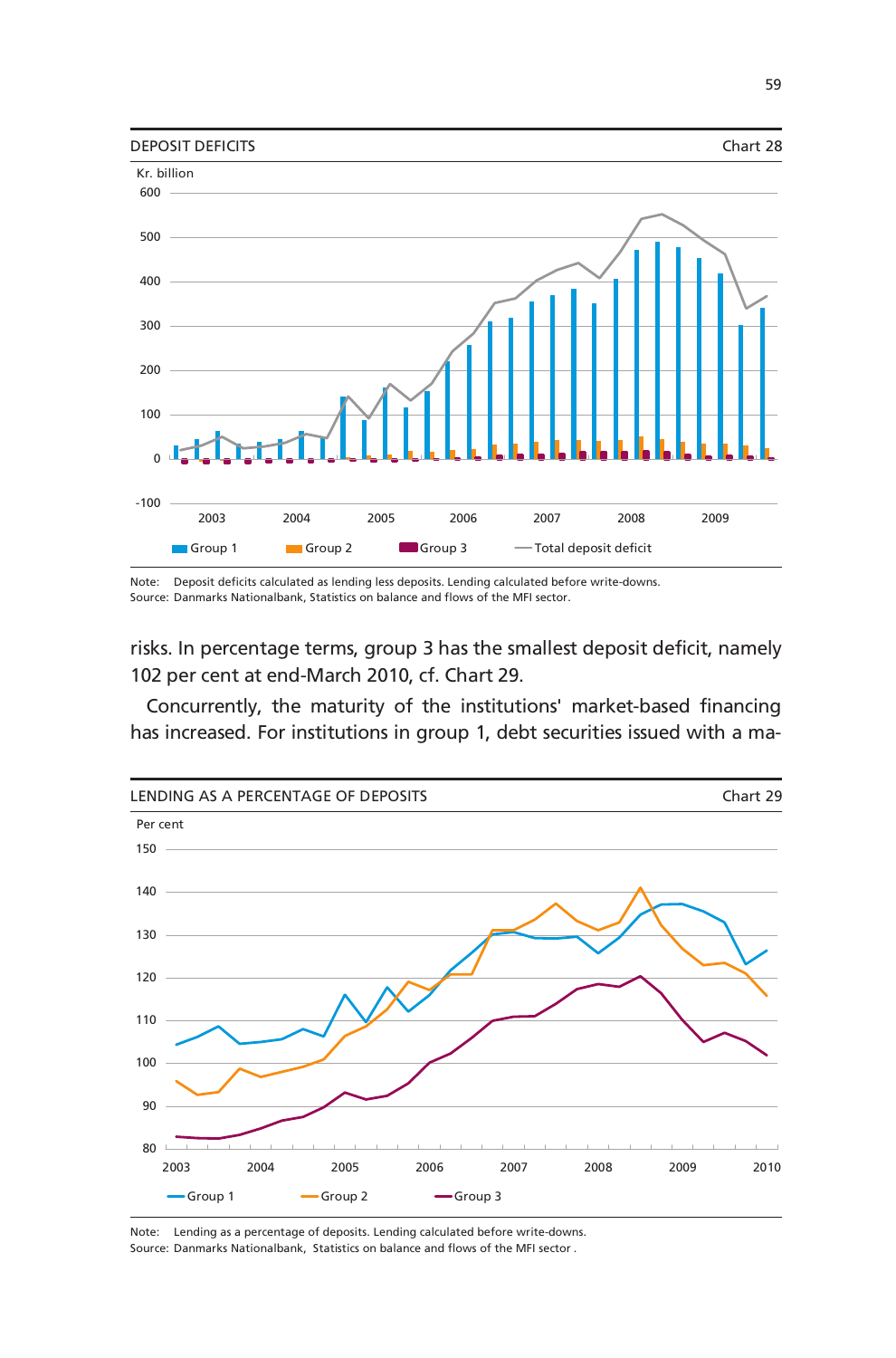

NET DEBT TO OTHER CREDIT INSTITUTIONS AND DEBT SECURITIES ISSUED Chart 30



Note: Excluding foreign branches and subsidiaries.

Source: Danmarks Nationalbank, Statistics on balance and flows of the MFI sector .

turity of more than 1 year still constitute the largest share of net debt to other credit institutions and debt securities issued. This share has been rising since March 2009, cf. Chart 30. This increases the maturity of the institutions' financing and reduces the mismatch between the maturities of their assets and liabilities. The institutions in group 2 rely more on other credit institutions than those in group 1, but for this group, too, maturities are increasing.

The banking institutions' use of market-based financing to a large extent reflects the accessibility of and financial attractiveness of the various sources of financing. The price of short-term liquidity, illustrated by the spread between collateralised and uncollateralised money-market interest rates, has narrowed substantially since the peak of the financial crisis. Over the last six months it has stabilised at just over 0.5 percentage points, cf. Chart 31. Conditions in the short-term money market have improved, with increased confidence and willingness to provide liquidity in the interbank market. Prices are, however, significantly higher than before the financial crisis, and the liquidity premium in the market thus remains elevated. Moreover, the spread is greater in Denmark than in the euro area even though Danish banking institutions are comprised by the general government guarantee until 30 September 2010.

The institutions can minimise liquidity risks by building up portfolios of liquid assets that are eligible as collateral for loans from Danmarks Nationalbank or can be sold in the market at short notice without large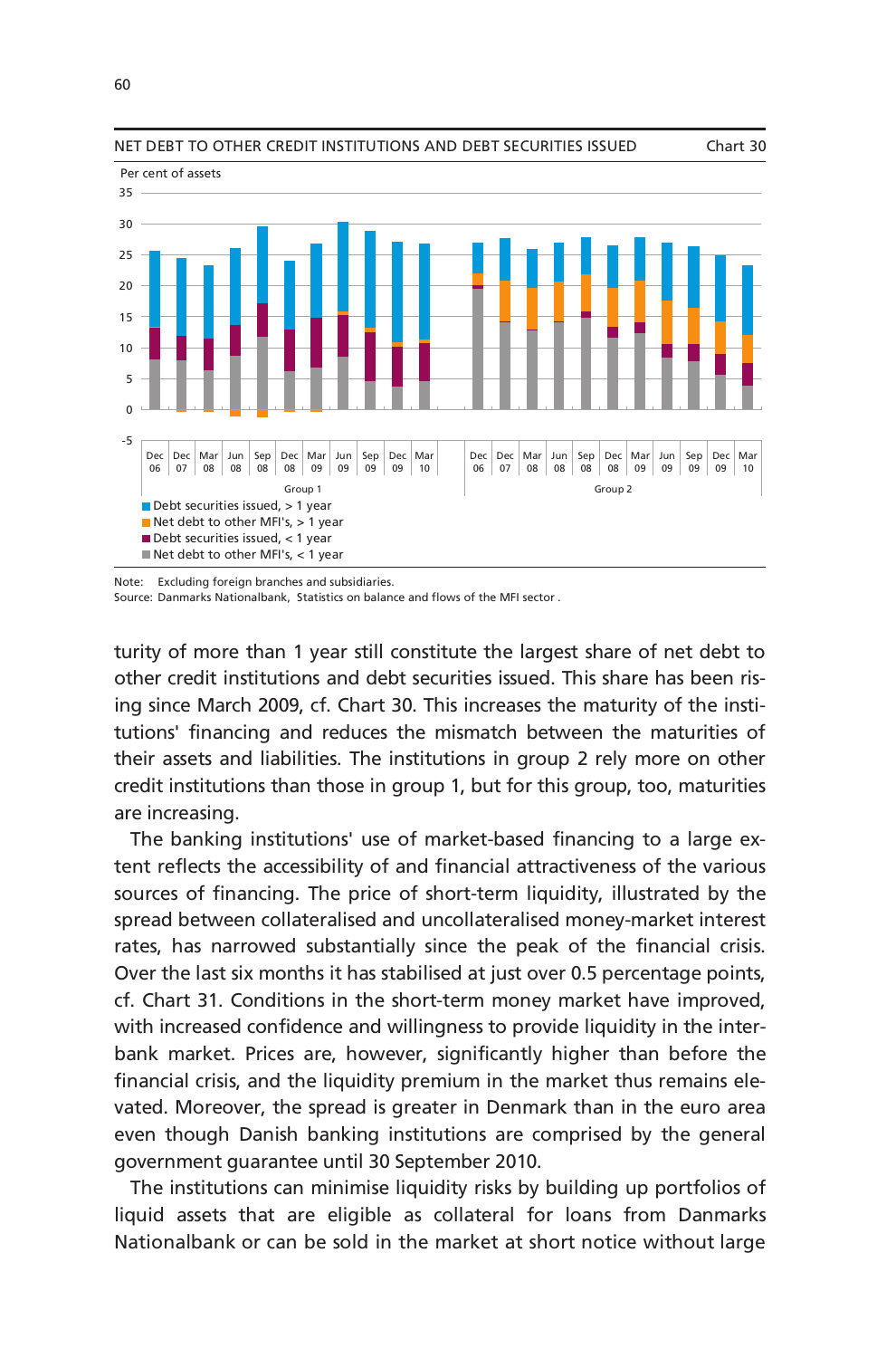

#### Note: The euro spread is 3-month Euribor less the 3-month Eonia swap spread. The krone spread is 3-month Cibor less the 3-month swap spread.

Source: Bloomberg.



Note: The Chart is based on the Danish Financial Supervisory Authority's key ratio "cover relative to statutory liquidity Source: Financial statements and liquidity reporting to the Danish Financial Supervisory Authority and Danmarks Nationalbank. requirement", which shows excess liquidity after compliance with the 10-per-cent requirement, cf. section 152 of the Danish Financial Business Act. Liquidity must amount to at least 10 per cent of the total debt and guarantee commitments less subordinated capital investments, which can be included in the calculation of the base capital.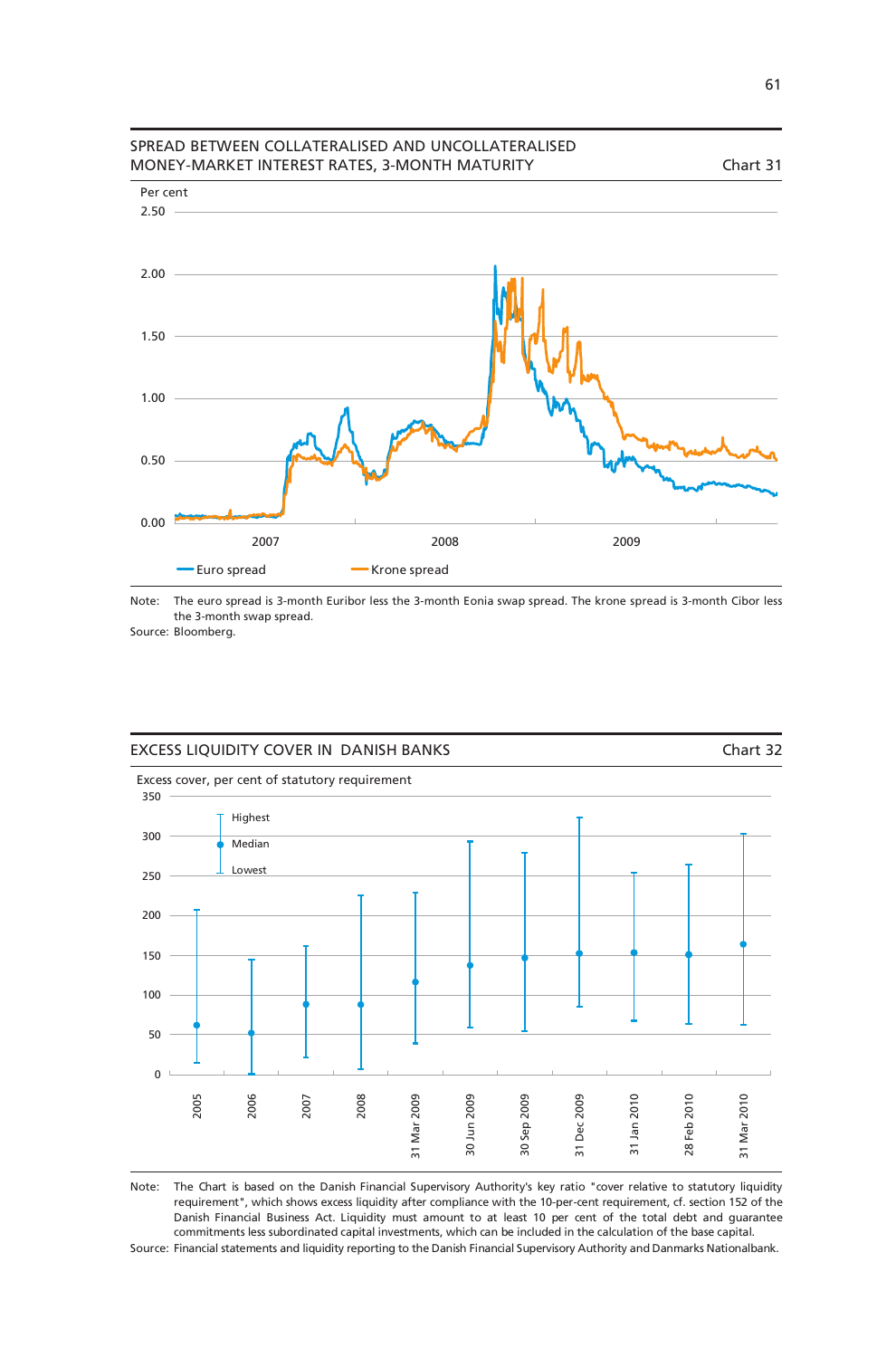capital losses. The Danish Financial Supervisory Authority's key ratio for liquidity provides an indication of the excess liquidity cover at a given time. This is an expression of the institutions' holdings of liquid assets relative to the statutory minimum requirement. The institutions' excess liquidity cover generally increased during 2009, cf. Chart 32. However, there is still considerable dispersion between the institutions.

# **GOVERNMENT GUARANTEES**

Under the Bank Rescue Package from October 2008, the Danish government provides an unlimited guarantee to all depositors and other unsecured creditors, exclusive of covered bonds (SDOs), against losses in Danish banking institutions up to and including 30 September 2010.<sup>1</sup> Furthermore, the Credit Package from February 2009 made it possible for Danish credit institutions to enter into agreements to purchase individual government guarantees for non-subordinated unsecured debt, etc. Individual government guarantees run for up to three years. Under the Financial Stability Act, the individual government guarantee covers loans issued before 31 December 2010, subject to current approval by the European Commission. The Financial Stability Company has announced that on the basis of statements from the Commission it is uncertain whether the Commission will approve an extension after 30 June 2010 – and if so on which conditions.<sup>2</sup> Banking institutions wishing to purchase an individual government guarantee should thus apply without delay.

The general government guarantee entails that deposits are fully covered until 30 September 2010. Concurrently with the expiry of the general government guarantee, the deposit guarantee will be increased to cover net deposits of up to 100,000 euro, approximately kr. 750,000, for ordinary deposits, while special deposits, including pension savings, will be fully covered.<sup>3</sup>

A good 45 per cent of the banking institutions' current deposits will be covered by the deposit guarantee scheme after 30 September 2010, cf. Chart 33. Large deposits are often concentrated in large banking institutions. Typically the deposits not covered by the deposit guarantee scheme will be deposits from local authorities and large companies, but some private individuals also have deposits exceeding the limit. When the govern-

<sup>1&</sup>lt;br>2 For further details, see Box 1 in Danmarks Nationalbank, *Financial stability*, 2nd half 2008.

Cf. the Financial Stability Company's press release of 15 February 2010; the European Commission has approved an extension of the individual government guarantee scheme until 30 June 2010, which means that loans can be issued and disbursed until 30 days after 30 June 2010, provided that the

<sup>&</sup>lt;sub>3</sub> guarantee has been issued by the Financial Stability Company on this date at the latest.<br><sup>3</sup> Until 30 September 2010, the deposit guarantee covers an amount equivalent to 50,000 euro, approximately kr. 375,000, in banking institutions that are not members of the Danish Contingency Association.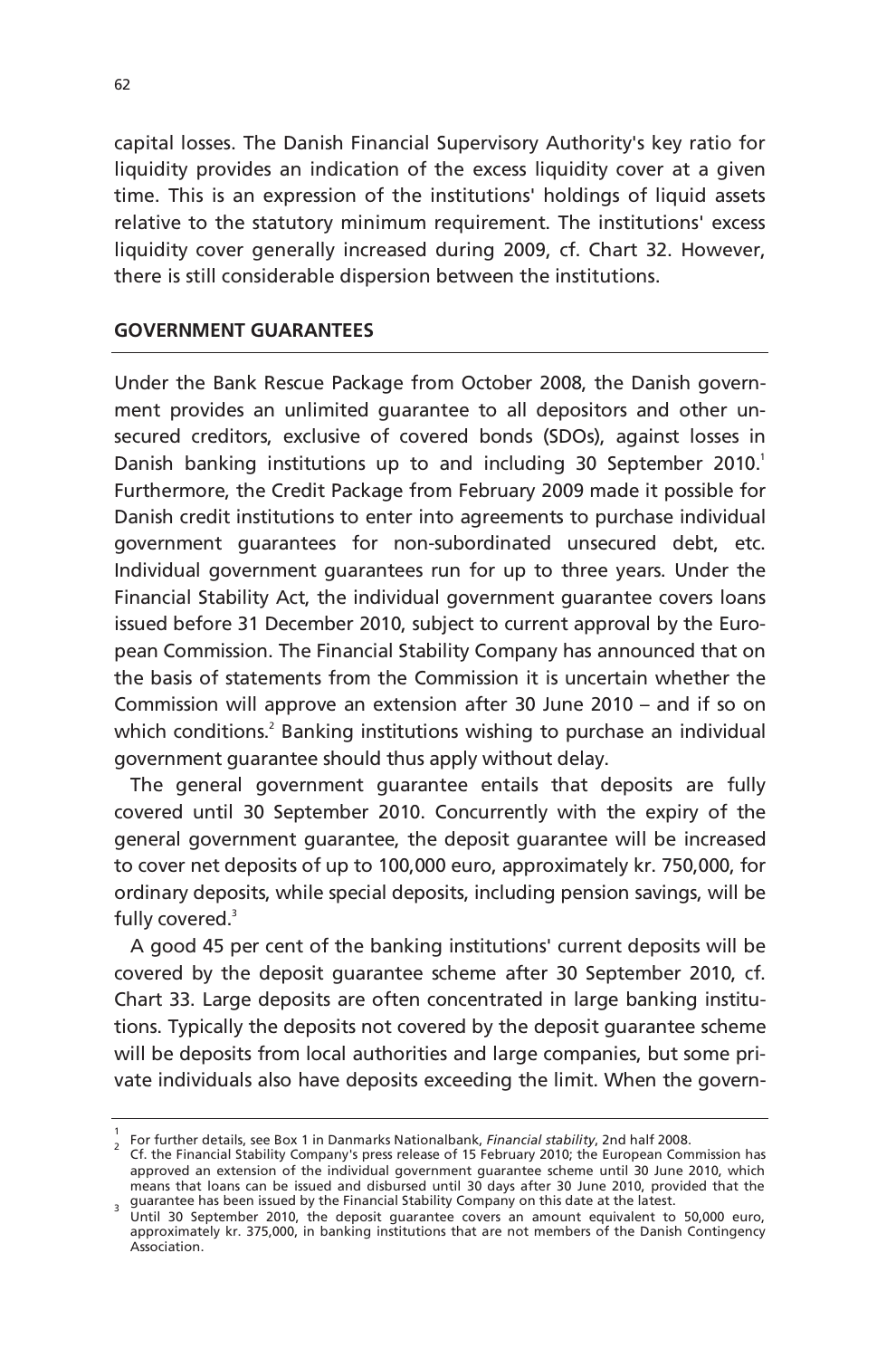

### DEPOSITS COVERED BY THE DEPOSIT GUARANTEE SCHEME AFTER 30 SEPTEMBER 2010 Chart 33

Note: Based on figures at end-March 2010.

Source: Liquidity reporting to the Danish Financial Supervisory Authority and Danmarks Nationalbank.

ment guarantee expires, depositors of large amounts will have to consider the credit standing of the individual institution. This means that institutions with low credit standings that are highly dependent on large deposits may find it difficult to procure liquidity.

If depositors trust the institution where they place their funds, the transition from a general government guarantee to the deposit guarantee scheme may be smooth. The deposit guarantee is not the only factor to influence the stability of deposits. Depositors who not only have deposits, but also transact large volumes of business with the institution in question, will typically be less inclined to move deposits than depositors with lower business volumes.

During the financial crisis, the banking institutions' access to marketbased financing was to a large extent influenced by the general government guarantee.

Around 20 per cent of the banking institutions' debt issued with an original maturity of more than 1 year will fall due before the expiry of the general government guarantee, cf. Chart 34. Of the debt issued with a maturity of less than 1 year the largest share by far will fall due before the expiry of the government guarantee. Issuances with a remaining term to maturity of 1-2 years or 3-4 years make up relatively small shares.

The institutions hold considerable medium-term and long-term financing that extends beyond the expiry of the general government guaran-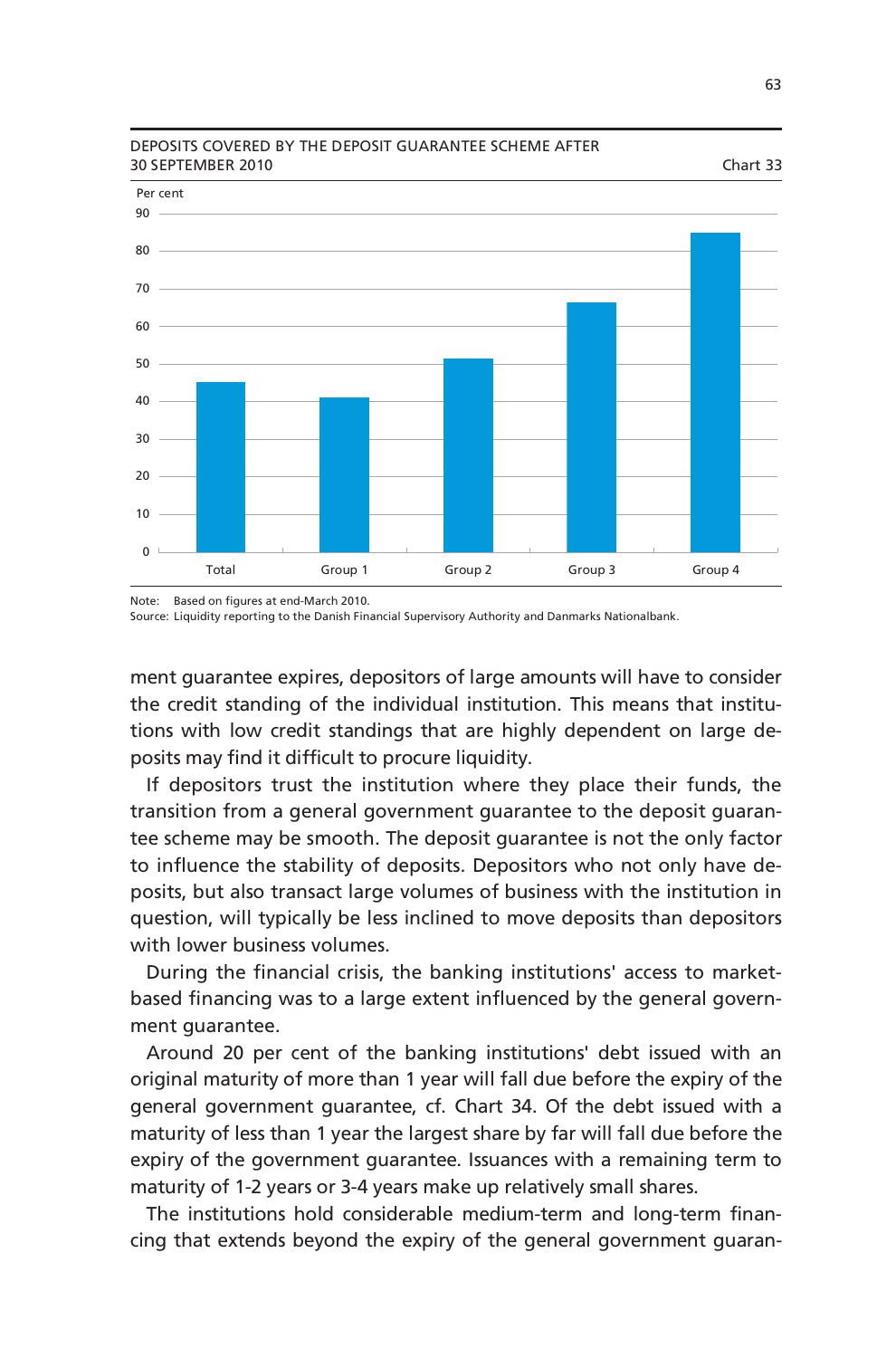

## MATURITY PROFILE FOR DANISH BANKS' ISSUES WITH AN ORIGINAL MATURITY OF MORE THAN 1 YEAR CHARGE THAN 1 YEAR

Note: Based on figures at end-March 2010 for Danish banks in groups 1 and 2. Source: Liquidity reporting to the Danish Financial Supervisory Authority and Danmarks Nationalbank.

tee. This is partly attributable to the option to purchase individual government guarantees with a maturity of up to 3 years. As at 3 May 2010, 27 institutions had been approved for individual government guarantees totalling kr. 254 billion. So far, 20 institutions have issued for a total of kr. 93 billion with individual government guarantees.<sup>1</sup> In addition, several institutions have issued debt on normal market conditions.

For many institutions, it is financially advantageous to raise government-guaranteed financing with an individual government guarantee. For institutions without ratings, the annual price of a government guarantee is 0.95 per cent of the principal. If the interest-rate spread between unguaranteed and guaranteed issuance exceeds this percentage, it is most advantageous to issue under an individual government guarantee. Since the summer of 2009 there has been a tendency for large, well-capitalised institutions to opt for longer-term financing without purchasing individual government guarantees.

Most of the banking institutions' gross issues of securities expire on 30 September 2010 or earlier, and thus they are covered by the general government guarantee, cf. Chart 35. Since mid-2009, the institutions have, however, begun to issue with longer maturities, both with and without individual government guarantees. For example, Danske Bank and BNP

<sup>1</sup> Including one mortgage-credit institute which has issued for kr. 7.3 billion.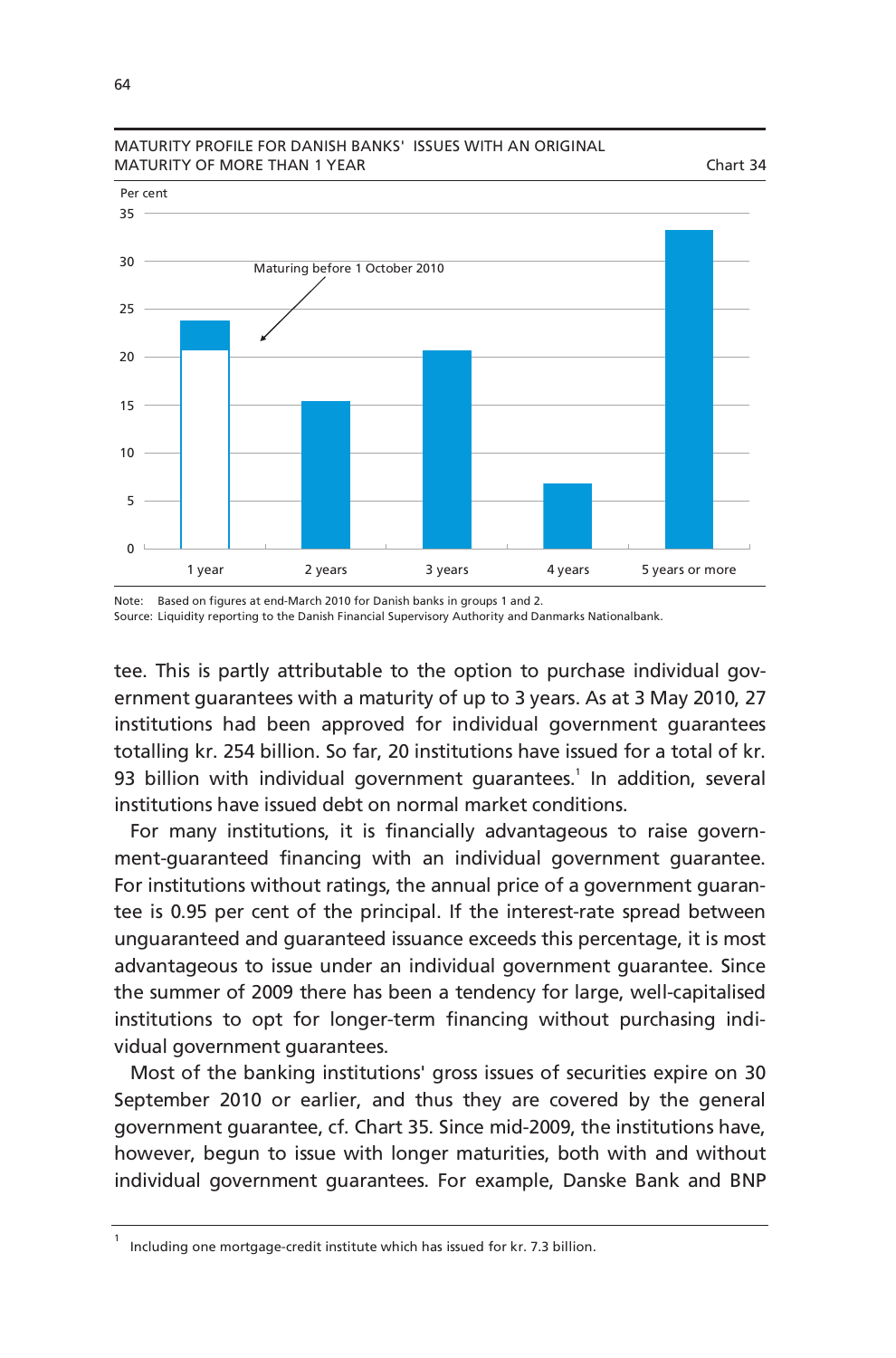

Source: Danmarks Nationalbank.

Paribas have established an SPV, Valhalla, which has issued bonds in euro on the basis of government-guaranteed issues from seven smaller Danish banking institutions for 750 million euro. Other institutions are considering similar initiatives.

## **DANMARKS NATIONALBANK'S MEASURES TO SUPPORT LIQUIDITY**

Some banking institutions – especially in group 3 – have been supported by temporary liquidity measures launched by Danmarks Nationalbank, cf. Box 6. These initiatives include expanding the collateral base, as well as an option to obtain credit on the basis of excess capital adequacy. Parts of these measures were scheduled to expire on 30 September 2010, but have been extended until 26 February 2011.

The excess liquidity cover – with and without Danmarks Nationalbank's temporary facilities – of banking institutions in groups 1, 2 and 3 is illustrated in Chart 36. Data is based on liquidity reporting by the institutions to Danmarks Nationalbank and the Danish Financial Supervisory Authority. Under the credit facility against excess capital adequacy, credit lines totalling kr. 12.4 billion had been granted at end-April 2010, but had been drawn on only a few times. Both this facility and Danmarks Nationalbank's expanded collateral base may be included in the institutions' statutory liquidity. Not all institutions have stated in their liquidity reporting whether they include Danmarks Nationalbank's expanded collateral base in their sta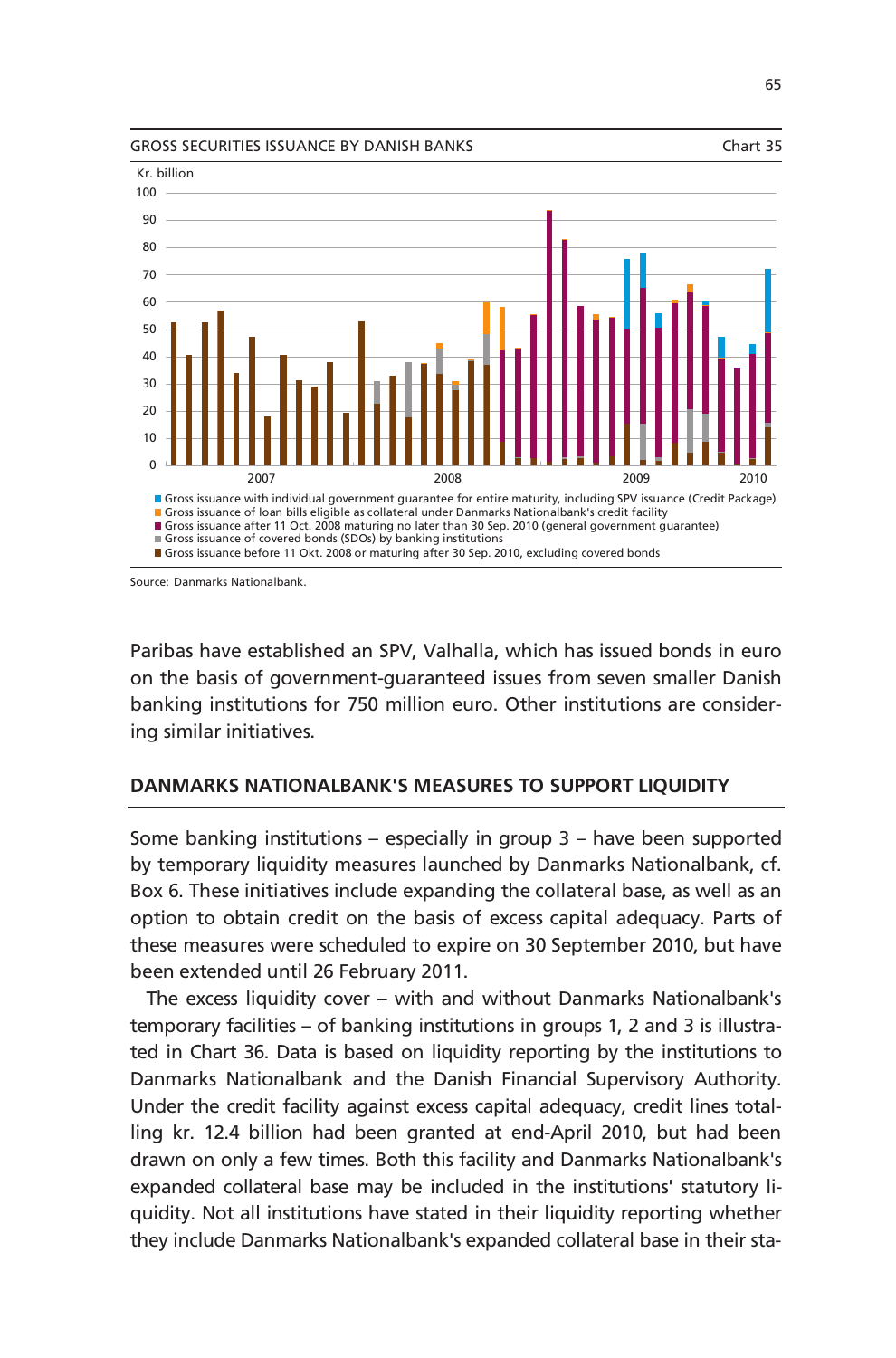tutory liquidity. Consequently, the effect of this facility may be underestimated in Chart 36.

Especially the credit facility against excess capital adequacy has contributed to increasing the institutions' excess liquidity cover, cf. Chart 36,

### DANMARKS NATIONALBANK'S MEASURES TO SUPPORT LIQUIDITY Box 6

During the financial crisis, Danmarks Nationalbank has temporarily expanded its credit facilities for banking institutions and mortgage-credit institutes. The measures to support liquidity comprise three schemes:

Firstly, the collateral base for loans from Danmarks Nationalbank to the institutions has been expanded to include quoted and unquoted shares, investment fund shares, special loan bills, bank bonds with government guarantee, as well as SPV bonds issued on the basis of government-guaranteed loans to the institutions.

Both loan bills and SPV bonds must meet Danmarks Nationalbank's standard terms. Loan bills are zero-coupon securities issued by banking institutions in the Kingdom of Denmark. The maximum maturity is 1 year. They must be issued with VP Securities as the account controller.

SPV bonds must be issued by a company that does not engage in any other business than granting these loans and issuing the bonds. The company's income from the loans must at least be equivalent to the commitments imposed by the bonds. The bonds must be approved by Danmarks Nationalbank.

Originally, the temporary expansion of the collateral base comprised all junior covered bonds. However, effective from 1 February 2010, junior covered bonds were included in Danmarks Nationalbank's general collateral base, subject to a rating requirement.

Bank and SPV bonds are eligible as collateral until 30 December 2013. The other types of securities were previously eligible until 30 September 2010. In April 2010, the option of pledging shares, investment fund shares and loan bills as collateral was extended to 26 February 2011.

Secondly, Danmarks Nationalbank has introduced a credit facility for the institutions on the basis of excess capital adequacy. Credit granting is subject to individual assessment. If an institution chooses to exercise the credit commitment, it must pay a rate of interest corresponding to Danmarks Nationalbank's lending rate plus a premium.

Initially, the credit facility against excess capital adequacy expired on 30 September 2010, but it has also been extended to 26 February 2011. The current interest premium is 1 percentage point, to be raised to 2 percentage points as from 1 October 2010 on the expiry of the general government guarantee under the Bank Rescue Package.

Thirdly, during the crisis, Danmarks Nationalbank entered into swap agreements with the Federal Reserve and the European Central Bank, ECB, with the aim to improve liquidity in the market for short-term euro and dollar liquidity. Danmarks Nationalbank has not conducted currency auctions under its swap lines since 15 September 2009, and the banking institutions and mortgage-credit institutes have not had any currencydenominated loans at Danmarks Nationalbank since 25 November 2009. As the foreignexchange markets continue to normalise, the institutions have been able to meet their needs to borrow foreign exchange without the assistance of Danmarks Nationalbank. Danmarks Nationalbank's swap agreement with the Federal Reserve was not extended when it expired on 1 February 2010. The same applies to the Federal Reserve's swap lines with a number of other central banks.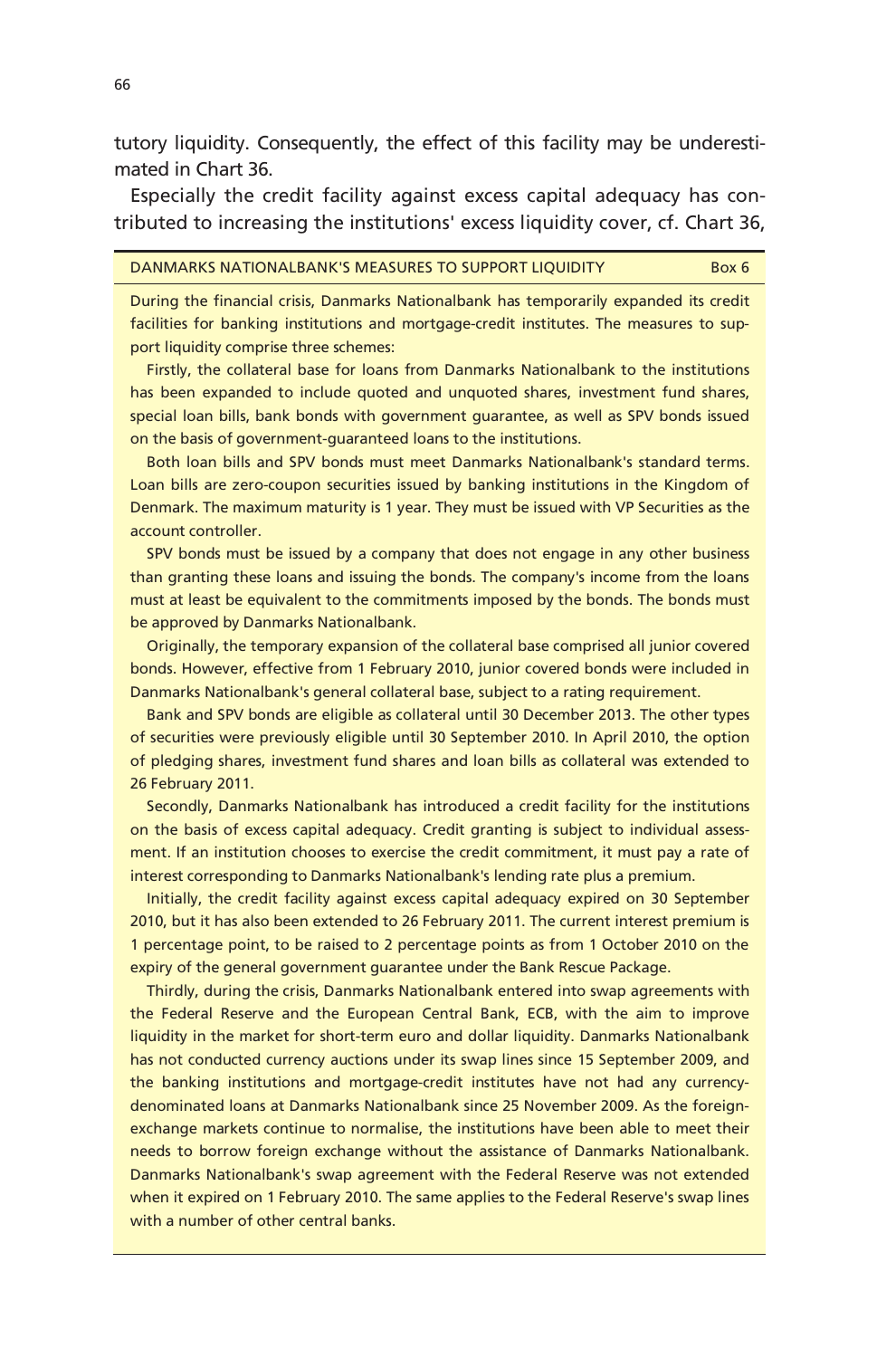

## STATUTORY EXCESS LIQUIDITY COVER FOR DANISH BANKS IN GROUPS 1, 2 AND 3, WITH AND WITHOUT DANMARKS NATIONALBANK'S TEMPORARY LIQUIDITY FACILITIES Chart 36

Note: Data based on figures as at end-February 2010 for Danish banks in groups 1, 2 and 3. The data set covers 95 of the institutions. 34 of these have credit facility against excess capital adequacy. For 54 of the 95 institutions, we have information on Danmarks Nationalbank's expanded collateral base. 35 of the 54 institutions have reported portfolios of securities included in Danmarks Nationalbank's expanded collateral base (excluding loan bills and SPV bonds).

Source: Liquidity reporting to the Danish Financial Supervisory Authority and Danmarks Nationalbank.

but even without this facility the excess relative to the statutory requirement would have been considerable. It is seen that the institutions that have made use of Danmarks Nationalbank's temporary measures to support liquidity have generally had lower excess liquidity cover than the sector overall. This applies both when the excess liquidity cover is calculated with and without these facilities.

Overall, the banking institutions have improved their liquidity over the past year. It is paramount that the institutions continue to focus on their liquidity needs, applying financing strategies that provide the necessary security.

# **THE MORTGAGE-CREDIT INSTITUTES' LIQUIDITY RISK**

The mortgage-credit institutes are exposed to liquidity risk. In contrast to the risks incurred by the banking institutions, this is, however, a relatively new risk, which was introduced when the mortgage-credit institutes began to finance long-term adjustable-rate mortgage loans with short-term bonds.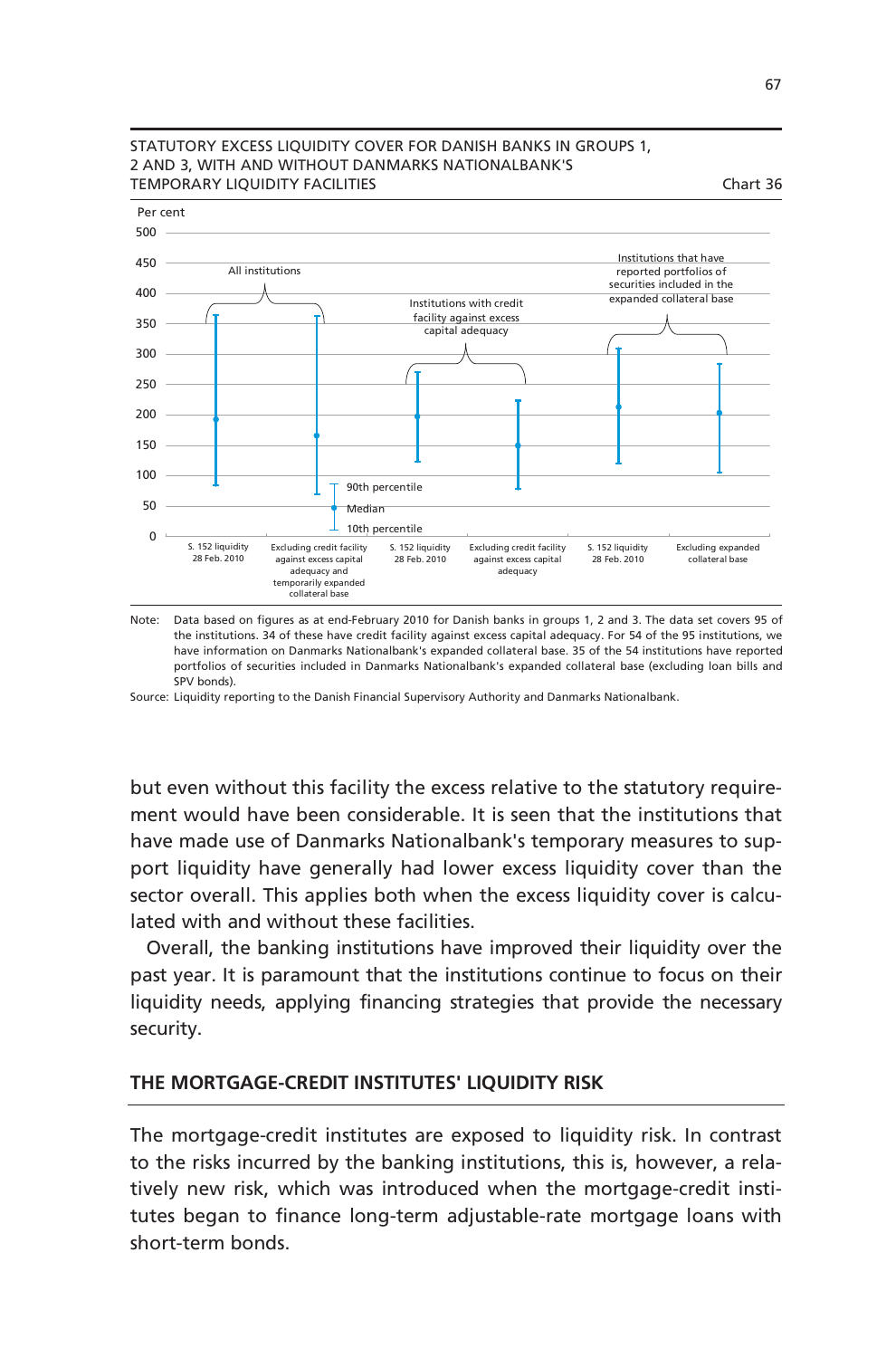

### ADJUSTABLE-RATE LOANS AND DEFERRED-AMORTISATION LOANS AS RATIOS OF TOTAL LENDING BY MORTGAGE-CREDIT INSTITUTES Chart 37

Note: Monthly figures. Loans for all sectors excluding the MFI sector. The series for deferred-amortisation loans is the Source: Danmarks Nationalbank. result of linear interpolation from quarterly data up to and including 2004. The series for capped adjustment is composed of lending data from the MFI statistics as from March 2008 and the volume of outstanding bonds issued to finance capped-rate loans before March 2008.

Irrespective of future regulation, the extensive use of short-term bonds to finance long-term loans makes it relevant for mortgage-credit institutes to consider solutions to reduce the liquidity risk in this connection.

# **Adjustable-rate loans and liquidity risk**

The structure of the mortgage-credit institutes' lending has changed rapidly over the last decade. While in the past loans were predominantly fixed-rate loans with amortisation, approximately 65 per cent of the outstanding volume is now made up of adjustable-rate loans, and only around half of the outstanding volume is with amortisation, cf. Chart 37.

The rising share of adjustable-rate loans is mainly financed via shortterm bonds with regular refinancing. Moreover, refinancing is to a large extent concentrated on the last few months of the year.

Following discussions between Danmarks Nationalbank, the Association of Danish Mortgage Banks and the Danish Mortgage Banks' Federation it was agreed that members of the latter two should implement measures to ensure a more suitable and even distribution of these refinancing activities over the year than has been the case until now.<sup>1</sup> This will reduce

<sup>1</sup> Cf. the press releases of the Danish Mortgage Banks' Federation and the Association of Danish Mortgage Banks of 12 October 2009 on spreading out the December refinancing activities.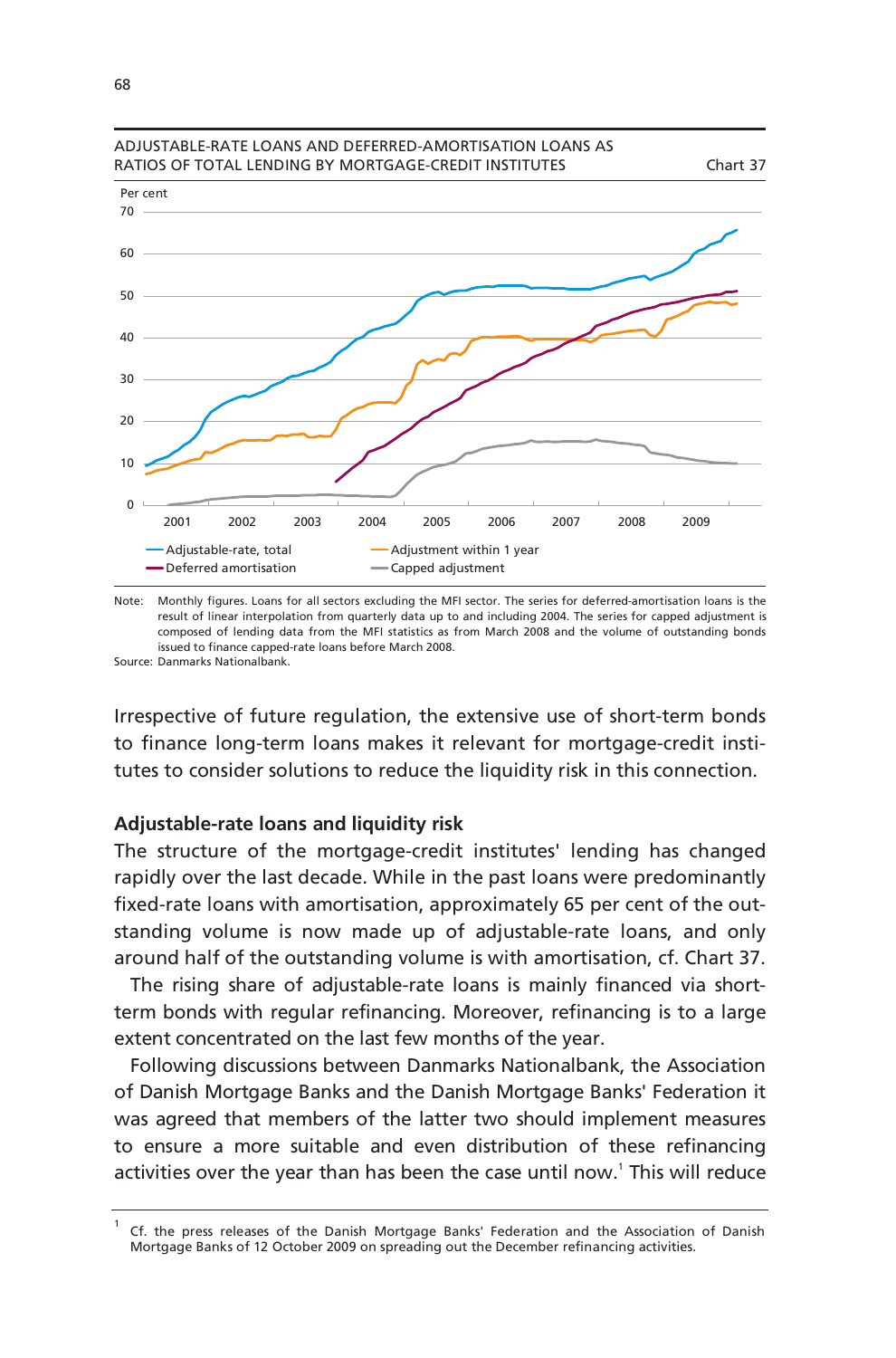the concentration risk and thus also eliminate some of the operational risk arising when very large payments need to be settled within a short space of time.

Even if the refinancing auctions are spread out, it nevertheless remains a fact that investors buying short-term bonds, which must regularly be refinanced at a variable rate of interest, make liquidity available for relatively short periods only, often just one year. This is in stark contrast to the traditional fixed-rate loans, where bond investors make liquidity available throughout the maturity of the loan.

The adjustable-rate structure, with regular refinancing of short-term bonds, entails automatically passing on the refinancing interest to the borrower. Consequently, the borrower must initially pay up if investors at some point during the maturity of the loan require a higher rate of interest in return for providing liquidity. However, there is a limit to the interest that borrowers are able to pay. All other things being equal, large interest-rate rises will increase the credit risk of the mortgage-credit institutes. As a result, investors may demand even higher interest for still providing liquidity. This could lead to a situation where no rate of interest can be found at which the institutes can obtain the necessary liquidity. Moreover, the financial crisis has shown that situations may arise where it is not possible to issue in certain markets.

This risk does not exist in relation to fixed-rate loans, which are financed by means of long-term bonds. Nor does it exist for variable-rate loans financed by variable-rate long-term bonds. In these cases investors from the outset make liquidity available throughout the maturity of the loan. Experience from the financial crisis, as well as the proposals for future liquidity regulation make it relevant for the institutions to consider structures entailing more limited liquidity risk.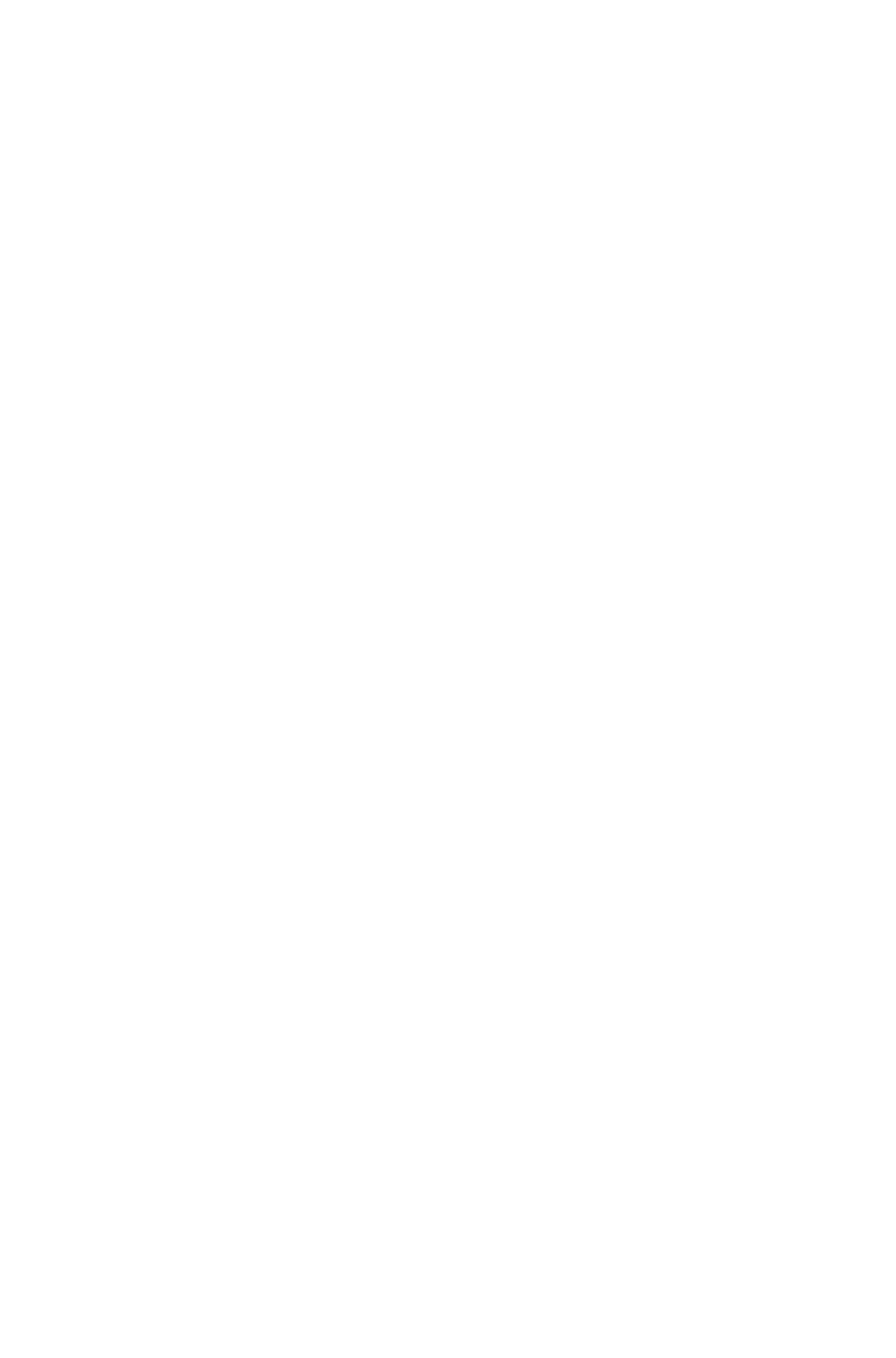# Danmarks Nationalbank's Oversight of the Financial Infrastructure in Denmark

*The Danish payment and settlement systems have been more or less unaffected by the financial crisis. In Danmarks Nationalbank's payment system, Kronos, the participants have reserved ample liquidity relative to their daily payments. Similarly, no significant problems have been observed in the settlement of retail payments and securities transactions in the Sumclearing and VP settlement, respectively. As regards the VP settlement, this was most recently emphasised by the smooth settlement on the first banking day of 2010 despite record-high refinancing of adjustable-rate loans. The most serious problems for the Danish payment and settlement systems in 2009 were related to a system breakdown at their joint provider of IT operational services.* 

# **KRONOS**

Danmarks Nationalbank's payment system, Kronos, handles a major part of the exchange of krone payments in the Danish financial system. The main transaction categories are interbank payments, i.e. payments between two account holders, monetary-policy operations, i.e. transactions between Danmarks Nationalbank and account holders, and transfers to other payment and settlement systems.

2009 saw a decrease by just over 10 per cent in the value of payments in Kronos, cf. Table 8. This is attributable partly to a lower value of interbank payments due to e.g. reduced market activity as a result of the financial crisis, partly to a decline in the volume of monetary-policy operations as a consequence of the banking institutions' and mortgage-credit institutes' reduced gross positions vis-à-vis Danmarks Nationalbank by way of loans and certificates of deposit.

Kronos is a real-time gross settlement system, RTGS system, in which payments are settled individually in real time. This reduces credit risk in the system, but entails a larger liquidity requirement than would have been the case for net settlement. In order to accommodate this need, Danmarks Nationalbank grants intraday credit against Danish government securities, mortgage-credit bonds, covered bonds, etc. and – temporarily – a number of other securities as collateral.<sup>1</sup>

<sup>1</sup> See Box 6 for a description of Danmarks Nationalbank's measures during the financial crisis, including the temporary expansion of the collateral basis for loans from Danmarks Nationalbank.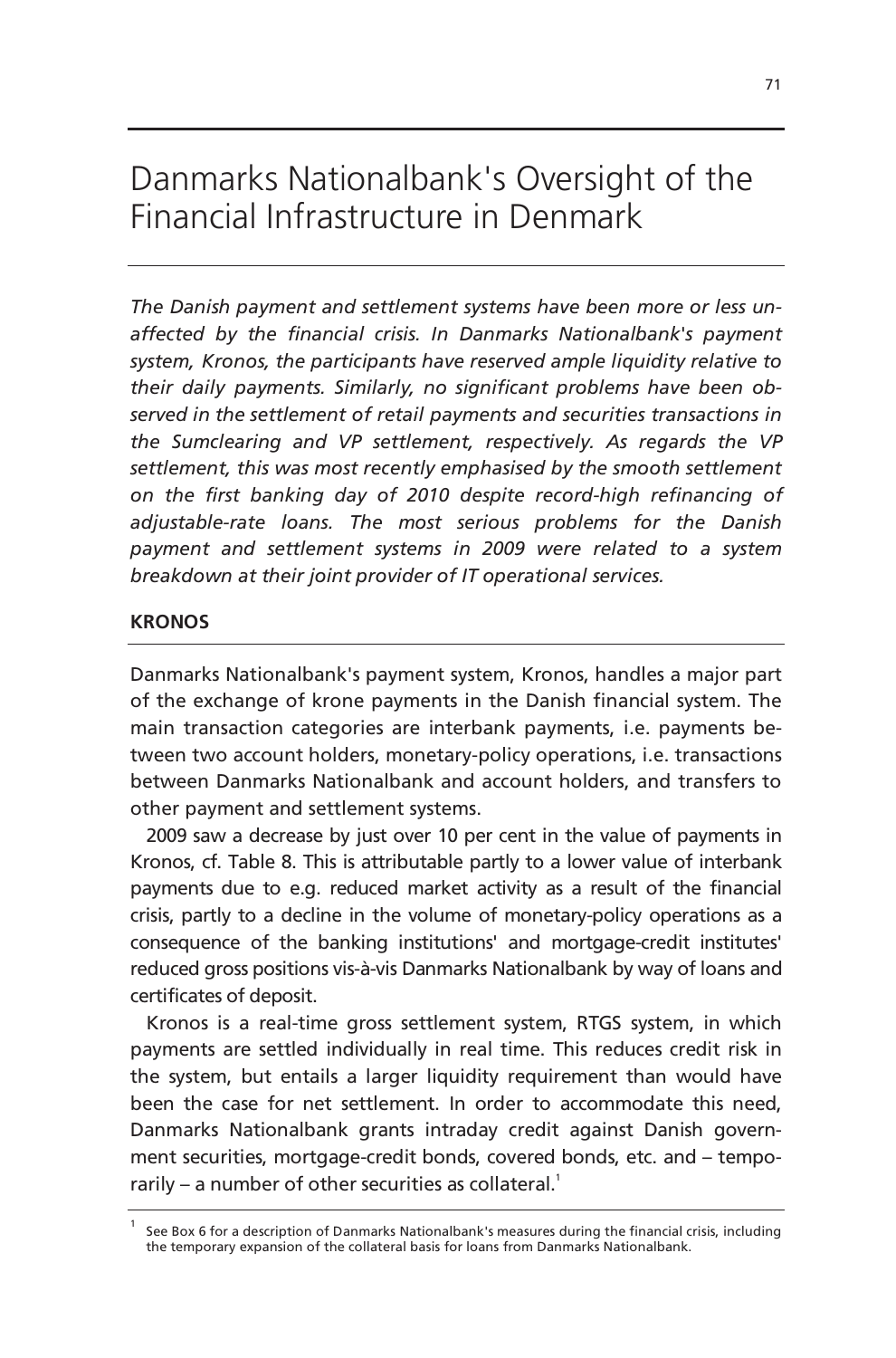| PAYMENTS IN KRONOS, DAILY AVERAGE |                              |                              |                              |                              | Table 8                      |
|-----------------------------------|------------------------------|------------------------------|------------------------------|------------------------------|------------------------------|
| Kr. billion                       | 2005                         | 2006                         | 2007                         | 2008                         | 2009                         |
| Transfers to payment systems      | 125.7<br>31.0<br>73.5<br>2.9 | 132.2<br>32.3<br>87.8<br>1.8 | 124.0<br>54.9<br>93.0<br>2.1 | 119.8<br>88.7<br>97.2<br>2.0 | 105.5<br>70.3<br>99.1<br>1.2 |
| Total                             | 233.1                        | 254.0                        | 2741                         | 307.7                        | 277.0                        |

Note: The transactions are stated as debits to current accounts at Danmarks Nationalbank. Transfers to other payment and settlement systems thus exclude automatic collateralisation drawings where separate accounts are debited. Source: Danmarks Nationalbank.

The participants' disposable amounts for payment settlement in Kronos significantly exceeded their liquidity requirements again in 2009, cf. Chart 38. Overall, there is thus still ample liquidity for the participants' daily payments, but this should not induce the participants to relax their intraday liquidity management as intraday liquidity is paramount to smooth settlement in Kronos.



Note: The disposable amount is the participants' total credit line plus their current-account balance when Kronos opened (7:00 a.m.). The maximum liquidity requirement corresponds to the liquidity needed by the participants for settling all payments over the day without delay. The amount depends on the order in which payments were settled during the day. The minimum liquidity requirement corresponds to the liquidity needed by the participants for settling all payments over the day with maximum netting of incoming and outgoing payments.

Source: Danmarks Nationalbank.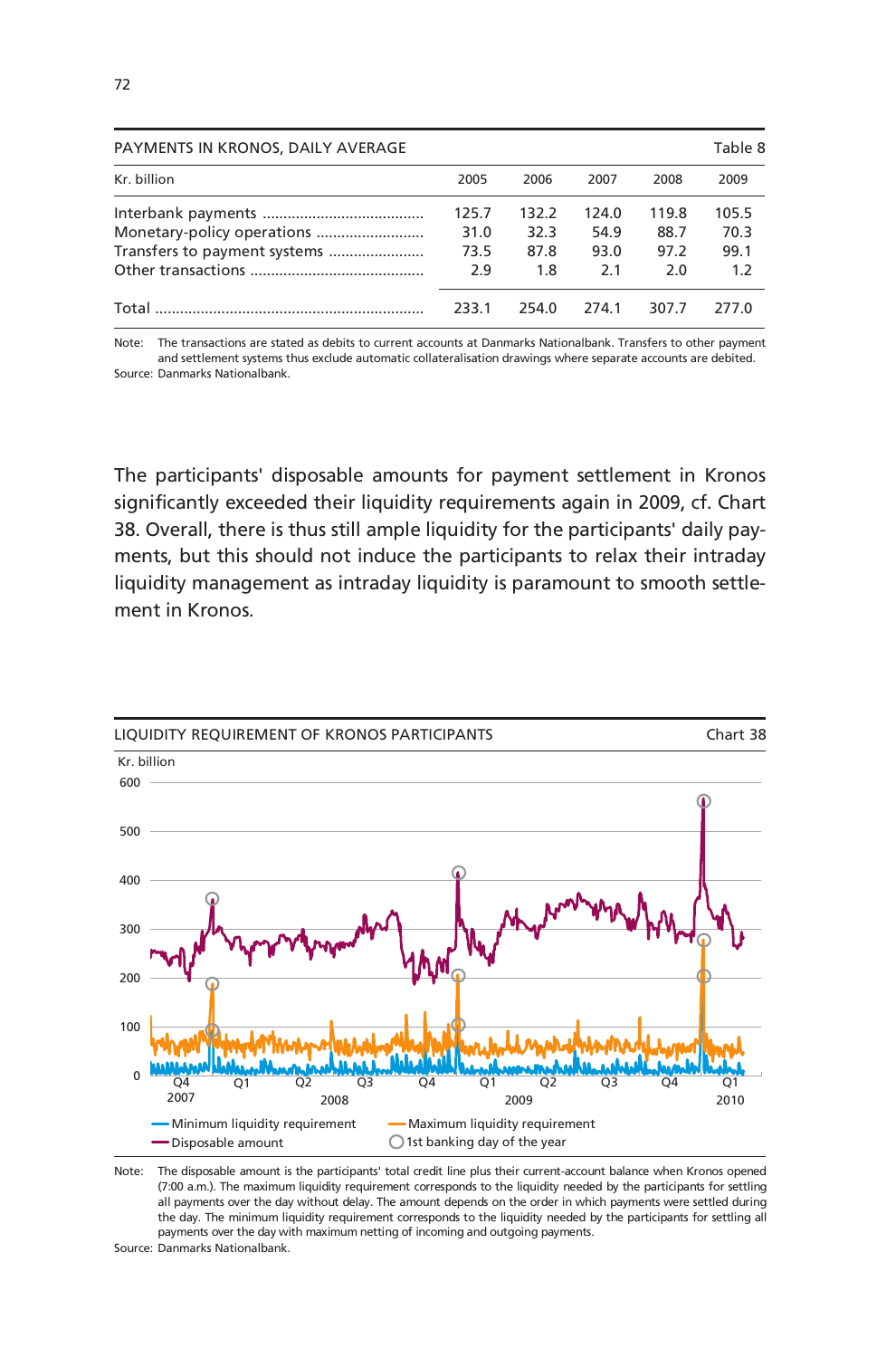#### **RETAIL PAYMENTS**

The retail payments of Danish private individuals and companies are settled in the Sumclearing. 2009 saw a decrease in the value of most types of retail payments in the Sumclearing, cf. Chart 39. The only exception was the slight increase in the value of payments related to international payment cards, which still account for only a small part of total Danish card payments, however. The value of Dankort and Visa/Dankort payments was almost unchanged.

#### **Sumclearing operations**

The Sumclearing is a net settlement system owned by the Danish Bankers Association. The Sumclearing collects payments over 24 hours for settlement in a night-time block. The banking institutions must reserve liquidity for this purpose in advance, and they are removed from the settlement (postponed) in the event of insufficient cover. The next morning, postponed institutions may transfer more liquidity for the settlement.

The improvement of Sumclearing operations, which was described in Financial stability 2009, 1st half, continued in 2009. Timely completion of settlement failed on only six days. In both 2007 and 2008, the number was 21 days. The improvement is a result of the increase in the Danish Bankers Association's postponement fee as from 1 January 2009.



Source: Danish Bankers Association.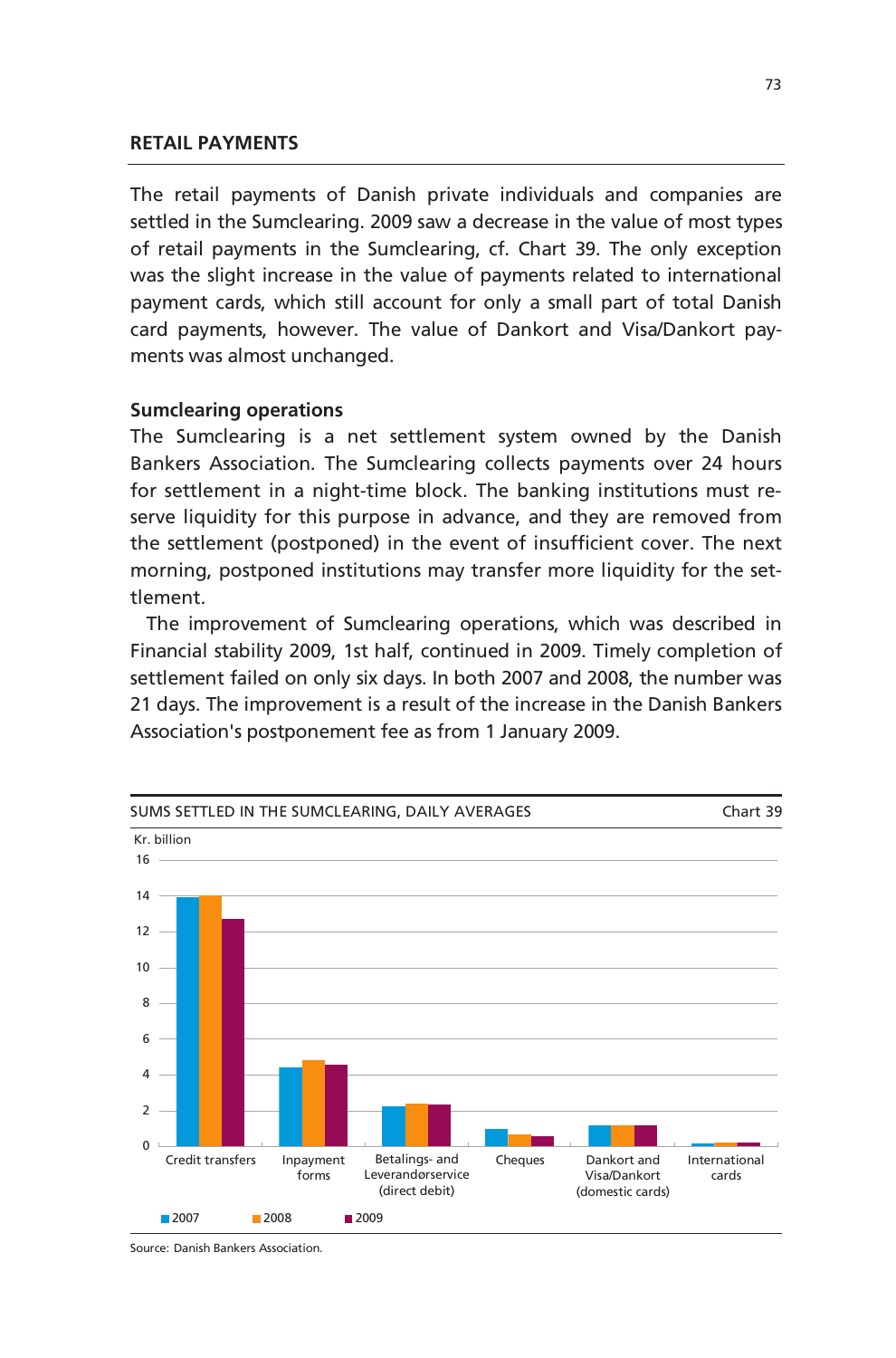#### **Substantial excess cover in the Sumclearing**

According to international standards, systemically important net settlement systems should be able to withstand the removal from settlement of the participant with the largest payment obligation. Consequently, Danmarks Nationalbank has analysed whether this applies to the Sumclearing. The analysis is based on all banking days in 2009, cf. Box 7. It appears that even if the participant with the largest payment obligation is removed from the settlement, this will have no impact on the other participants on any days. The same applies if the participant with the second-largest payment obligation is removed.

Moreover, the analysis confirms the importance of reserving sufficient liquidity for the settlement. This appears from a hypothetical reduction of the excess cover by a given percentage for all participants and the removal from the settlement of the participant with the largest and possibly also the participant with the second-largest payment obligation. Depending on the size of the reduction, this will lead to postponement of participants.

Postponed participants impede the settlement, even though their payments are normally completed the next morning. Firstly, they delay part of the other banking institutions' entries to customer accounts, which take place after completion of settlement. Secondly, they prolong risk in the system. Postponements are thus particularly problematic on large settlement days.

In a previous similar analysis, Danmarks Nationalbank concluded that the Sumclearing is robust against events resulting in the removal of the participant with the largest payment obligation from the settlement.<sup>1</sup> Consequently, the participants have made no major adjustments to their excess liquidity cover as a result of the financial crisis.

#### **SEPA**

On 2 November 2009, banks in Europe introduced a new instrument for payments in euro, called SEPA Direct Debit. It is expected to take quite a long time before this product, which is similar to the Danish Betalingsservice system, replaces the existing domestic products. This also applies to the other SEPA instrument, SEPA Credit Transfer, which accounted for only 6.7 per cent of all credit transfers in the euro area in February  $2010.<sup>2</sup>$ 

<sup>1</sup> See Danmarks Nationalbank, *Financial stability*, 2002.

Source: European Central Bank, ECB.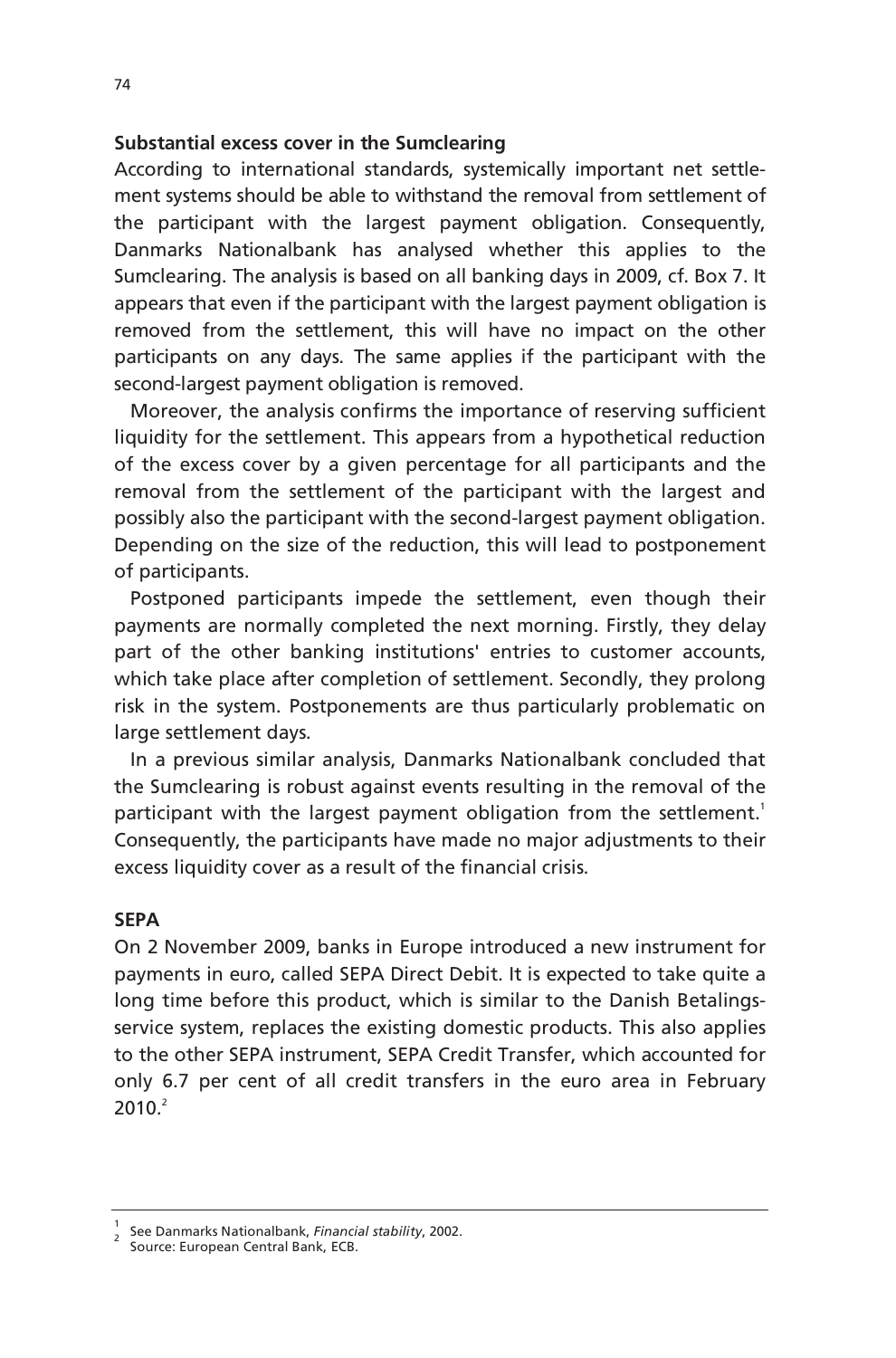| ASSESSMENT OF SYSTEMIC RISKS IN THE SUMCLEARING | Box 7 |
|-------------------------------------------------|-------|
|                                                 |       |

Danmarks Nationalbank defines the Sumclearing as a systemically important payment system. Such systems must comply with the Core Principles for Systemically Important Payment Systems, CPSIPS, laid down by BIS. According to CPSIPS standard V, systems in which multilateral netting takes place should be capable of ensuring the timely completion of the settlement even in the event of an inability to settle by the participant with the largest settlement obligation.

An analysis of the Sumclearing's compliance with this standard requires information on the bilateral positions of the participants. This is necessary in order to recalculate the net positions of the other participants when one participant is removed. For some of the other participants, the new positions may, at worst, exceed their reserved amounts, leading to postponement of them as well, i.e. a domino effect.

The analysis is based on data on the bilateral positions of the Sumclearing participants for all banking days in 2009. For each of the 248 banking days, the change in the net positions in the event of removal of the participant with the largest and the participant with the second-largest payment obligation is calculated. The new net positions are compared with the reserved amounts of the remaining participants.

The results show that settlement in the Sumclearing is robust against this type of event. The removal of the participant with the largest payment obligation would not have had any impact on the other participants on any day in 2009, cf. the Table. The same applies in the event of removal of the participant with the second-largest payment obligation.

The robustness can be attributed to the participants' daily allocation of ample liquidity for night-time settlement. The significance of this is illustrated by hypothetically reducing the excess cover by a given percentage and repeating the experiment. Depending on the size of the reduction, this results in postponement of participants. For example, halving the excess cover of the participants will lead to postponements on four days in the period, cf. the Table.

| POSTPONEMENTS ON REMOVAL OF PARTICIPANT(S), 2009                                                                 |                                                                                                   |                                                                                                    |
|------------------------------------------------------------------------------------------------------------------|---------------------------------------------------------------------------------------------------|----------------------------------------------------------------------------------------------------|
| <b>Excess cover</b>                                                                                              | <b>Removal of largest</b><br>participant                                                          | Removal of largest and<br>second-largest participants                                              |
| Actual excess cover<br>75 per cent of excess cover<br>50 per cent of excess cover<br>25 per cent of excess cover | 0 days/0 participants<br>0 days/0 participants<br>4 days/4 participants<br>7 days/10 participants | 0 days/0 participants<br>2 days/2 participants<br>6 days/6 participants<br>21 days/26 participants |
| Note: The Iable shows the number of days in the period with pertappement and the number of participants          |                                                                                                   |                                                                                                    |

#### Note: The Table shows the number of days in the period with postponement and the number of participants postponed. For example, if the excess cover is reduced to 25 per cent of the actual excess cover and the participant with the largest payment obligations is removed, a total of 10 participants are postponed on seven different days.

Source: Danish Bankers Association and own calculation.

With a view to bringing the transition to SEPA products forward, it is being considered to set a formal deadline for the migration of domestic payments to SEPA. Subject to a mandate from the Ecofin Council, the European Commission is currently analysing implementation methods.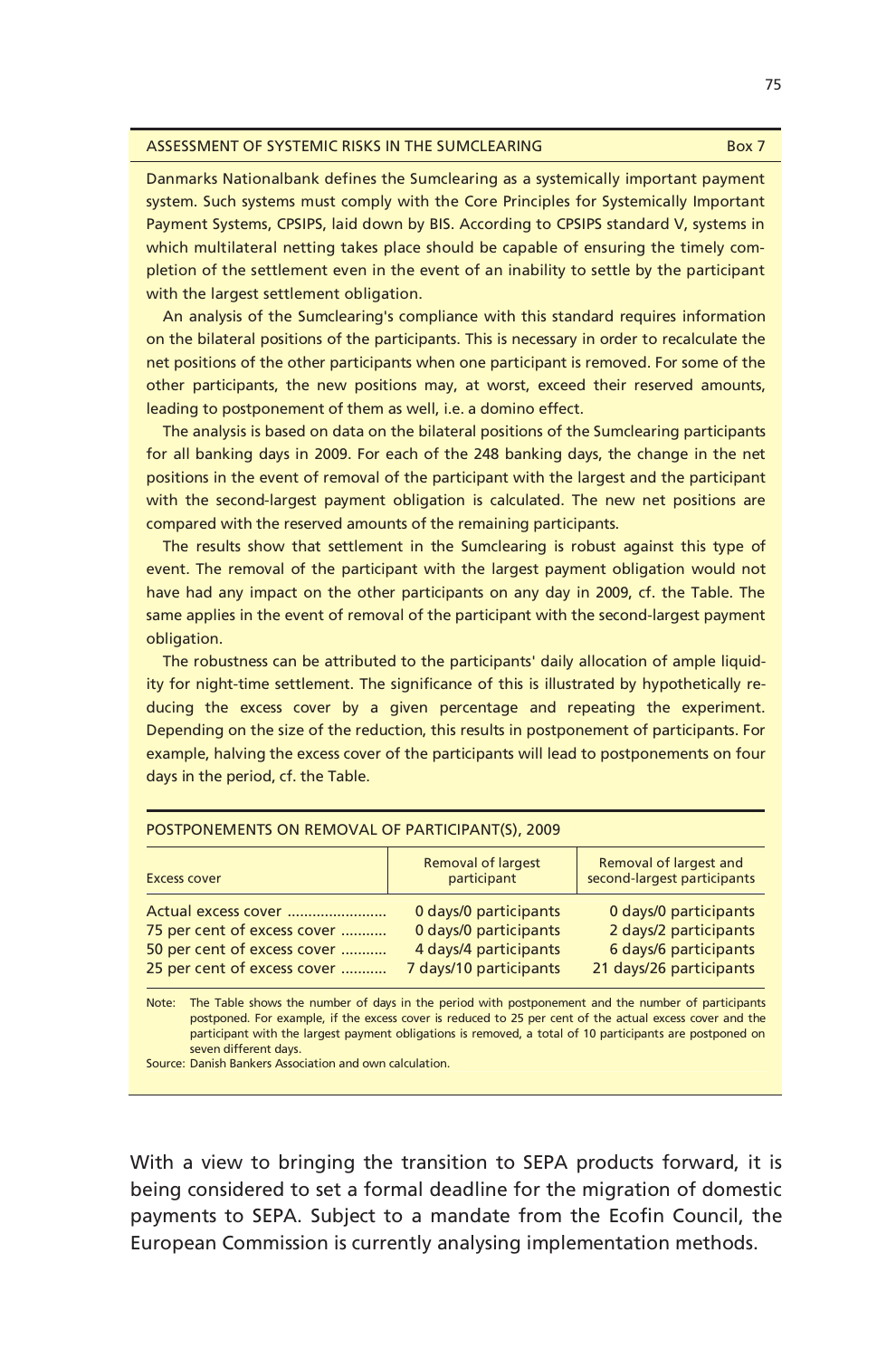Danmarks Nationalbank supports the SEPA Direct Debit solution for the Danish banking institutions by participating in a trans-European payment system for the product, STEP2, on behalf of the institutions.<sup>1</sup> All banking institutions in Denmark can join this scheme.

# **Working group on domestic payment transfers**

In the spring of 2009, Danmarks Nationalbank, at the request of the Minister for Economic and Business Affairs, established a working group to analyse the need for shorter settlement times in Denmark and how this may be achieved. The members of the working group represented a wide range of stakeholders. The working group published its recommendations in a report in January 2010. $^2$  The specific recommendation of the working group is that the Danish Bankers Association, PBS and Danmarks Nationalbank should prepare a final basis for decision on whether to introduce shorter settlement times in Denmark for all retail payments completed during the weekend and whether to enable intraday credit transfer. The basis for decision is expected to be ready in the 2nd half of 2010.

# **Cost analysis**

In 2010, Danmarks Nationalbank will be conducting an analysis of the costs of various types of retail payments in Denmark. The analysis should, to the highest possible degree, measure the costs for all payment parties involved, i.e. not just the banking institutions.

This analysis will be part of an ongoing larger trans-European analysis initiated by the European Central Bank with the purpose of comparing retail payment costs across Europe. The Danish and the European reports are both expected to be published in 2011.

# **SECURITIES SETTLEMENT**

The level of trading settlement in VP Securities remained high in 2009, cf. Chart 40. The value of settled bond transactions, accounting for the major part of turnover, was approximately 24 per cent up on 2008, cf. Chart 40. The number of settled equity transactions was almost unchanged in 2009, while their value fell by 28 per cent, primarily due to lower equity prices. The introduction of CCP clearing has reduced the number of equity transactions for VP settlement, cf. below.

<sup>1</sup> See Anders Mølgaard Pedersen, SEPA Direct Debit – a New European Payment Instrument, Danmarks Nationalbank, *Monetary Review*, 4th Quarter 2009. 2

See Danmarks Nationalbank, Report on domestic payment transfers in Denmark *(in Danish with an English translation of the summary and recommendations)*, January 2010.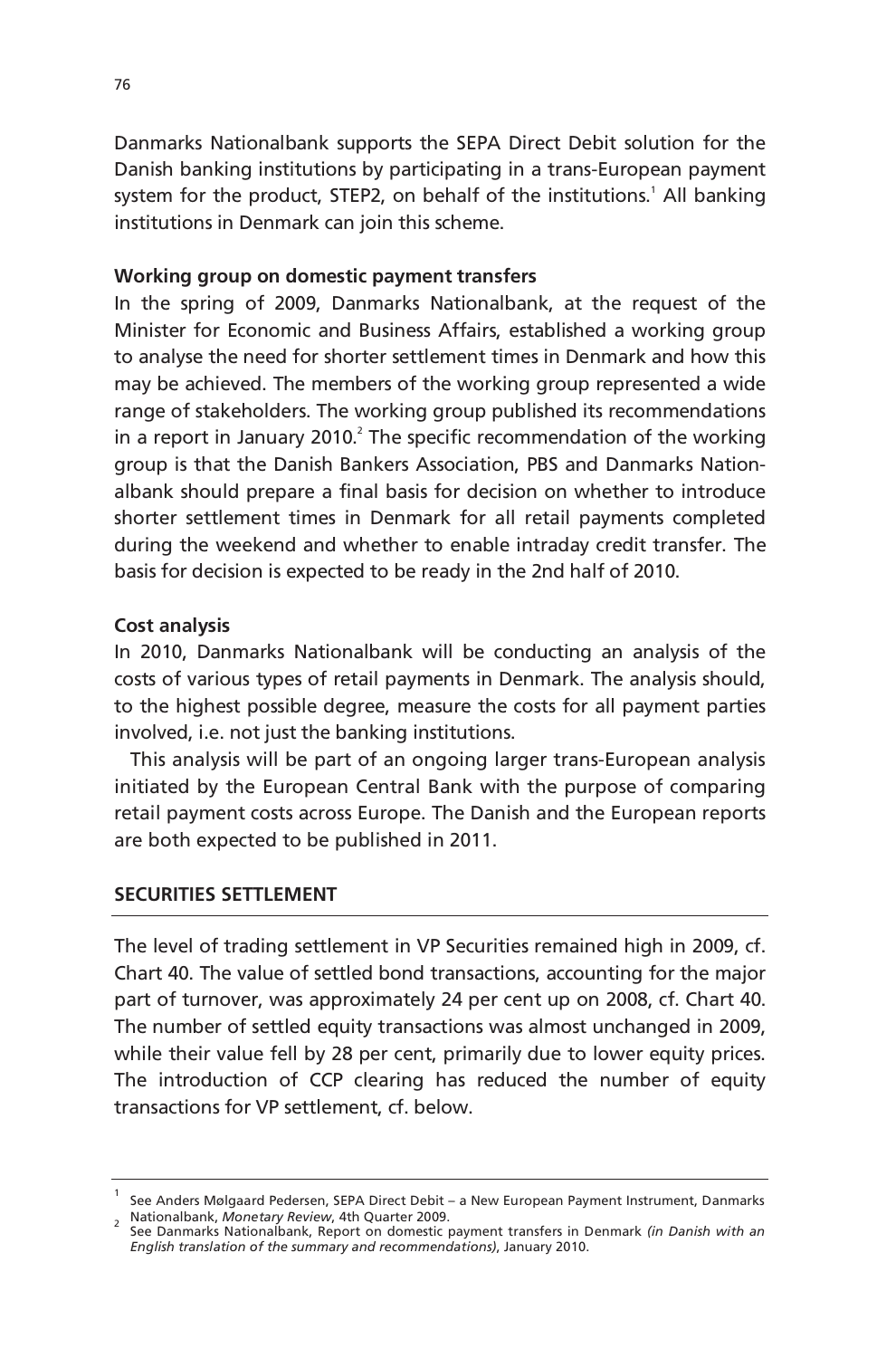

Source: VP Securities.

#### **VP settlement operations**

Like the Sumclearing, the Danish settlement system for securities transactions, etc., called VP settlement, is a multilateral net settlement system. Trading settlement takes place primarily in a number of night-time settlement blocks. Moreover, the system handles settlement of a certain amount of securities transactions, interest and dividend payments as well as exchange of kroner against euro from the night-time settlement in a number of day-time blocks.

In 2009, the night-time settlement blocks generally ran according to schedule, whereas the tendency towards more frequent postponement of the day-time blocks continued, cf. Table 9. This applies especially to the VP33 settlement block for kroner against euro, in which buyers of euro-denominated securities settled as krone transactions in the nighttime blocks deliver euro against kroner.

A main reason for the delays in VP33 is the relatively early settlement time for this block, i.e. 9:20 a.m., shortly after the opening of the euro area money market. This gives the Danish banking institutions little time to raise euro liquidity. Danmarks Nationalbank has encouraged the

| DELAYS IN DAY-TIME SETTLEMENT IN DANISH KRONER              |      |      |          |              |      | Table 9    |
|-------------------------------------------------------------|------|------|----------|--------------|------|------------|
| Days when settlement was delayed by more<br>than 30 minutes | 2005 | 2006 | 2007     | 2008         | 2009 | O'<br>2010 |
|                                                             |      | 0    |          | 6            |      |            |
| VP35 (periodic payments)                                    |      |      |          |              | 4    |            |
| VP40 (trading settlement)                                   | 0    | 0    | $\Omega$ | 0            |      |            |
| VP60 (trading settlement)                                   | 0    |      |          | <sup>0</sup> | 0    |            |
| Total delays in day-time krone blocks                       | 4    | 4    |          | 9            |      |            |

Note: Categorisation is based on the number of days when entry of the net settlement amounts to the participants' settlement accounts at Danmarks Nationalbank took place 30 minutes after the deadline for receipt of book entries from VP Securities.

Source: Danmarks Nationalbank.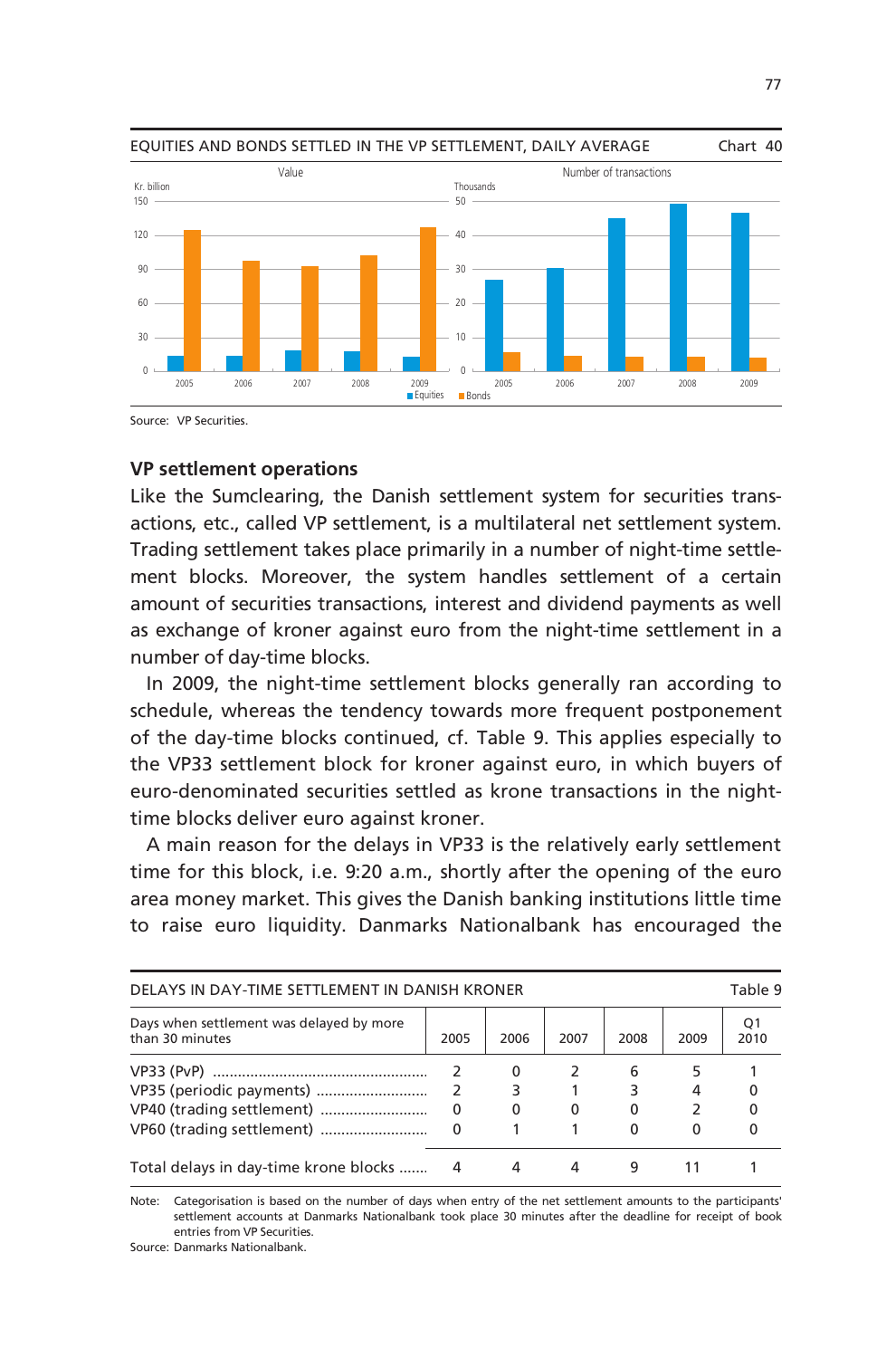

Source: VP Securities.

market participants to analyse the consequences of moving the settlement time for VP33 to later in the day.

The generally high operational stability in the night-time settlement blocks is also apparent from the share of bond transactions settled on time, which exceeded 98 per cent again in 2009, cf. Chart 41. The settlement rate is usually somewhat lower for equities, but it has improved gradually since 2008. One exception was the sharp drop in the settlement rate for equity transactions in May 2009 due to problems for a single major participant. The introduction of CCP clearing, cf. below, has influenced the compilation of the number of transactions settled on time.

On the first banking day of the year, i.e. 4 January 2010, securities transactions were settled smoothly despite the record-high refinancing of adjustable-rate loans around the turn of the year for settlement primarily on this date. As was the case in 2009, Danmarks Nationalbank and the banking institutions and mortgage-credit institutes had established contingency measures to resolve any settlement problems.

#### **CCP clearing**

Since October 2009, there have been calls for clearing via a central counterparty, CCP, for transactions involving equities in major NASDAQ OMX companies. A CCP is the intermediary in a transaction between the buyer and the seller, assuming the counterparty risk on both parties.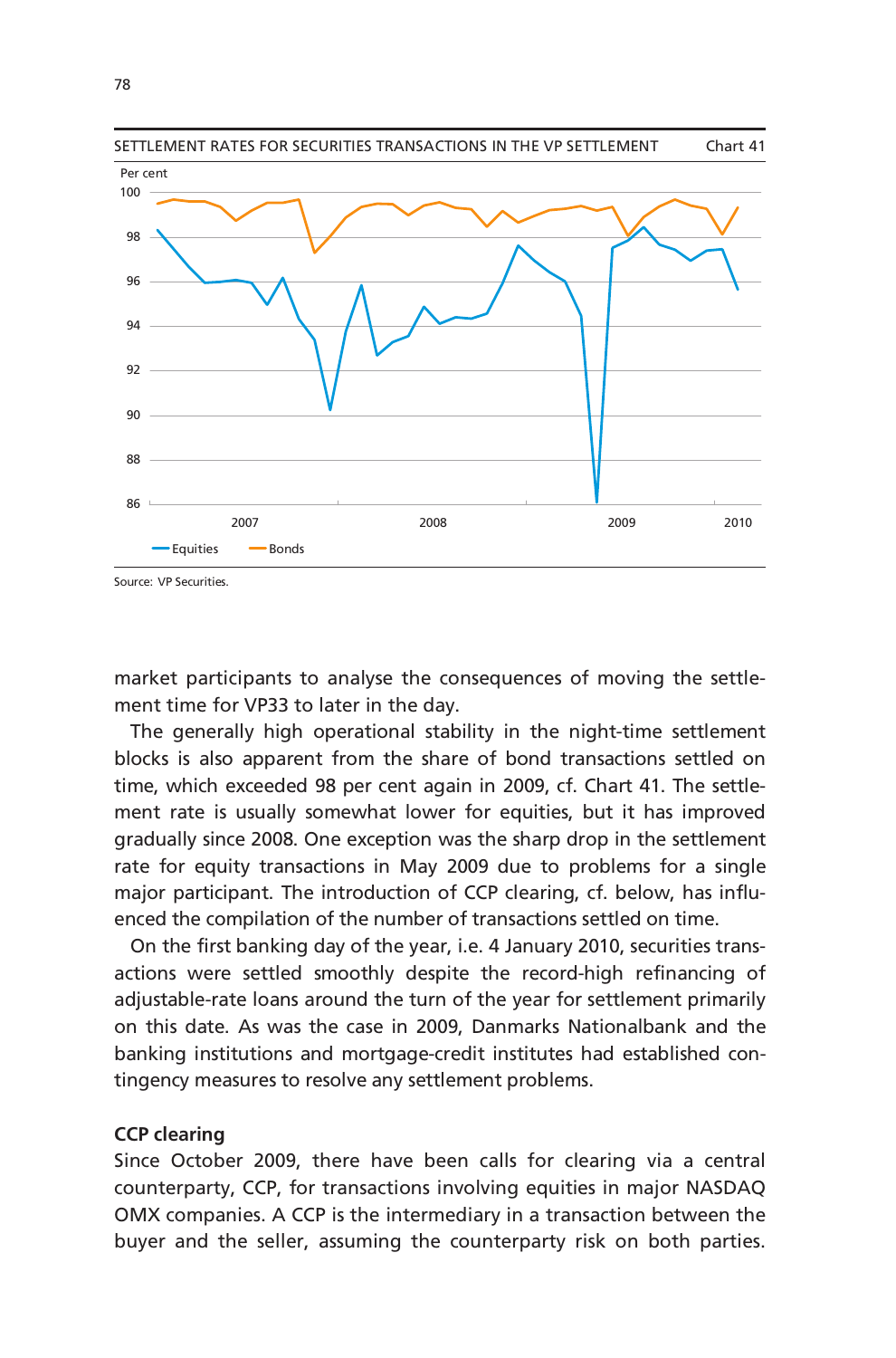Today, CCP clearing is the standard on most stock exchanges in Europe, and after the introduction in Denmark, the Danish market is on a par with the rest of the EU.

The Dutch company European Multilateral Clearing Facility N.V., EMCF, is the CCP on the Danish stock exchange. EMCF also acts as a CCP on a number of other new multilateral trading facilities, MTFs, established after the implementation of the Markets in Financial Instruments Directive, MiFID. As a result, the participants' trades in Danish equities on these trading platforms can be included in one clearing operation at EMCF with overall netting and settlement in VP Securities. EMCF has taken over clearing/netting of between one third and half of the equity transactions that were previously cleared by VP Securities prior to settlement.

Two other CCP's will be offering clearing of transactions on the NASDAQ OMX Nordic markets, including Copenhagen. They are Swissbased SIX x-clear and UK-based EuroCCP, a subsidiary of the US central securities depository DTCC. Both CCP's are planning to start operations during 2010. This will give the market participants a choice of several  $CCP's$ 

Prior to the introduction of CCP clearing, the number of transactions settled on time on the agreed value date, i.e. the settlement rate, was around 96 per cent for equities, which is slightly below the European benchmark. After the transition to CCP clearing, the VP settlement rate has increased to almost 98 per cent, which is on a par with the benchmark. However, the settlement rate for transactions cleared at EMCF is only 93-94 per cent. An investigation has therefore been initiated to identify the reasons. A specific evaluation of the transition to CCP clearing and its consequences will be undertaken in the latter part of 2010.

In view of the risk reduction as a result of CCP clearing, Danmarks Nationalbank supports NASDAQ OMX's initiative to introduce CCP clearing in the repo market, which is far larger than the equity market. Introduction of CCP clearing will considerably reduce the market risk as repos normally have longer maturities. The CCP clearing option is expected to be in place by the end of 2010.

### **Target2-Securities**

Central banks, including Danmarks Nationalbank, central securities depositories and market participants in Europe have worked together to further define TARGET2-Securities, T2S. T2S is a future trans-European securities settlement system in which cross-border transactions can be effected just as efficiently as domestic transactions. The establishment of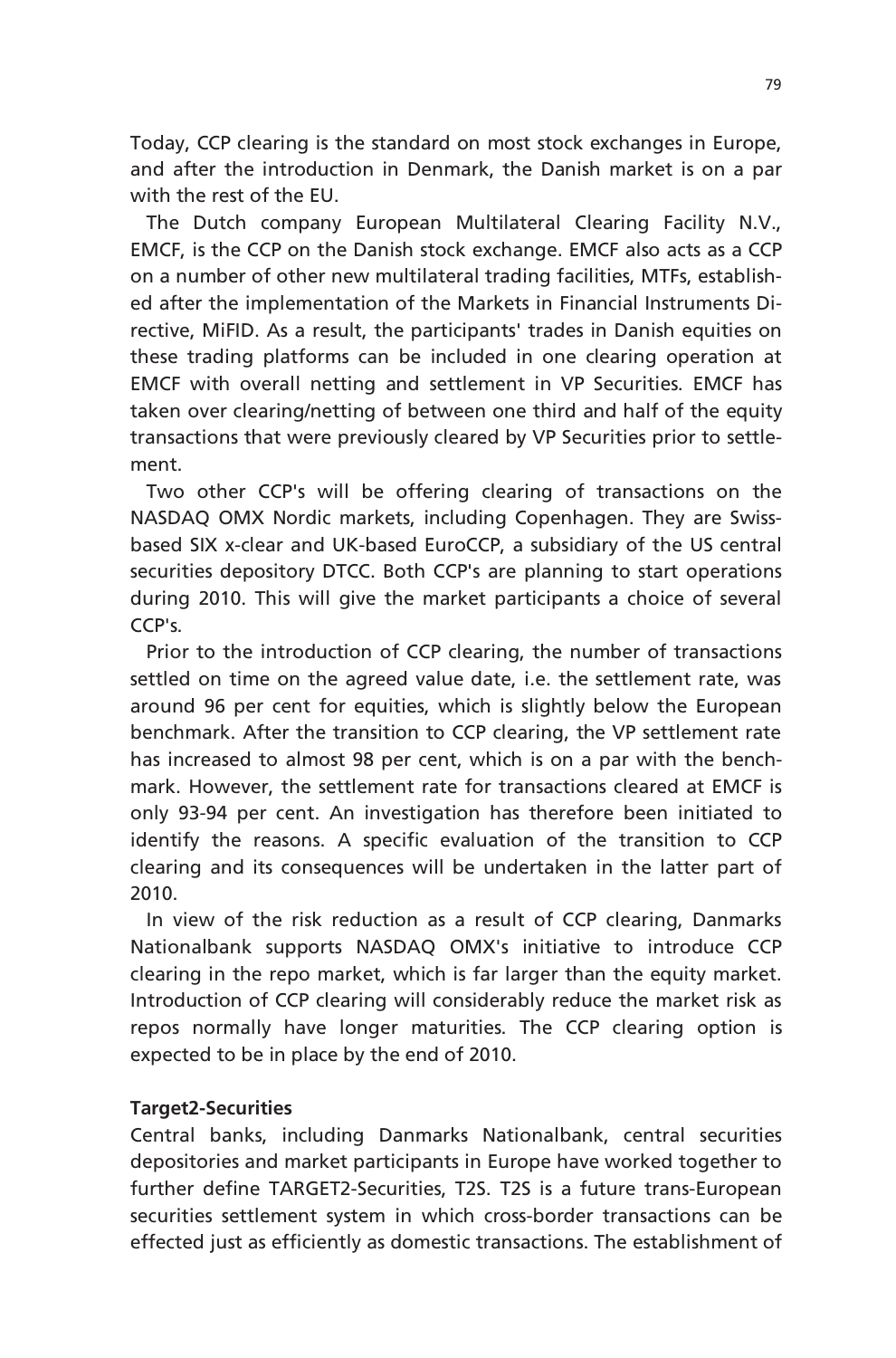T2S will influence the future securities settlement system in Denmark in several ways.<sup>1</sup> T2S is expected to be operational in September 2014.

### **Directives**

As an element of the European Commission's Giovannini process to remove barriers to efficient clearing and settlement of cross-border securities transactions in the EU, the Commission is expected to present a proposal for a Directive on registration of securities rights in July 2010. This Securities Law Directive addresses the legal barriers to cross-border settlement of securities that are a consequence of the lack of trans-European regulation of securities rights. In Denmark, such provisions are laid down in the Securities Trading Act.<sup>2</sup>

After international negotiations under the auspices of G-20, among others, the Commission has initiated work to implement a number of measures to limit counterparty risk and strengthen the transparency of the derivatives market. The element with the strongest consequences is the wish to prepare a Regulation on securities clearing, including CCP clearing, called European Market Infrastructure Legislation, EMIL. As is the case with the financial Directives, the Regulation is expected to introduce requirements concerning licensing, supervision and risk mitigation. This includes mandatory CCP clearing of standardised derivatives, which mitigates risk.<sup>3</sup>

#### **CLS**

The financial crisis has entailed increased focus on counterparty risk, which continued to affect the international multi-currency settlement system CLS in 2009. The number of participants and the number of transactions rose, while the average value of transactions settled fell as more small-scale foreign-exchange dealers joined CLS.

Since its establishment in 2002, CLS has contributed to reducing settlement risk in the foreign-exchange market. In practice, CLS eliminates the credit risk on a foreign-exchange transaction via simultaneous settlement of the two legs, i.e. Payment versus Payment, PvP. For the CLS participants, settlement is still subject to liquidity risk, but this risk is reduced considerably by netting payments in CLS before completion in the national RTGS systems. Consequently, the CLS participants need far less liquidity

<sup>1</sup> The status, etc. of Denmark's connection to T2S is described in Danmarks Nationalbank, *Monetary*  <sup>2</sup> Review, 1st Quarter 2010.

For more details, see Danmarks Nationalbank's database of regulatory initiatives at Danmarks Nationalbank's website, www.nationalbanken.dk. 3

For more details, see Danmarks Nationalbank's database of regulatory initiatives at Danmarks Nationalbank's website, www.nationalbanken.dk.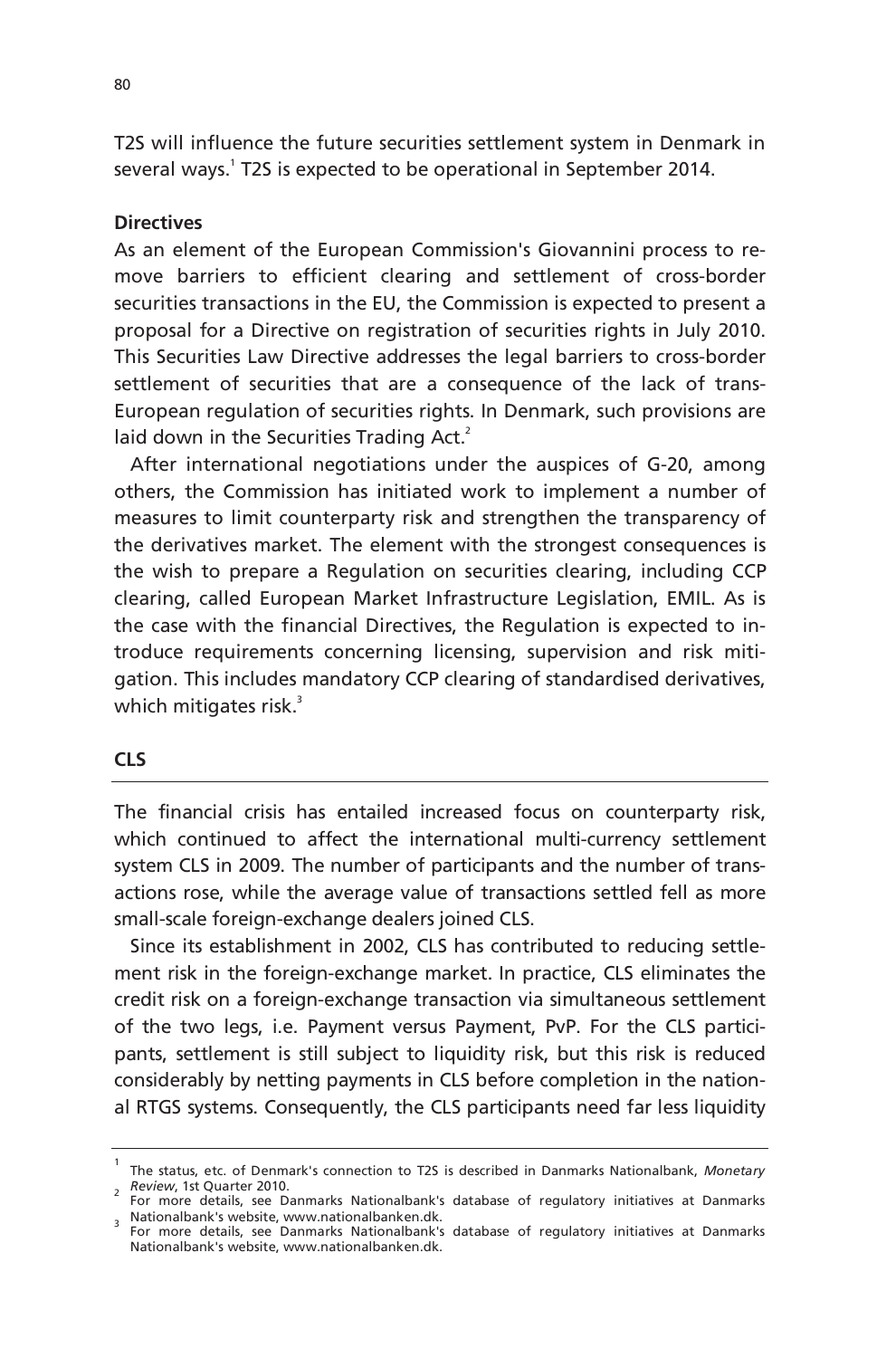

NUMBER AND VALUE OF FX TRANSACTIONS IN DANISH KRONER SETTLED IN CLS Chart 42

Note: The Danish krone joined CLS on 8 September 2003. Source: CLS.

than they would have needed for settlement of the gross value of the foreign-exchange transactions via correspondent banks. As regards CLS settlement in Danish kroner, the participants had to pay in only 3 per cent of the total value to CLS in 2009.<sup>1</sup>

A large number of banks joined CLS as indirect participants during 2009. A significant reason is that, during the financial crisis, foreign-exchange transactions without settlement in CLS were more difficult to perform as the settlement risk was greater outside CLS.

The average daily number of transactions in CLS continued to rise in 2009. In 2009, CLS settled an average of 1.204 foreign-exchange transactions daily with one leg in Danish kroner. This represents an increase by 9 per cent on 2008. The average daily value of the transactions, on the other hand, fell by 3 per cent to just over kr. 200 billion, but has nevertheless almost returned to the level before the onset of the financial crisis in the autumn of 2008, cf. Chart 42.

CLS is continuously working to introduce new products and currencies in the settlement system. In view of the rising number of participants, this will enable the participants to settle an ever-increasing proportion of their foreign-exchange transactions via CLS, to the added benefit of financial stability in Denmark.

<sup>1</sup> CLS is described in more detail in Lone Natorp and Tina Skotte Sørensen, Settlement of Foreign-Exchange Transactions, Danmarks Nationalbank, *Monetary Review*, 4th Quarter 2006.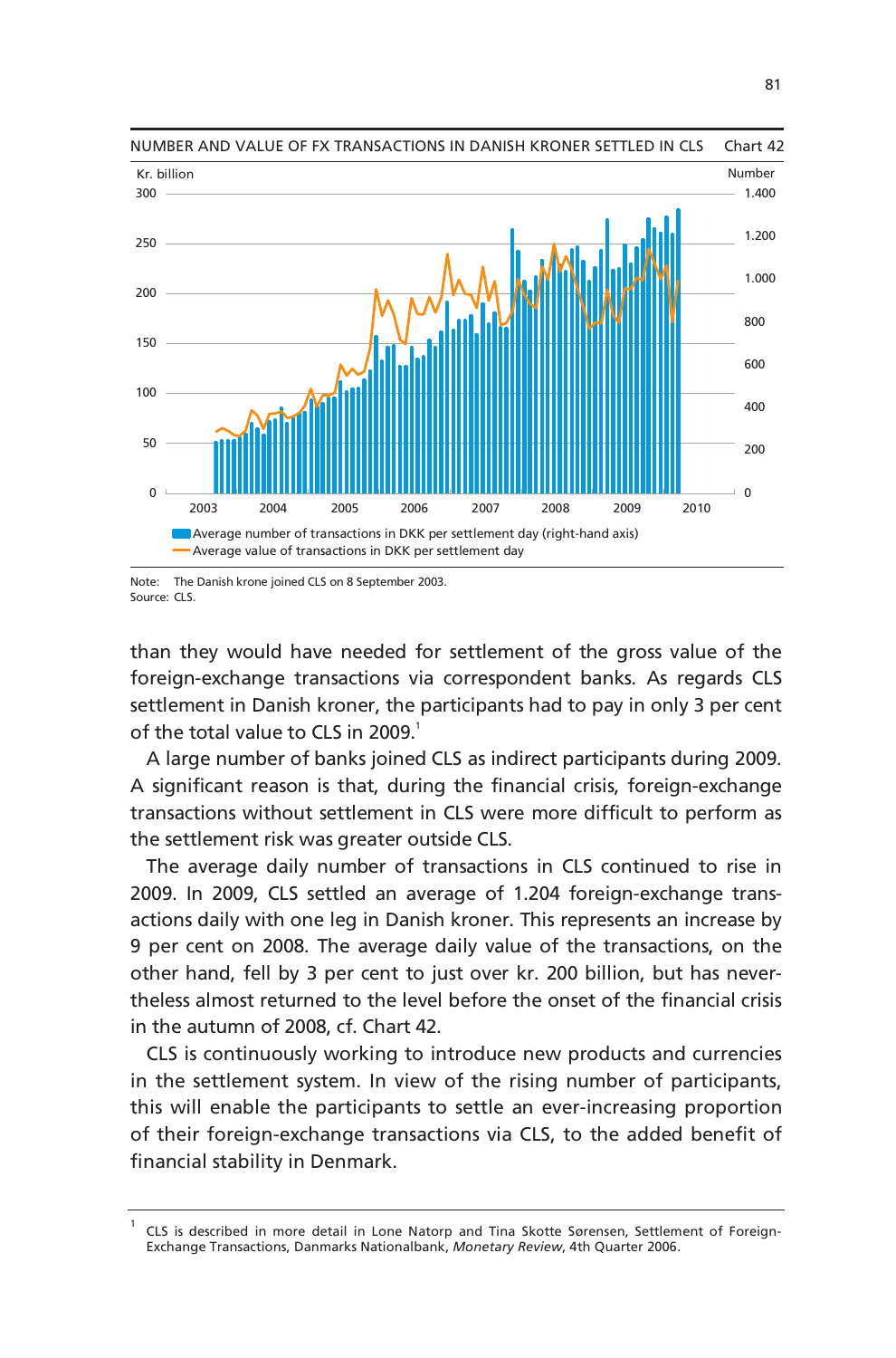## **New Aggregation Service in CLS**

In the light of the continued focus on reducing foreign-exchange settlement risk, CLS established a new function, Aggregation Service, in January 2010. This service aggregates minor foreign-exchange transactions in the same currencies and between the same two counterparties before settlement. This results in a considerably lower number of trading instructions to be settled, and the operational risk on settling a large number of transactions diminishes.

# **SYSTEM BREAKDOWN**

The IT operational responsibility for a number of key systems in Denmark, including payment and settlement systems, is concentrated on few service providers. Consequently, system failure on their part may have a farreaching impact. A case in point was the system failure on 14 October 2009 at the IT service provider of VP Securities and PBS, which delayed the VP settlement and the Sumclearing.

Since Danmarks Nationalbank holds the responsibility for the oversight of the two systems, it has received written reports on the event from VP Securities and PBS. VP Securities and PBS have described the causes and effects of the event as well as planned and implemented measures to prevent this from happening again.

The companies behind the Danish payment and settlement infrastructure have outsourced IT operations to one single provider, IBM, and Danmarks Nationalbank is initiating an investigation to assess the related concentration risk.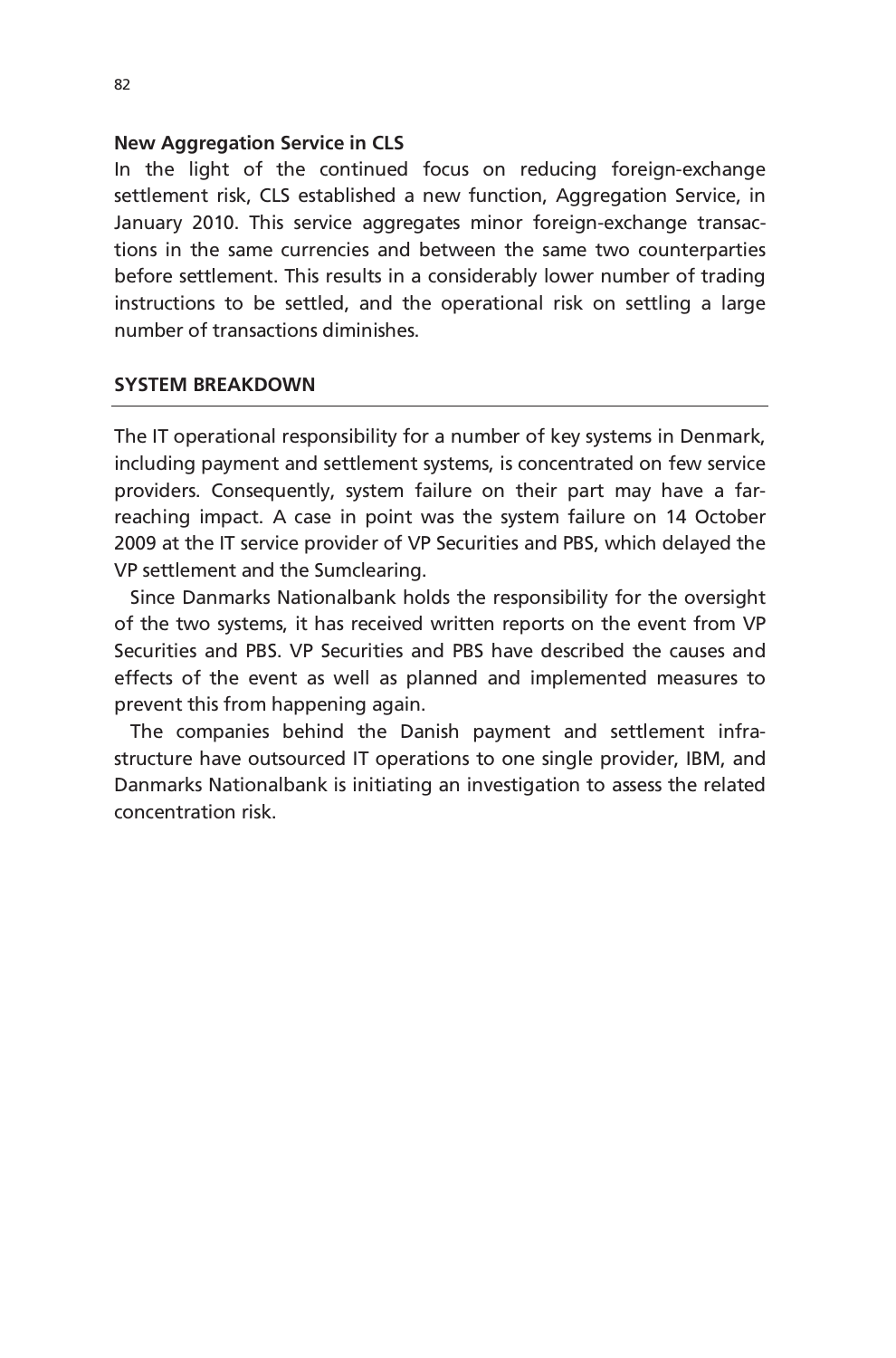# Appendix of Tables

The Appendix comprises four tables. Table 1 provides an overview of developments in a number of macroeconomic variables in the baseline scenario and the three stress scenarios specified in the *Stress Test* chapter.

Tables 2-4 provide an overview of the development in the financial statements of the banking institutions in groups 1 and 2 as defined on p. 14. The tables are supplemented with the development in the financial statements of the Danish Financial Supervisory Authority's group 3.

| <b>LATEST FORECAST - TO BE CONTINUED</b>   |                              |            |            | Table 1    |
|--------------------------------------------|------------------------------|------------|------------|------------|
|                                            | <b>Base line</b><br>scenario | Scenario 1 | Scenario 2 | Scenario 3 |
| 2010                                       |                              |            |            |            |
| Real growth, per cent, year-on-year        |                              |            |            |            |
|                                            | 1.3                          | 0.6        | 0.5        | 0.2        |
|                                            | 1.7                          | 0.7        | 0.7        | 0.5        |
|                                            | 1.3                          | 1.3        | 1.3        | 1.3        |
|                                            | $-8.5$                       | $-15.7$    | $-16.5$    | $-18.5$    |
|                                            | $-7.7$                       | $-13.1$    | $-13.3$    | $-13.3$    |
|                                            | 18.9                         | 18.9       | 18.9       | 18.9       |
| Inventory investments (contribution to GDP |                              |            |            |            |
|                                            | 0.7                          | 0.7        | 0.7        | 0.7        |
|                                            | $-1.5$                       | $-1.5$     | $-1.6$     | $-2.9$     |
|                                            | $-0.8$                       | $-0.8$     | $-1.0$     | $-3.1$     |
|                                            | $-2.4$                       | $-3.9$     | $-4.0$     | $-4.8$     |
|                                            | 4.3                          | 4.3        | 3.9        | 1.2        |
| Nominal growth, per cent, year-on-year     |                              |            |            |            |
| Private sectors disposable income          | 3.9                          | 3.4        | 3.7        | 2.9        |
|                                            | 2.0                          | 2.0        | 2.0        | 2.0        |
|                                            | 2.3                          | 2.3        | 2.3        | 2.3        |
|                                            | 0.6                          | $-3.7$     | $-5.8$     | $-3.2$     |
| Average level for the year                 |                              |            |            |            |
|                                            | 3.4                          | 3.4        | 4.1        | 3.0        |
| 3-month money market interest rate,        |                              |            |            |            |
|                                            | 0.9                          | 0.9        | 0.9        | 0.8        |
| Unemployment, thousands                    | 152.0                        | 158.9      | 159.5      | 163.1      |
| Total employment, thousands                | 2,734                        | 2,727      | 2,727      | 2,723      |
| - of which private sector, thousands       | 1,731                        | 1,724      | 1,723      | 1,719      |
|                                            | 2,886                        | 2,886      | 2,886      | 2,886      |
| Unemployment rate, per cent                | 5.3                          | 5.5        | 5.5        | 5.7        |
| Net borrowing/net lending, private sector, |                              |            |            |            |
|                                            | 150.1                        | 167.3      | 171.4      | 163.9      |
| Government budget balance, kr. billion     | $-96.9$                      | $-103.1$   | $-107.3$   | $-103.9$   |
| B.o.p. current account, kr. billion        | 52.8                         | 63.8       | 63.7       | 59.7       |
| Crude oil price, dollar/barrel             | 80.2                         | 80.2       | 80.2       | 80.2       |

SPECIFICATION OF SCENARIOS FOR THE DANISH ECONOMY –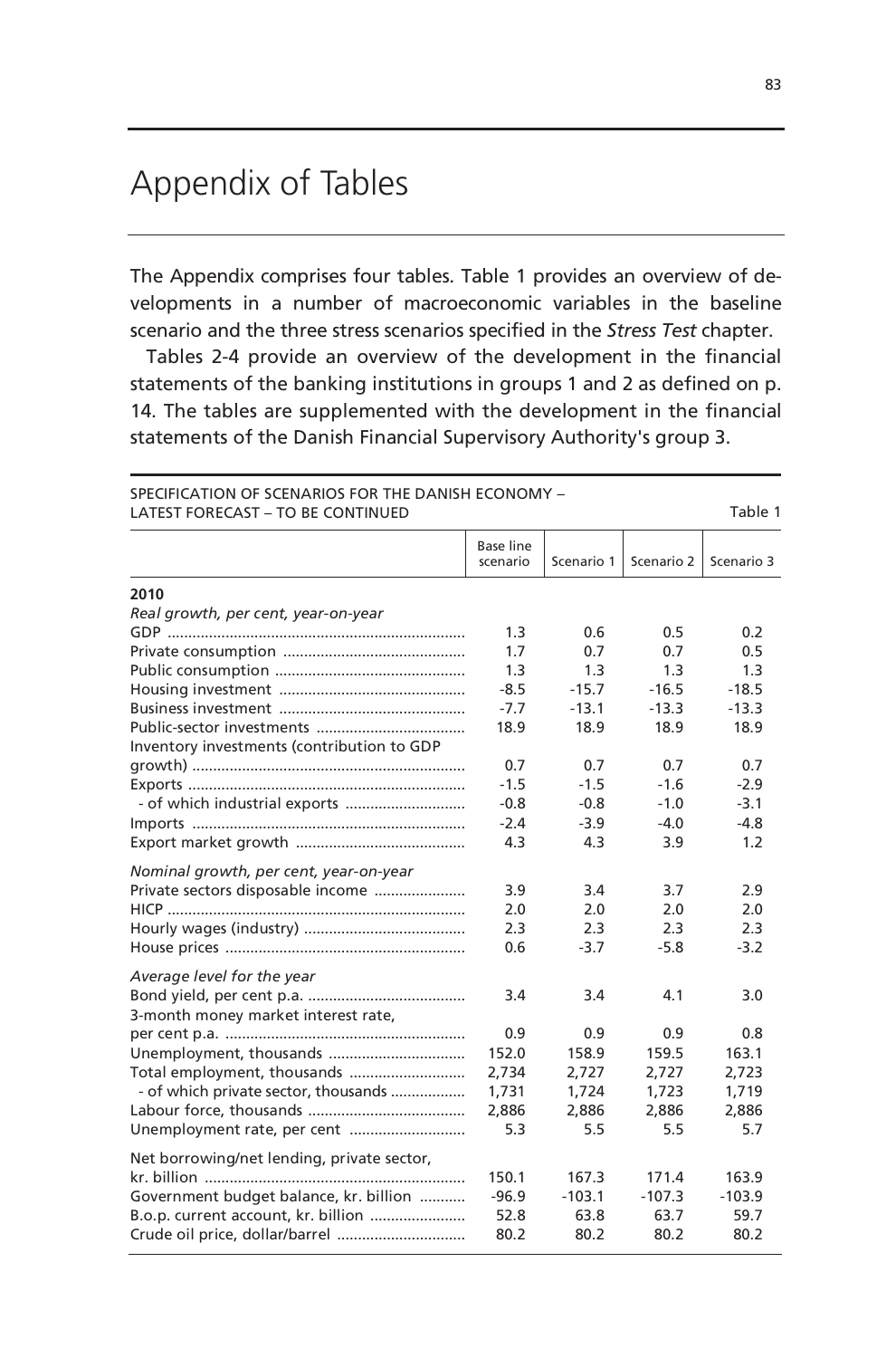| <b>CONTINUED</b>                           |                       |            |            | Table 1    |
|--------------------------------------------|-----------------------|------------|------------|------------|
|                                            | Base line<br>scenario | Scenario 1 | Scenario 2 | Scenario 3 |
| 2011                                       |                       |            |            |            |
| Real growth, per cent, year-on-year        |                       |            |            |            |
|                                            | 1.7                   | 0.0        | -0.7       | $-2.6$     |
|                                            | 2.8                   | 0.4        | 0.0        | $-2.0$     |
|                                            | 0.8                   | 0.8        | 0.8        | 0.8        |
|                                            | 0.6                   | $-13.6$    | $-22.4$    | $-20.4$    |
|                                            | 3.9                   | $-3.8$     | $-7.1$     | $-8.0$     |
|                                            | $-10.6$               | 10.6       | $-10.6$    | 10.6       |
| Inventory investments (contribution to GDP |                       |            |            |            |
|                                            | 0.7                   | 0.7        | 0.7        | 0.7        |
|                                            | 2.9                   | 3.0        | 2.4        | $-3.0$     |
| - of which industrial exports              | 4.9                   | 5.2        | 4.7        | $-2.4$     |
|                                            | 5.1                   | 2.7        | 1.6        | $-2.3$     |
|                                            | 6.6                   | 6.6        | 4.7        | $-4.5$     |
|                                            |                       |            |            |            |
| Nominal growth, per cent, year-on-year     | 3.0                   | 2.1        | 2.2        | $-0.4$     |
| Private sectors disposable income          | 1.5                   | 1.5        | 1.5        | 1.4        |
|                                            | 2.5                   | 2.1        | 2.1        | 1.7        |
|                                            | 1.8                   | $-7.7$     | $-13.1$    | $-11.4$    |
|                                            |                       |            |            |            |
| Average level for the year                 |                       |            |            |            |
|                                            | 4.1                   | 4.1        | 6.1        | 3.2        |
| 3-month money market interest rate,        |                       |            |            |            |
|                                            | 1.6                   | 1.6        | 1.6        | 0.8        |
| Unemployment, thousands                    | 167.6                 | 200.1      | 209.5      | 244.5      |
| Total employment, thousands                | 2,709                 | 2,676      | 2,667      | 2,632      |
| - of which private sector, thousands       | 1,704                 | 1,672      | 1,662      | 1,627      |
|                                            | 2.877                 | 2.877      | 2.877      | 2.877      |
| Unemployment rate, per cent                | 5.8                   | 7.0        | 7.3        | 8.5        |
| Net borrowing/net lending, private sector, |                       |            |            |            |
|                                            | 125.1                 | 179.2      | 200.2      | 180.2      |
| Government budget balance, kr. billion     | $-85.4$               | $-108.7$   | $-127.1$   | $-125.9$   |
| B.o.p. current account, kr. billion        | 39.3                  | 70.1       | 72.7       | 53.9       |
|                                            | 84.7                  | 84.7       | 84.7       | 84.7       |

| <b>CONTINUED</b> |  |  |
|------------------|--|--|
|------------------|--|--|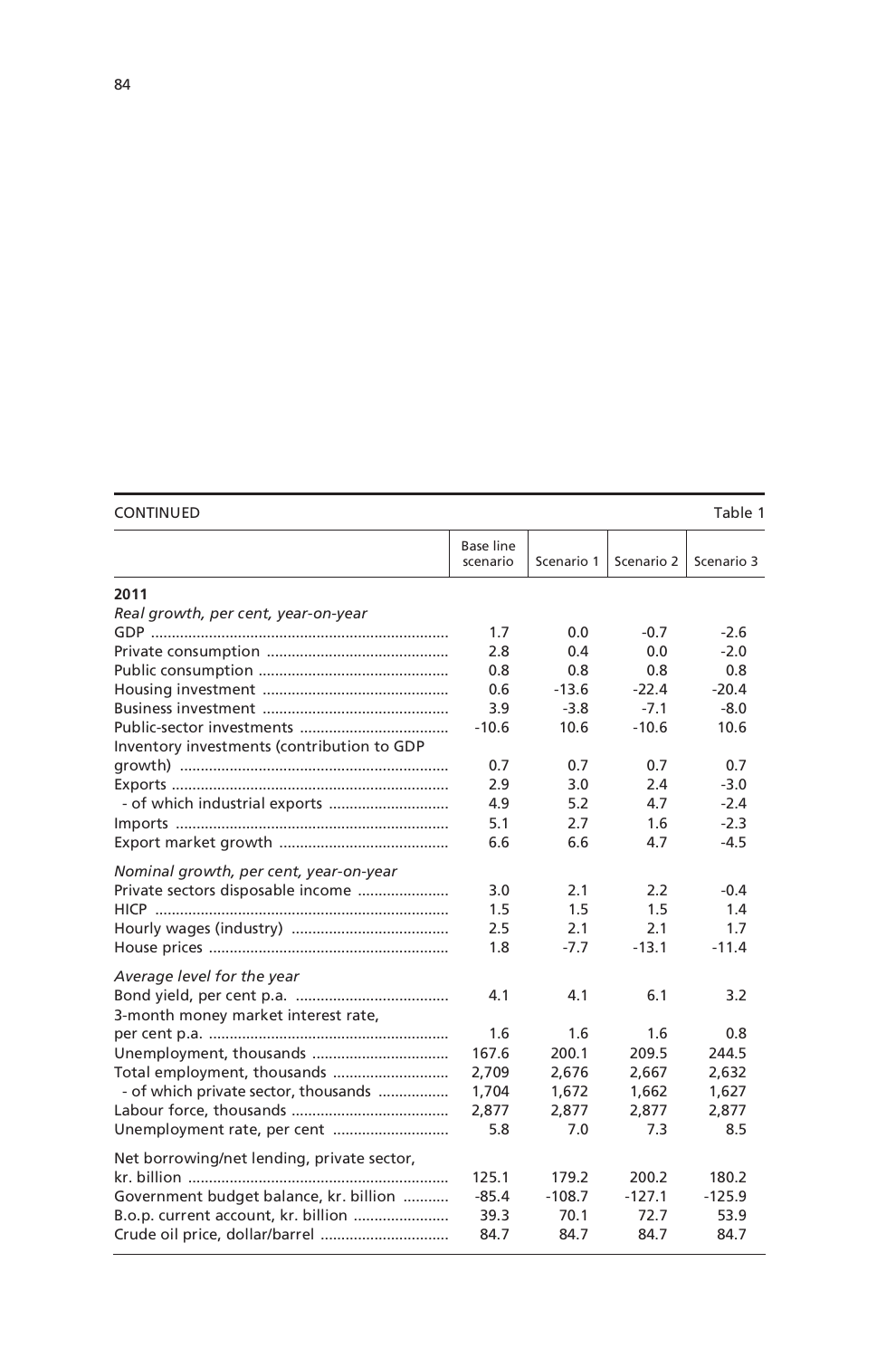| <b>CONTINUED</b>                           |                              |            |            | Table 1    |
|--------------------------------------------|------------------------------|------------|------------|------------|
|                                            | <b>Base line</b><br>scenario | Scenario 1 | Scenario 2 | Scenario 3 |
| 2012                                       |                              |            |            |            |
| Real growth, per cent, year-on-year        |                              |            |            |            |
|                                            | 1.9                          | 1.5        | 0.5        | $-1.5$     |
|                                            | 3.3                          | 2.5        | 1.6        | $-1.2$     |
|                                            | 0.8                          | 0.8        | 0.8        | 0.8        |
|                                            | 1.8                          | 0.4        | $-9.8$     | $-9.2$     |
|                                            | 3.8                          | 3.3        | $-0.5$     | $-5.7$     |
|                                            | $-7.8$                       | $-7.8$     | $-7.8$     | $-7.8$     |
| Inventory investments (contribution to GDP |                              |            |            |            |
|                                            | 0.1                          | 0.1        | 0.1        | 0.1        |
|                                            | 3.0                          | 3.1        | 2.2        | $-1.2$     |
| - of which industrial exports              | 5.0                          | 5.2        | 4.6        | 1.9        |
|                                            | 4.0                          | 4.0        | 2.5        | $-1.2$     |
|                                            | 6.0                          | 6.0        | 3.9        | 0.0        |
| Nominal growth, per cent, year-on-year     |                              |            |            |            |
| Private sectors disposable income          | 3.6                          | 3.6        | 3.2        | 1.7        |
|                                            | 1.5                          | 1.5        | 1.4        | 1.2        |
|                                            | 2.7                          | 1.9        | 1.6        | 0.4        |
|                                            | 1.8                          | $-2.8$     | $-5.6$     | $-13.1$    |
| Average level for the year                 |                              |            |            |            |
|                                            | 4.8                          | 4.8        | 6.8        | 4.1        |
| 3-month money market interest rate,        |                              |            |            |            |
|                                            | 2.0                          | 2.0        | 2.0        | 0.8        |
| Unemployment, thousands                    | 154.3                        | 201.6      | 230.4      | 315.0      |
| Total employment, thousands                | 2,713                        | 2,665      | 2,637      | 2,552      |
| - of which private sector, thousands       | 1,708                        | 1,661      | 1,632      | 1,548      |
|                                            | 2,867                        | 2,867      | 2,867      | 2,867      |
| Unemployment rate, per cent                | 5.4                          | 7.0        | 8.0        | 11.0       |
| Net borrowing/net lending, private sector, |                              |            |            |            |
|                                            | 112.8                        | 178.5      | 218.0      | 215.2      |
| Government budget balance, kr. billion     | $-80.0$                      | $-112.6$   | $-145.8$   | $-163.9$   |
| B.o.p. current account, kr. billion        | 32.3                         | 65.6       | 71.7       | 50.9       |
| Crude oil price, dollar/barrel             | 86.5                         | 86.5       | 86.5       | 86.5       |
|                                            |                              |            |            |            |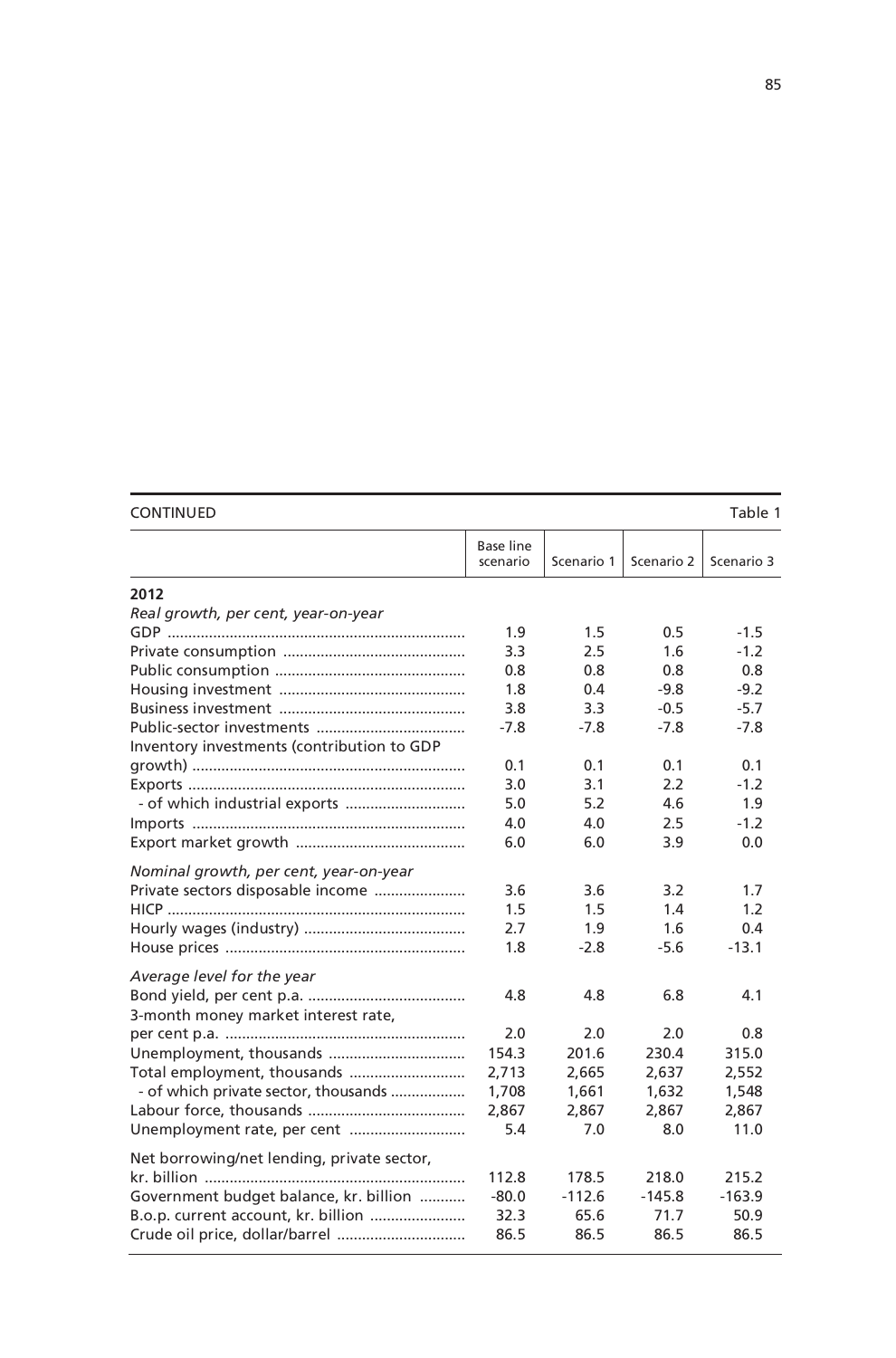| <b>PROFIT/LOSS</b>                    |                           |                               |                |                       |                          |                 |                         |                                                         | Table 2           |
|---------------------------------------|---------------------------|-------------------------------|----------------|-----------------------|--------------------------|-----------------|-------------------------|---------------------------------------------------------|-------------------|
|                                       |                           | Group 1                       |                |                       | Group <sub>2</sub>       |                 |                         | Supervisory Authority's Group 3<br>The Danish Financial |                   |
| Kr. million                           | 2009                      | 2008                          | Index 09/08    | 2009                  | 2008                     | Index 09/08     | 2009                    | 2008                                                    | Index 09/08       |
| ncome                                 |                           |                               |                |                       |                          |                 |                         |                                                         |                   |
|                                       |                           |                               |                |                       |                          |                 |                         |                                                         | 5 p               |
|                                       | 51,436<br>13,497<br>6,603 | 36, 553<br>14, 188<br>-3, 274 | $141$<br>95    | 7,064<br>2,018<br>913 | 6,149<br>2,151<br>-1,250 | $15$ 94         | 9,737<br>2,689<br>3,081 | 9,295<br>2,780<br>-312                                  |                   |
| ÷                                     |                           |                               |                |                       |                          |                 |                         |                                                         |                   |
| Value adjustments of participating    |                           |                               |                |                       |                          |                 |                         |                                                         |                   |
| ÷                                     |                           |                               | 74<br>95       | $-68$<br>165          | -63<br>377               | $\frac{1}{2}$ 4 | 2,551                   | $49$<br>384                                             |                   |
| Other income from ordinary activities | 4,293<br>3,089            | 5,809<br>3,243                |                |                       |                          |                 | 298                     |                                                         | $\overline{78}$   |
| Expenses                              |                           |                               |                |                       |                          |                 |                         |                                                         |                   |
|                                       | 40,770                    | 37,466<br>14,528              | $\overline{0}$ |                       |                          | $\frac{240}{2}$ |                         |                                                         | $\frac{240}{240}$ |
|                                       | 31,943                    |                               | 220            | 6,941<br>10,298       | 5,741<br>4,282           |                 | 12,008<br>11,947        | 10,683<br>4,986                                         |                   |
|                                       | 6,205<br>3,674            | 4,524<br>3,728                | $\frac{2}{3}$  | $-7,148$<br>$-5,371$  | 2,658<br>1,946           | 269<br>276      |                         | $-3,570$<br>$-3,170$                                    |                   |
|                                       |                           |                               |                |                       |                          |                 | 10,701<br>10,321        |                                                         |                   |
|                                       |                           |                               |                |                       |                          |                 |                         |                                                         |                   |

Source: Danish Financial Supervisory Authority. Source: Danish Financial Supervisory Authority.

86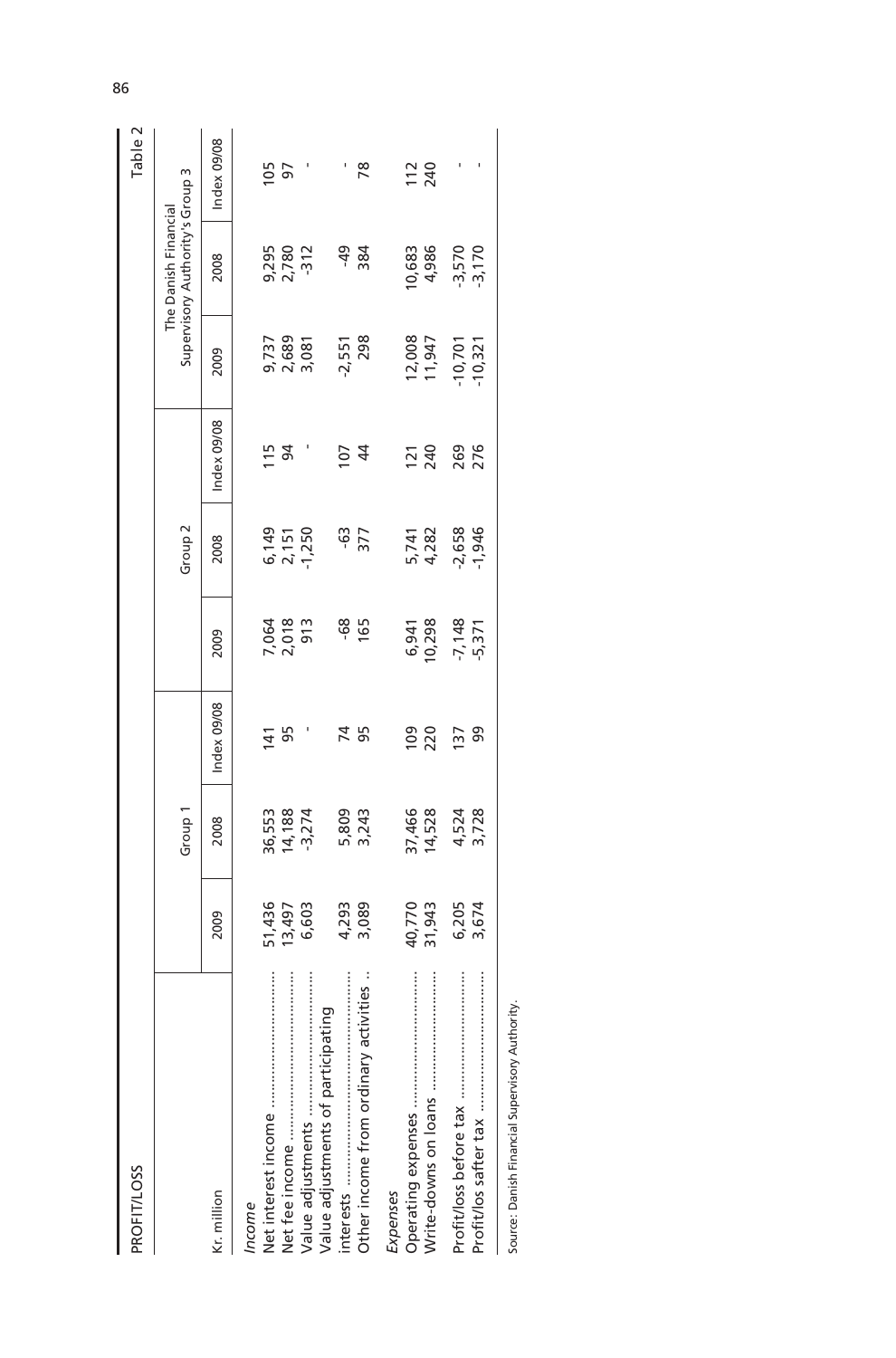| BALANCE SHEET                                                                                                                                                   |                    |                      |                     |                  |                    |                |                   |                                                         | m<br>Table     |
|-----------------------------------------------------------------------------------------------------------------------------------------------------------------|--------------------|----------------------|---------------------|------------------|--------------------|----------------|-------------------|---------------------------------------------------------|----------------|
|                                                                                                                                                                 |                    | Group 1              |                     |                  | Group <sub>2</sub> |                |                   | Supervisory Authority's Group 3<br>The Danish Financial |                |
| Kr. million                                                                                                                                                     | 2009               | 2008                 | Index 09/08         | 2009             | 2008               | Index 09/08    | 2009              | 2008                                                    | Index 09/08    |
| Claims on credit institutions and<br>Selected assets                                                                                                            | 30,359             | 19,296               | 157                 | 2,400            | 2,215              | $\frac{80}{2}$ | 8,290             | 9,050                                                   | 92             |
|                                                                                                                                                                 | 503,098<br>582,512 | 1,812,643<br>484,692 | $\overline{5}$<br>2 | 21,069<br>65,996 | 22,946<br>185,938  | 89<br>95       | 37,844<br>199,866 | 231,626<br>38,280                                       | 98<br>86       |
|                                                                                                                                                                 | 897,139            | 799,801              | 112                 | 56,425           | 38,742             | 146            | 50,658            | 39,319                                                  | 129            |
|                                                                                                                                                                 | 10,526             | 8,822                | 119                 | 4,758            | 4,098              | 116            | 8,468             | 8,348                                                   | $\overline{5}$ |
| Debt to credit institutions and<br>Selected liabilities                                                                                                         | 734,104            | 988,578              |                     | 50,365           | 72,408             | 2              | 51,955            | 80,243                                                  | 65             |
|                                                                                                                                                                 | 278,915            | , 322, 761           | 57                  | 49,219           | 40,593             | 106            | 201,346           | 195,754                                                 | 103            |
|                                                                                                                                                                 | 639,289            | 559,417              | 114                 | 28,732           | 18,905             | 152            | 6,994             | 6,961                                                   | 100            |
|                                                                                                                                                                 | 90,901             | 72,128               | $126$<br>105        | 13,044           | 9,217              | 142            | 16,849            | 11,796                                                  | 143            |
| Equity ……………………………………………                                                                                                                                        | 171,120            | 63,107               |                     | 19,860           | 19,709             | $\overline{0}$ | 45,331            | 48,902                                                  | 93             |
|                                                                                                                                                                 | 3,666,001          | 4,037,639            | 51                  | 269,021          | 274,067            | 88             | 322,678           | 354,106                                                 | 54             |
| Note: Cash in hand, etc., is cash in hand and demand deposits with central banks. Lending and deposits and deposits, not adjusted for mergers and acquisitions. |                    |                      |                     |                  |                    |                |                   |                                                         |                |

87